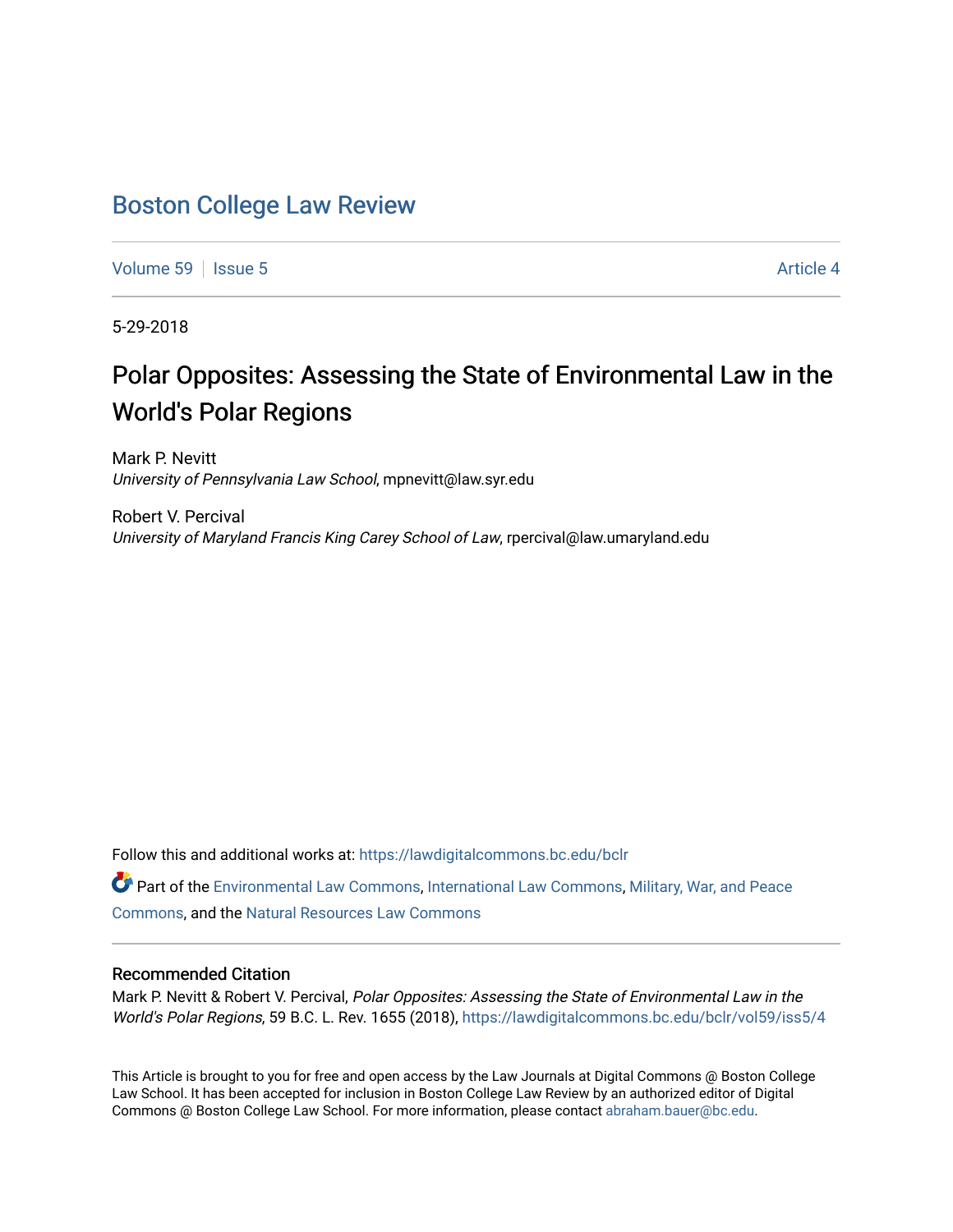# **POLAR OPPOSITES: ASSESSING THE STATE OF ENVIRONMENTAL LAW IN THE WORLD'S POLAR REGIONS**

#### MARK P. NEVITT & ROBERT V. PERCIVAL

| I. THE ARCTIC REGION: GROWING IN IMPORTANCE BUT LACKING A COMPREHENSIVE & BINDING LEGAL                                                                                        |
|--------------------------------------------------------------------------------------------------------------------------------------------------------------------------------|
| A. The Arctic Region: In Need of a Well-Established and Understood Definition 1660                                                                                             |
| B. The Arctic Council: A Source of Cooperation and Stability for the Region with an Evolving and                                                                               |
| C. The United Nations Convention on Law of the Sea ("UNCLOS") and Future Arctic Governance                                                                                     |
| 1. UNCLOS: A Promising but Ultimately Imperfect Mechanism to Resolve Competing Arctic                                                                                          |
| 2. Additional International Environmental Agreements Will Take on Increased Importance in the                                                                                  |
| II. ANTARCTICA: AN ENVIRONMENTAL LAW SUCCESS STORY ANCHORED BY THE ANTARCTIC TREATY                                                                                            |
|                                                                                                                                                                                |
|                                                                                                                                                                                |
|                                                                                                                                                                                |
| D. Protocol on Environmental Protection to the Antarctic Treaty ("Madrid Protocol")  1680                                                                                      |
| III. THE FUTURE OF ARCTIC GOVERNANCE AND THE RISE OF GLOBAL ENVIRONMENTAL LAW 1682                                                                                             |
|                                                                                                                                                                                |
| B. The Rise of Global Environmental Law and Its Significance in the Polar Regions  1686                                                                                        |
| 2. Global Environmental Law and International Maritime Organization (IMO) Adoption of Polar                                                                                    |
| IV. THE FIVE KEY FACTORS AFFECTING THE FUTURE OF ARCTIC GOVERNANCE 1690                                                                                                        |
| A. First Factor: UNCLOS and the CLCS's Long-Term Viability to Decide Competing Continental                                                                                     |
| 1. The United States Has Not Ratified UNCLOS, Nor Is There a Timeline to Do So  1691<br>2. The CLCS's Ability to Issue Binding Recommendations Accepted by Arctic Stakeholders |
|                                                                                                                                                                                |
| C. Third Factor: The True Pace of Climate Change and "Stationarity" in the Arctic 1696                                                                                         |
| D. Fourth Factor: Energy Prices, Regulatory Permitting and Extraction Costs 1697                                                                                               |
| E. Fifth Factor: Divergent Interests Between Arctic Coastal States, Arctic Non-Coastal States, and                                                                             |
|                                                                                                                                                                                |
|                                                                                                                                                                                |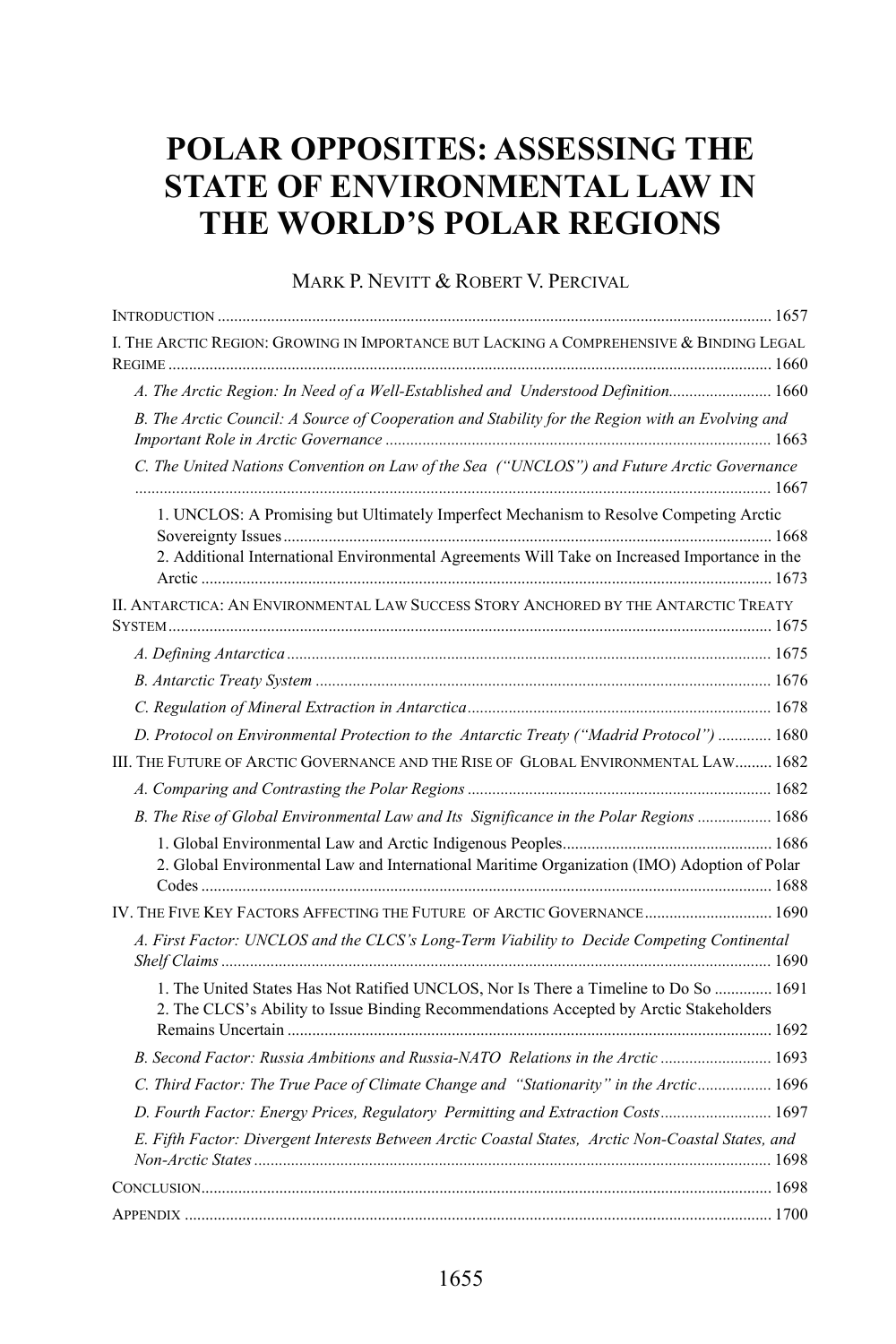# **POLAR OPPOSITES: ASSESSING THE STATE OF ENVIRONMENTAL LAW IN THE WORLD'S POLAR REGIONS**

# MARK P. NEVITT<sup>[\\*](#page-2-0)</sup> ROBERT V. PERCIVAL<sup>[\\*\\*](#page-2-1)</sup>

**Abstract:** Climate change is fundamentally transforming both the Arctic and Antarctic polar regions. Yet these regions differ dramatically in their governing legal regimes. For the past sixty years the Antarctic Treaty System, a traditional "hard law" international law treaty system, effectively de-militarized the Antarctic region and halted competing sovereignty claims. In contrast, the Arctic region lacks a unifying Arctic treaty and is governed by the newer "soft law" global environmental law model embodied in the Arctic Council's collaborative work. Now climate change is challenging this model. It is transforming the geography of both polar regions, breaking away massive ice sheets in Antarctica, melting the polar ice cap in the Arctic, opening maritime trade routes, and renewing the possibility for natural resource extraction. Will the Arctic experience a peaceful future similar to its sister polar region, or will it emerge as a polar "wild west" with increasing geopolitical tension between the Arctic states? Will a new polar Cold War emerge between Russia and the other four North Atlantic Treaty Organization Arctic coastal nations? This Article addresses these questions—and others—while making three new contributions to legal scholarship. First, we closely examine the different legal models in both the Arctic and Antarctica, discerning what lessons the ATS—one of the most successful international agreements in history—can be applied to the Arctic. Second, we analyze the unique significance played by global environmental law in the context of the polar regions, best embodied by the collaborative work of the Arctic Council. Third, in light of the uncertainty posed by climate change and the potential for rising geo-

 <sup>© 2018,</sup> Mark P. Nevitt & Robert V. Percival. All rights reserved.

<span id="page-2-0"></span><sup>\*</sup> Sharswood Fellow at the University of Pennsylvania Law School. A former active duty Navy Judge Advocate General who served in the rank of commander, he has served in a variety of legal assignments within the Department of Defense, most recently serving as the Deputy Director of Administrative Law for the Office of the Judge Advocate General (Navy). He received his J.D. and LL.M. from Georgetown and B.S.E. from the University of Pennsylvania (Wharton). He would like to thank the University of Pennsylvania Law School librarians, particularly Mr. Alvin Dong and Mr. Ben Meltzer for their outstanding research and editing assistance.

<span id="page-2-1"></span><sup>\*\*</sup> Professor of Law and Director of the Environmental Law Program, University of Maryland Francis King Carey School of Law. He would like to thank Robin Cleland (Maryland Law, Class of 2017) for research assistance with this Article and faculty from Maryland Carey Law and the Florida State College of Law for valuable comments at faculty workshops that reviewed previous drafts of this Article.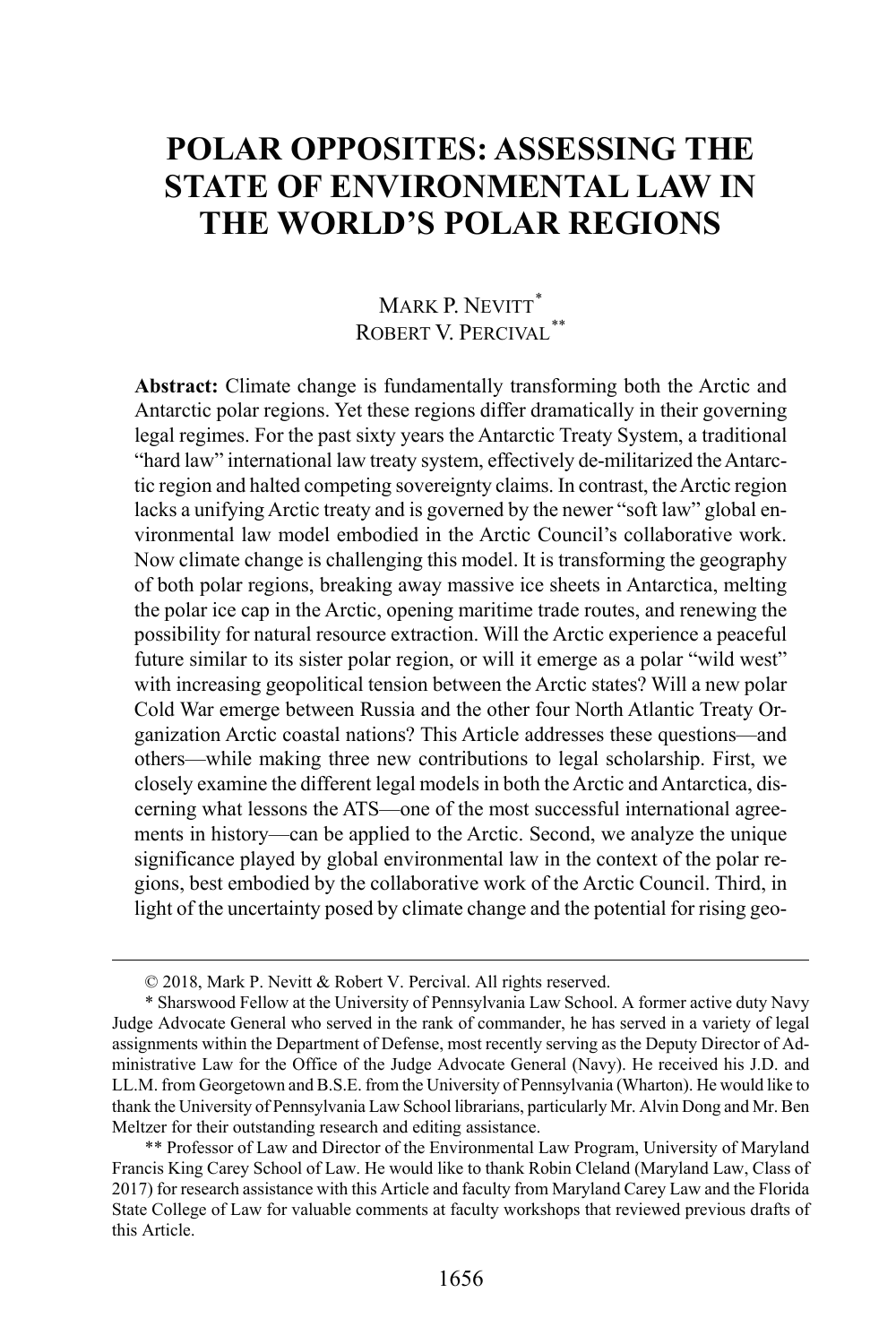political tensions, we provide a new framework to analyze future Arctic governance to include the five key factors that will determine the Arctic's future.

#### **INTRODUCTION**

The planet's polar regions are the most environmentally sensitive areas on earth with the harshest climatic conditions. Yet they differ dramatically in their topography as well as their governing legal regimes. Although the Arctic Ocean lies at the heart of the Arctic polar region, the continent of Antarctica the coldest, driest, and windiest landmass on earth—dominates the Antarctic polar region. Free from any military activities and competing sovereignty claims, Antarctica has been a place of peace and stability for more than a half century. This is largely due to the remarkable international environmental law success of the Antarctic Treaty System ("ATS"), a series of forward-looking international agreements that de-militarized Antarctica and halted competing sovereignty claims.<sup>[1](#page-3-0)</sup> The ATS "hard law" regime prohibits access to Antarctica's vast potential mineral resources, effectively establishing a "land without a sovereign" and worldwide nature reserve. In contrast, the Arctic region lacks a comprehensive and Arctic-specific treaty binding on all Arctic stakeholders and is largely governed by the work of the Arctic Council and a loose hodgepodge of "soft law" agreements.

<span id="page-3-6"></span><span id="page-3-5"></span>But climate change is challenging this construct. It is transforming the polar regions in fundamental ways, calling into question the existing Arctic soft law model. Indeed, the Inter-Governmental Panel on Climate Change states that climate change's most immediate and intense effects are already appearing in the polar regions, areas already warming at twice the rate of the rest of the planet.[2](#page-3-1) In July 2017, an ice sheet the size of Delaware broke away from the continent of Antarctica, potentially foreshadowing the beginning of a massive polar ice sheet fragmentation with an unknown impact on global sea level rise.<sup>[3](#page-3-2)</sup> Indeed, the Arctic polar ice caps are melting at the fastest rate in recorded history, re-making trade routes, removing the ice cap "ceiling," and opening the possibility for massive oil and gas extraction.<sup>[4](#page-3-3)</sup> Highlighting this remarka-

<span id="page-3-4"></span><span id="page-3-0"></span> <sup>1</sup> Melissa A. Verhaag, Note, *It Is Not Too Late: The Need for a Comprehensive International Treaty to Protect the Arctic Environment*, 15 GEO.INT'L ENVTL. L.REV. 555, 571 (2003) (describing the Antarctica Treaty as "[a]rguably the most successful international treaty in existence"). <sup>2</sup> Don Walsh, *The Arctic Ocean—Hot Times in a Cold Place*, PROCEEDINGS MAG.,July 2017, at

<span id="page-3-1"></span><sup>91, 91 (</sup>stating that the Arctic is warming twice as fast as the rest of the planet and detailing the rate of ice loss and decrease in ice thickness).

<span id="page-3-2"></span><sup>&</sup>lt;sup>3</sup> Sean Greene, *Antarctica Shed a Block of Ice the Size of Delaware, but Scientists Think the Real Disaster Could Be Decades Away*, L.A. TIMES (July 13, 2017, 4:00 AM), http://www.latimes.com/ science/sciencenow/la-sci-sn-larson-ice-sheet-20170713-htmlstory.html [https://perma.cc/7KN3- Z9KQ]. <sup>4</sup> Joseph F.C. DiMento, *Environmental Governance of the Arctic: Law, Effect, Now Implementa-*

<span id="page-3-3"></span>*tion*, 6 U.C. IRVINE L. REV. 23, 25–26 (2016).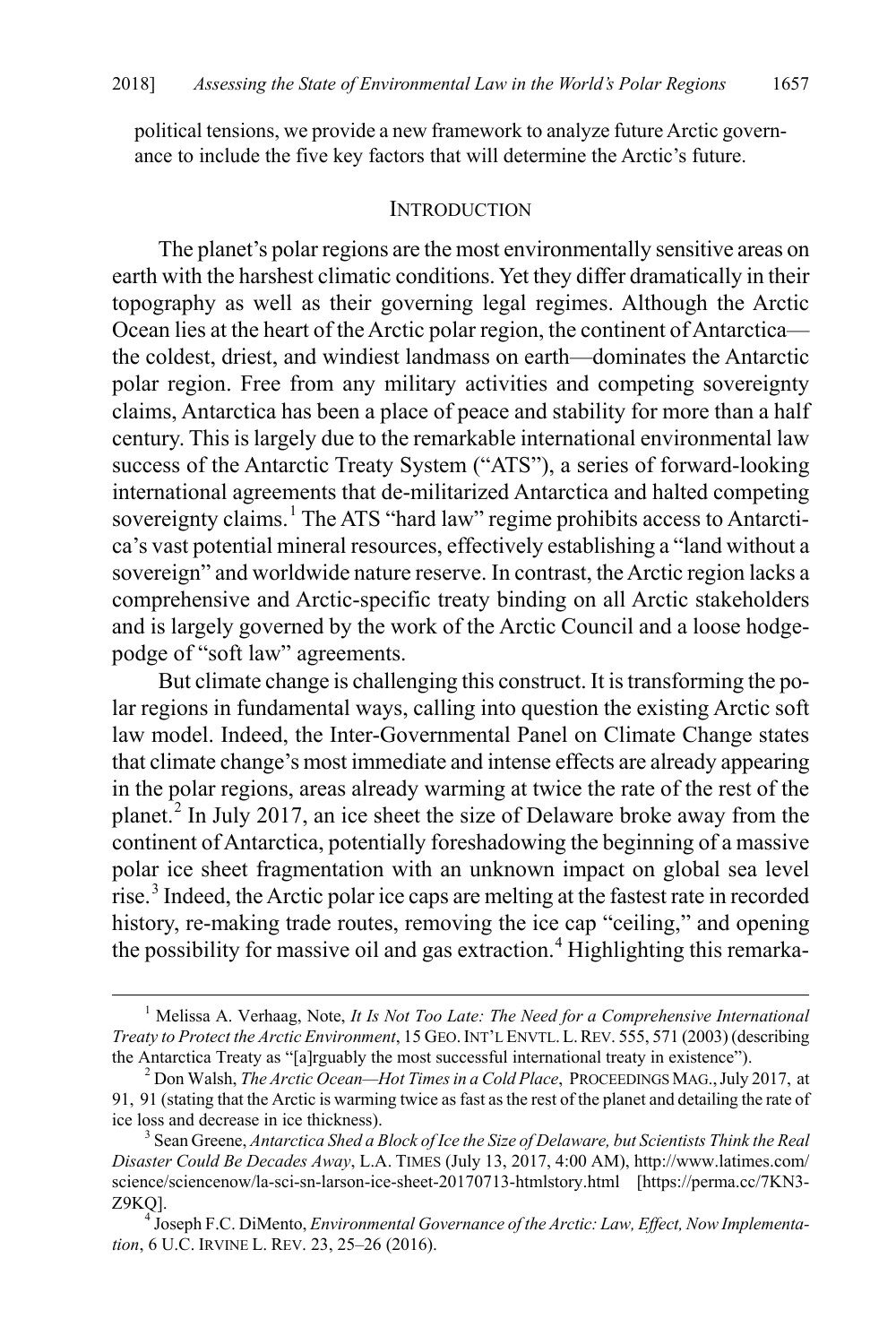ble change, a cruise ship with 900 passengers recently navigated the Northwest Passage in the Arctic—the largest such journey of a vessel that size in recorded human history.<sup>[5](#page-4-0)</sup>

<span id="page-4-5"></span>Natural resources abound in the Arctic, home to an estimated one-fifth of the world's oil and gas resources. Most reside offshore and lie untapped.<sup>[6](#page-4-1)</sup> Although lower worldwide oil prices have temporarily halted a massive Arctic oil rush, private industry remains interested in the Arctic as a future source of val-uable oil, gas, and mineral resources.<sup>[7](#page-4-2)</sup> In light of the diverse impacts of climate change, the work of the consensus-based Arctic Council, an intergovernmental forum for the eight Arctic states, has taken on increased importance. The precise legal contours of which nation has the unadulterated rights to access these resources, however, remain unclear.

<span id="page-4-6"></span>Long-term uncertainty looms in the Arctic as global warming rapidly shrinks the Arctic ice pack and opens navigational waterways.<sup>[8](#page-4-3)</sup> We ultimately foresee an increased competition for oil and mineral exploitation, competing continental shelf claims, and greater potential for environmental damage in light of increased shipping traffic in the Arctic. $9$  Additional questions arise: Will the future Arctic resemble a new global "wild west" as nations compete and confront one another for its untapped resources? Or will the Arctic have a more peaceful and stable future mirroring the stability enjoyed by Antarctica

<span id="page-4-3"></span>fundamentally changing the geography of both polar regions. The Arctic Climate Impact Assessment stated that "the most rapid and severe climate change on earth" is occurring in the Arctic. ARCTIC CLIMATE IMPACT ASSESSMENT, IMPACTS OF A WARMING ARCTIC 10 (2004). Climate change is dramatically impacting the two polar regions. *See generally id.* 9 Some commentators have noted that the lack of a clear and binding governing Arctic legal regime

<span id="page-4-4"></span>may cause the Arctic to "erupt in an armed mad dash for its resources . . . ." *See generally* LAURENCE C. SMITH, THE NEW NORTH: THE WORLD IN 2050 (2011) (discussing the overlapping effects of climate change, population growth, and globalization on our planet's future); Scott G. Borgerson, *Arctic Meltdown: The Economic and Security Implications of Global Warming*, FOREIGN AFFAIRS (Mar./Apr. 2008), https://www.foreignaffairs.com/articles/arctic-antarctic/2008-03-02/arctic-meltdown [https:// perma.cc/9CAD-8M2X] (discussing the political and economic implications of rapid global warming); Verhaag, *supra* not[e 1](#page-3-5) (discussing the environmental vulnerability of the Arctic).

<span id="page-4-0"></span> <sup>5</sup> Rachel Waldholz, *In Warmer Climate, a Luxury Cruise Sets Sail Through Northwest Passage*, NAT'L PUB.RADIO (Aug. 27, 2016, 6:38 AM), https://www.npr.org/2016/08/27/491337521/in-warmerclimate-a-luxury-cruise-sets-sail-through-northwest-passage [https://perma.cc/XK4W-HEKL]. <sup>6</sup> See DiMento, *supra* note 4, at 25.

<span id="page-4-2"></span><span id="page-4-1"></span> $<sup>7</sup>$  *See* Envtl. Def. Fund v. Massey, 986 F.2d 528, 529 (D.C. Cir. 1993) (stating that Antarctica is a</sup> "continent without a sovereign"). Drilling for oil in the Arctic has been mitigated, somewhat, by the lower cost of oil. *See* Emily Atkin, *Shell Can Now Begin Drilling in the Arctic*, THINK PROGRESS (July 23, 2015, 2:14 PM), https://thinkprogress.org/shell-can-now-begin-drilling-in-the-arctic-66a4508d31eb/ [https://perma.cc/KPT2-CX4E ] (reporting on the Obama Administration's granting of Shell to begin exploratory drilling in the Chukchi Sea, about 140 miles from Alaska's northwest shoreline); Steven Lee Myers & Clifford Krauss, *Melting Ice Isn't Opening Arctic to Oil Bonanza*, N.Y.TIMES (Sept. 7, 2015), https://www.nytimes.com/2015/09/08/world/europe/melting-ice-isnt-opening-arctic-to-oilbonanza.html?mcubz=0 [https://perma.cc/N4DZ-S5X4 ] (reporting that, despite rapidly melting ice, it is still difficult for countries to extract oil and natural gas from the Arctic Circle). <sup>8</sup> By accelerating the melting of the polar ice cap and Antarctic ice shelves, climate change is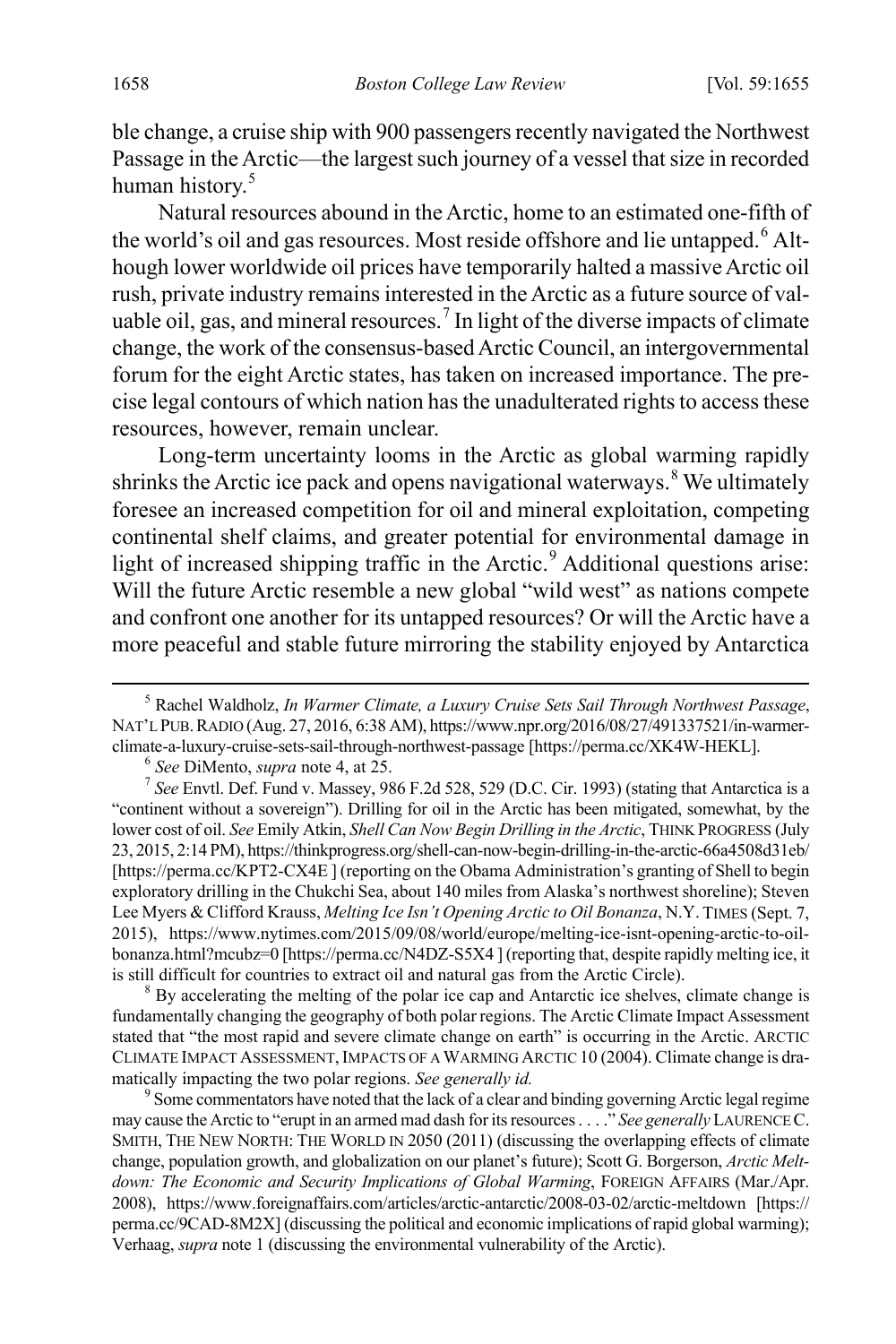for the past sixty years? Is the "soft law" and consensus-based Arctic governance model sufficient to address this historic geopolitical and environmental shift or, ultimately, will a "hard law" solution such as a comprehensive and binding Arctic Treaty be required to mitigate geopolitical tensions and competing sovereignty interests?[10](#page-5-0) This Article examines these questions, and others, by deciphering what lessons—if any—Antarctica can teach the Arctic. It also provides a new framework, highlighting the five key factors—discussed below—that will have an increasingly important impact on the future of Arctic governance. We assert that although the ATS system cannot be replicated in the Arctic, important lessons can be drawn from the ATS success, which should serve as an inspiration and polar muse for future Arctic governance matters.

<span id="page-5-2"></span>First and foremost, the Arctic's changing geography reinforces the need for the United States to ratify the United Nations Convention on the Law of the Sea ("UNCLOS").<sup>[11](#page-5-1)</sup> This will ensure a seat at the table for the United States in continental shelf deliberations—critical to finalize competing continental shelf claims among the Arctic nations. Second, we assert that global environmental law will continue to play an outsized role in both polar regions. As calls for negotiating an over-arching Arctic Treaty have been met with skepticism, Arctic stakeholders have taken several proactive and incremental steps via the Arctic Council to improve environmental protection. Indeed, these initiatives are consistent with global environmental law's emphasis on private and public partnerships that emerge organically from the "bottom-up." Third, we assert that the Arctic region's future hinges on five key factors: (1) UNCLOS's longterm ability to solve competing continental shelf claims; (2) long-term Russian military ambitions in the Arctic; (3) the true pace of climate change in the polar regions; (4) the future cost of extracting oil and minerals from the Arctic; and (5) potentially divergent geopolitical interests between Arctic coastal states, non-coastal states and non-Arctic states. As of this writing, lower global oil prices have temporarily stalled the race to exploit Arctic resources—but this may not be a permanent state of affairs. As such, this is *the* opportune time to strengthen environmental protection and governance in the Arctic.

Part I provides an overview of the Arctic region, addressing its geography and environment as well as providing an overview of its soft law system, ex-

<span id="page-5-0"></span> <sup>10</sup> *See* Sarah E. Light, *The Military-Environmental Complex*, 52 B.C. L. REV. 879, 919 (2014) (describing the U.S. Department of Defense recognizing the Arctic as a "potential new area[] of conflict" upon receiving news that Russian naval vessels were "patrolling newly opened shipping lanes in the Arctic Ocean"). *See generally* Jean Galbraith & David Zaring, *Soft Law as Foreign Relations Law*, 99 CORNELL L. REV. 735 (2014) (examining the effectiveness of using soft law as foreign relations law before concluding that soft law should be recognized as a viable way for executive agencies to engage in foreign relations).<br><sup>11</sup> United Nations Convention on the Law of the Sea, Dec. 10, 1982, 1833 U.N.T.S. 397 [herein-

<span id="page-5-1"></span>after UNCLOS].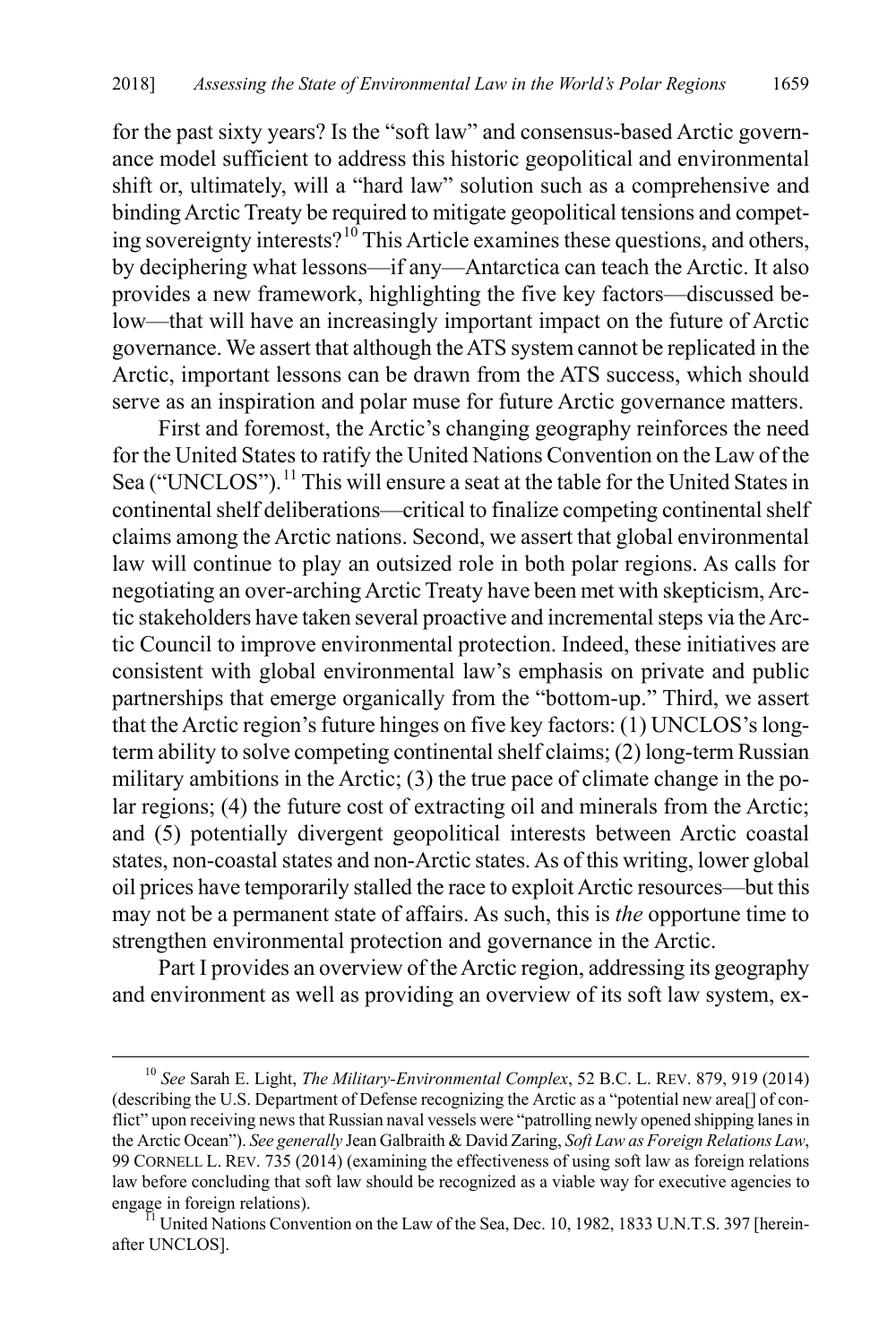emplified by the increasingly important work of the Arctic Council.<sup>[12](#page-6-1)</sup> Part II provides an overview of Antarctica, including its geography, environment, and a summary of the ATS.[13](#page-6-2) After analyzing and comparing the legal regimes governing the two polar regions, Part III looks to the role of global environmental law in the Arctic while offering initial recommendations to improve environmental protection and to defuse future conflicts in the polar regions.<sup>[14](#page-6-3)</sup> Part IV surveys the five critical factors that will have the greatest impact on future Arctic governance, and offers initial recommendations to neutralize any potential rising tensions.[15](#page-6-4)

### I. THE ARCTIC REGION: GROWING IN IMPORTANCE BUT LACKING A COMPREHENSIVE & BINDING LEGAL REGIME

## <span id="page-6-0"></span>*A. The Arctic Region: In Need of a Well-Established and Understood Definition*

The Arctic region encompasses a diverse maritime-centric area bordering several nations that is home to almost four million people. The terms "Arctic" and "Arctic region," however, lack a universally accepted definition among lawyers and scientists.<sup>[16](#page-6-5)</sup> Under the Arctic's most commonly used definition, it encompasses all "the land and sea area north of the Arctic Circle"—defined as latitude  $66.34^{\circ}$  North.<sup>[17](#page-6-6)</sup> But another Arctic definition includes all the land and sea area where the average temperature is below ten degrees Celsius in July (the warmest month of the year there). [18](#page-6-7) This definition creates an irregularly shaped circle that excludes Finland and Sweden.<sup>[19](#page-6-8)</sup> An Arctic Council working group, the Arctic Monitoring and Assessment Programme ("AMAP"), has adopted yet another definition of the Arctic region to encompass "the terrestrial and marine areas north of the Arctic Circle (66°32' N), and north of 62°N in Asia and 60°N in North America, modified to include the marine areas of the Aleutian chain, Hudson Bay, and parts of the North Atlantic . . . . "<sup>[20](#page-6-9)</sup>

<span id="page-6-3"></span><span id="page-6-2"></span><span id="page-6-1"></span><sup>&</sup>lt;sup>12</sup> *See infra* note[s 16–](#page-6-0)[118](#page-20-0) and accompanying text.<br><sup>13</sup> *See infra* note[s 119](#page-21-0)[–185](#page-28-0) and accompanying text.<br><sup>14</sup>*See infra* note[s 186](#page-29-0)[–232a](#page-36-0)nd accompanying text. It is beyond the scope of the Article to provide an in-depth analysis of all the difficulties of environmental cleanup in the Arctic. But the underlying harsh conditions and distance from sophisticated cleanup resources make environmental pollution cleanup and remediation particularly difficult. *See* Verhaag, *supra* not[e 1,](#page-3-5) at 559–60 (listing six rea-

<span id="page-6-6"></span><span id="page-6-5"></span><span id="page-6-4"></span>sons why the Arctic's environmental concerns are "more acute than in most other areas of the globe").<br>
<sup>15</sup> See infra note[s 233](#page-36-1)[–279](#page-45-0) and accompanying text.<br>
<sup>16</sup> RONALD O'ROURKE, CONG. RESEARCH SERV., R41153, CHANGES IN TH

<span id="page-6-7"></span><sup>&</sup>lt;sup>17</sup> *Id.* <sup>18</sup> *Id.* at 4. <sup>19</sup> *See infra* note [27](#page-7-0) and accompanying figure. <sup>20</sup> *Id.* at 5.

<span id="page-6-9"></span><span id="page-6-8"></span>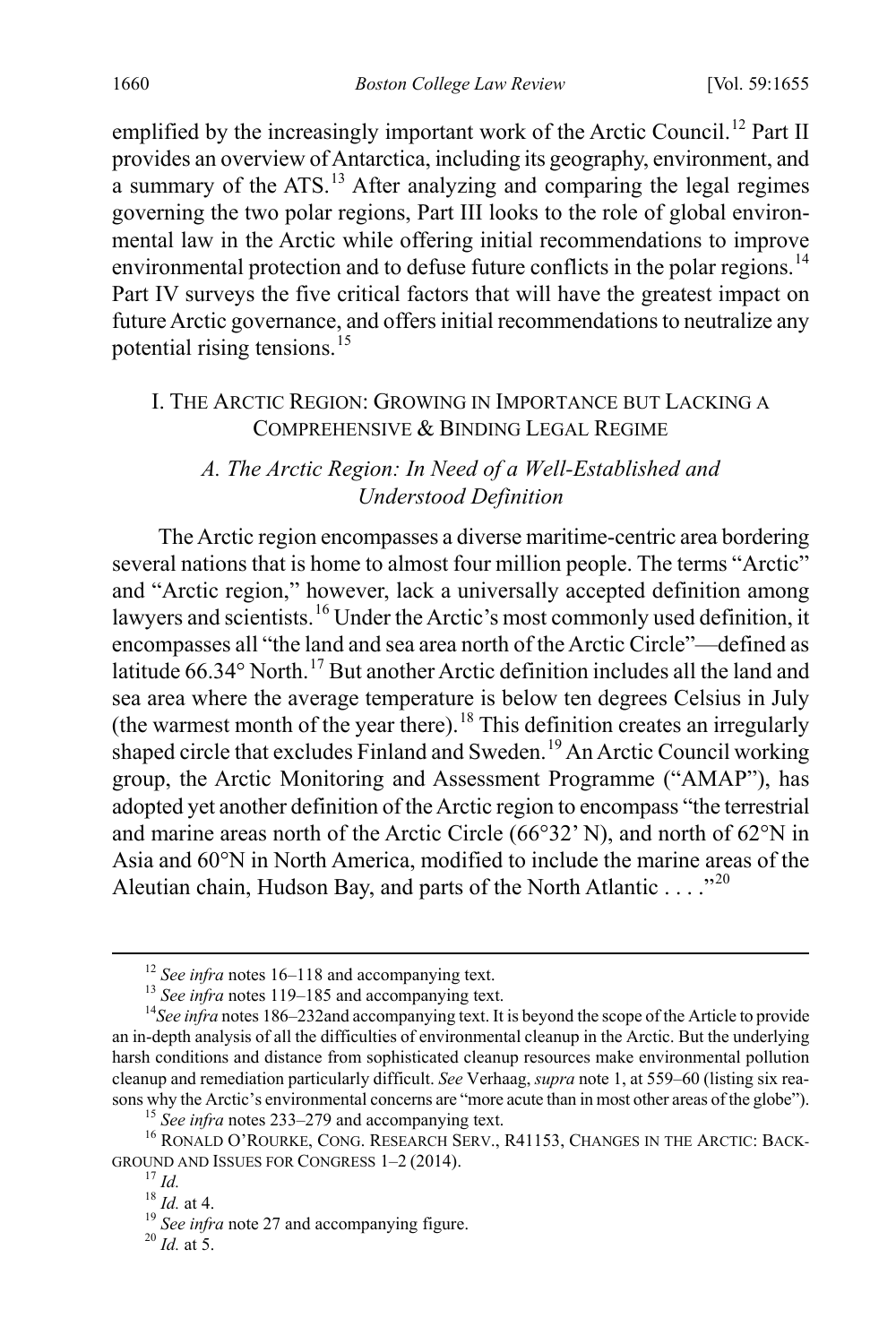Within U.S. law, "Arctic" is defined in the 1984 Arctic Research and Policy Act, as incorporating a large area *below* the Arctic Circle to include the Aleutian Island chain.<sup>[21](#page-7-1)</sup> It states:

As used in this title, the term "Arctic" means all U.S. and foreign territory north of the Arctic Circle and all U.S. territory north and west of the boundary formed by the Porcupine, Yukon, and Kuskokwin Rivers; all contiguous areas, including the Arctic Ocean and the Beau-fort, Bering and Chuckhi Seas, and the Aleutian island chains.<sup>[22](#page-7-2)</sup>

Eight nations—Canada, Denmark (via Greenland), Finland, Iceland, Norway, Russia, Sweden, and the United States (via Alaska) have boundaries within the Arctic Circle.<sup>[23](#page-7-3)</sup> These eight nations, often called the "Arctic na-tions," are longstanding members of the Arctic Council.<sup>[24](#page-7-4)</sup> Within these eight Arctic nations, five Arctic coastal states (Canada, Denmark, Norway, Russia, and the United States) have continental shelves in the Arctic, however it is de-fined.<sup>[25](#page-7-5)</sup> As discussed below, determining the extent of a nation's continental shelf is critically important for oil, gas, and mineral extraction rights. Unlike Antarctica, which has no permanent population, indigenous people reside in seven of the eight Arctic nations. Indigenous peoples have inhabited the Arctic for thousands of years—and their communities are increasingly vulnerable to climate change's impacts.[26](#page-7-6)

<span id="page-7-0"></span>The Arctic Ocean—illustrated in Figure 1 of the Appendix<sup>[27](#page-7-7)</sup>—is the world's smallest ocean, yet it dominates the Arctic region, forming an increasingly vital maritime connection between the northern Atlantic and northern Pacific Ocean. Its circular basin is nearly 150% larger than the United States.<sup>[28](#page-7-8)</sup> And the Arctic Ocean's "deep central basin . . . is almost completely surrounded by the coastal States' continental shelves"—similar to five orange wedges merging at the North Pole.<sup>[29](#page-7-9)</sup> No other place on earth witnesses such a geopolit-

<span id="page-7-11"></span><span id="page-7-10"></span>

<span id="page-7-2"></span><span id="page-7-1"></span><sup>&</sup>lt;sup>21</sup> *Id.* at 2.<br><sup>22</sup>15 U.S.C. § 4111 (2012). The Arctic Research and Policy Act was passed to provide a comprehensive policy on research needs in the Arctic, and "designated the National Science Foundation . . . as the lead federal agency for implementing Arctic research policy . . . ." O'ROURKE,*supra* not[e 16,](#page-6-0) at

<span id="page-7-3"></span><sup>5. 23</sup> O'ROURKE, *supra* not[e 16,](#page-6-0) at 1–2. Of note, no accepted definition of the Arctic *excludes* the

<span id="page-7-6"></span><span id="page-7-5"></span><span id="page-7-4"></span> $\frac{24}{1d}$ . at 2.<br>
<sup>25</sup> *Id.*<br>
<sup>26</sup> *Id.* at 36–41.<br>
<sup>27</sup> PAT: THE FREE, OPEN SOURCE, PORTABLE ATLAS, https://ian.macky.net/pat/map/arct/arctblu2.<br>
gif [https://perma.cc/K8NL-22BG].

<span id="page-7-8"></span><span id="page-7-7"></span><sup>&</sup>lt;sup>28</sup> Christopher C. Joyner, *The Legal Regime for the Arctic Ocean*, 18 J. TRANSNAT'L L. & POL'Y 195, 201 (2009).

<span id="page-7-9"></span><sup>29</sup> *See* Brent Carpenter, Comment, *Warm Is the New Cold: Global Warming, Oil, UNCLOS Article 76, and How an Arctic Treaty Might Stop a New Cold War*, 39 ENVTL.L. 215, 231 & n.134 (2009) (citing Arthur Grantz, *Treatment of Ridges and Borderlands Under Article 76 of the United Nations*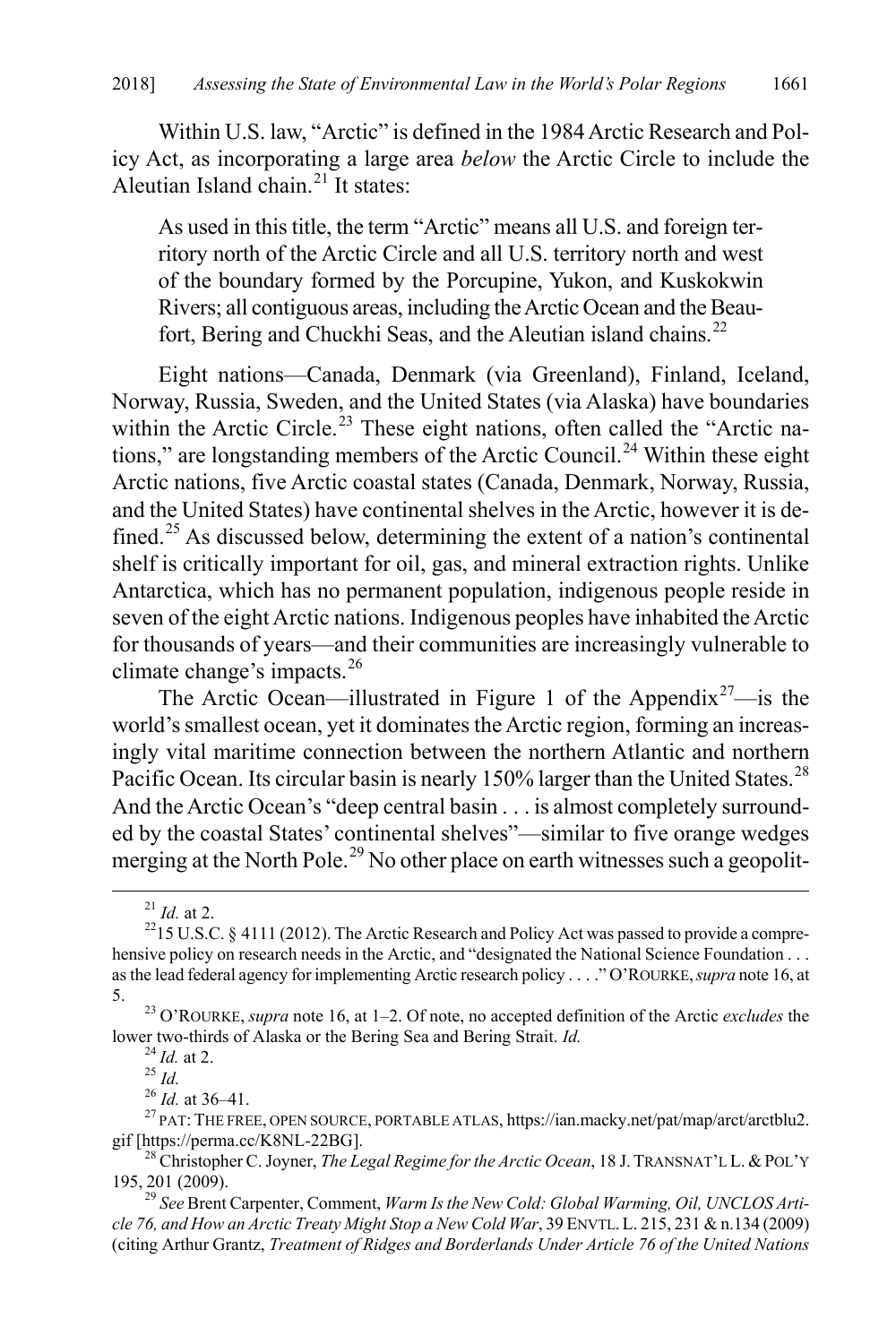ical convergence. The major seaports are Prudhoe Bay in the United States, Churchill in Canada, and Murmansk in Russia.[30](#page-8-1) The Chukchi Sea provides access to the northern Pacific Ocean and is of major strategic interest to Russia and the United States. [31](#page-8-2)

<span id="page-8-6"></span><span id="page-8-0"></span>The Arctic is warming twice as fast as the rest of the planet, altering the Arctic's unique geophysical character at a rapidly accelerating rate.<sup>[32](#page-8-3)</sup> Consider climate change's impact on the Arctic's perennial drifting polar ice pack. The size of the Arctic icepack has historically fluctuated, shrinking in the summer but freezing over during the winter months.<sup>[33](#page-8-4)</sup> It averages between two and three meters of thickness and covers the Arctic throughout much of the year.<sup>[34](#page-8-5)</sup> But this, too, is starting to change as the icepack fluctuations have become

<span id="page-8-1"></span><sup>30</sup> Unlike Russia, the United States currently does not have a major military facility or airfield bordering the Arctic Ocean, nor are there immediate plans to build one. *See* David Vine, *Where in the World Is the U.S. Military?*, POLITICO (July/Aug. 2015), www.politico.com/magazine/story/2015/ 06/us-military-bases-around-the-world-119321 [https://perma.cc/HT45-V8SC] (providing a map of U.S. military bases outside of the U.S.).

<span id="page-8-2"></span><sup>31</sup> *The World Factbook: Arctic Ocean*, CENT. INTELLIGENCE AGENCY (2018) [hereinafter *CIA: Arctic Ocean*], https://www.cia.gov/library/publications/the-world-factbook/geos/xq.html [https:// perma.cc/SD9Y-KZPP]. 32 Walsh, *supra* not[e 2,](#page-3-6) at 91. Consistent with broader principles of international environmental

<span id="page-8-3"></span>law, the Arctic Council members have "common but differentiated [i.e. greater] responsibilities" to the world environment. *See* U.N. Conference on Environment and Development, The Rio Declaration on Environment and Development, Principle 7, U.N. Doc A/CONF.151/26 (June 3–14, 1992) (providing that countries must work to reverse environmental degradation based upon their individual contributions to such degradation). <sup>33</sup> *CIA: Arctic Ocean*, *supra* note [31.](#page-8-0) The CIA further states:

<span id="page-8-4"></span>

Canada and the United States dispute how to divide the Beaufort Sea and the status of the Northwest Passage but continue to work cooperatively to survey the Arctic continental shelf; Denmark (Greenland) and Norway have made submissions to the Commission on the Limits of the Continental Shelf (CLCS) and Russia is collecting additional data to augment its 2001 CLCS submission; record summer melting of sea ice in the Arctic has renewed interest in maritime shipping lanes and sea floor exploration; Norway and Russia signed a comprehensive maritime boundary agreement in 2010.

<span id="page-8-5"></span>*Id.* <sup>34</sup> *Environment: Trends*, NAT'L SNOW & ICE DATA CTR. (2018), http://nsidc.org/cryosphere/ seaice/environment/trends.html [https://perma.cc/99RB-XWDJ]. In addition, UNCLOS has a provision for "ice-covered areas." It states:

Coastal states have the right to adopt and enforce non-discriminatory laws and regulations for the prevention, reduction and control of marine pollution from vessels in ice-covered areas within the limits of the exclusive economic zone, where particularly severe climatic conditions and the presence of ice covering such areas for most of the year create obstructions or exceptional hazards to navigation, and pollution of the marine environment could cause major harm to or irreversible disturbance of the ecological balance. Such laws and regulations shall have due regard to navigation and the protection and preservation of the marine environment based on the best available scientific evidence.

 $\overline{a}$ 

*Convention on Law of the Sea: The Example of the Arctic Ocean, in LEGAL AND SCIENTIFIC ASPECTS* OF CONTINENTAL SHELF LIMITS 201, 203 (Myron H. Nordquist et al. eds., 2004)).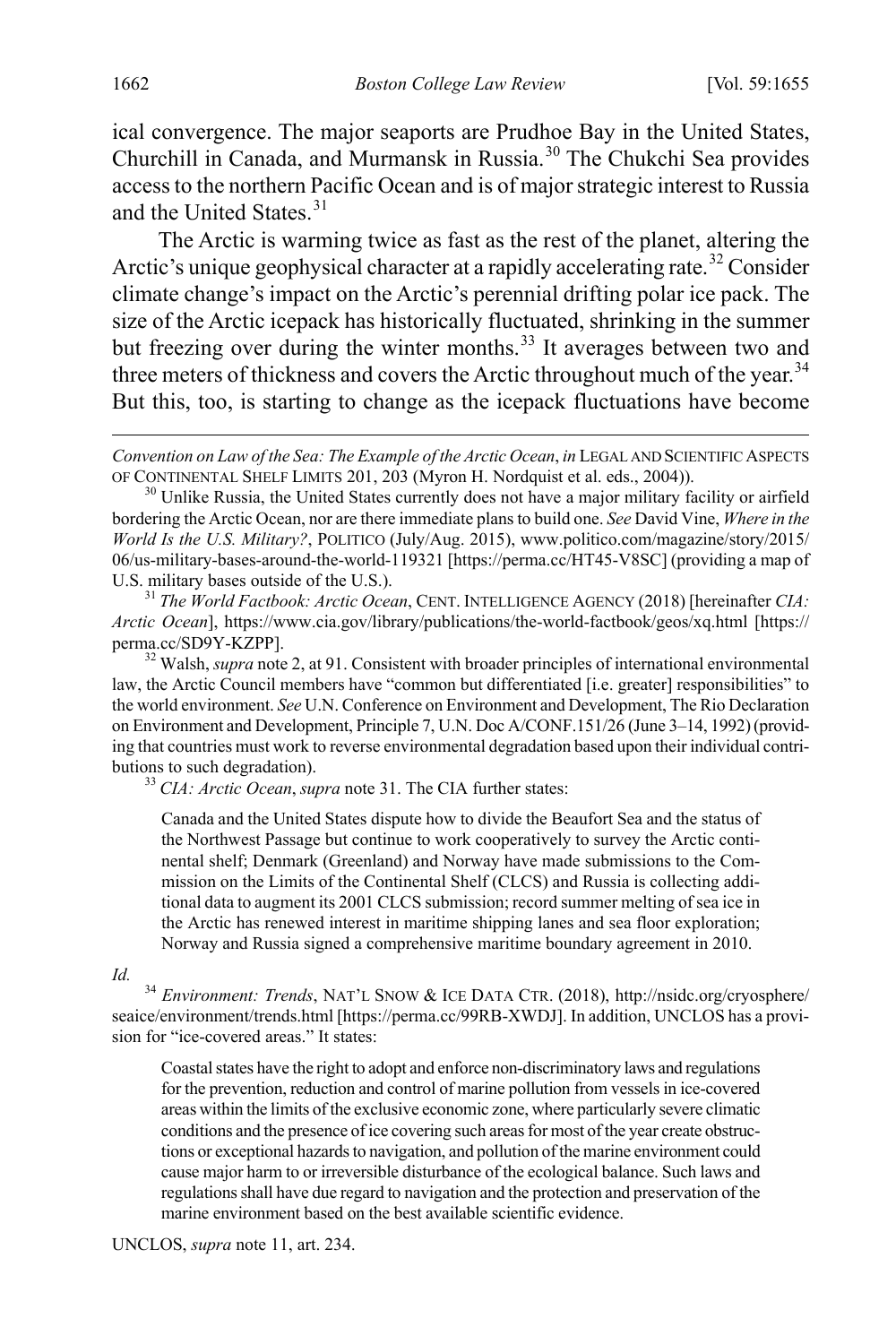more dramatic. Climate change is altering the ice pack's size: its surface size has decreased by an average three percent every ten years, and its thickness has decreased by at least sixty-five percent over the last four decades.<sup>35</sup>

The summer ice pack has receded even more in recent years, opening up shipping lines and navigational waterways for the first time in human history. Mariners since the fifteenth century have been fascinated by the Arctic region's geography with an eye toward discovering shorter trade routes between Europe and Asia. Two seasonal waterways—the Northwest Passage through Canada and the somewhat lesser known but increasingly important Northern Sea route alongside Russia—can be found in the Arctic. The Northwest Passage contains several possible routes, all running through the Canadian Arctic Islands and linking trade from northeast Asia through North America to the northern Atlantic.[36](#page-9-1) The Northern Sea Route hugs the Russian coastline. This route is of particular importance for Russia as it provides the shortest maritime link between the eastern and western part of the country, offering a potential shortcut to Eu-rope and the Atlantic.<sup>[37](#page-9-2)</sup>

The fifteenth century dream is now becoming a twenty-first century reality. For the first time in history, the Northwest Passage and Northern Sea Route are becoming increasingly viable and witnessing a significant uptick in traffic. Indeed, a 900-passenger cruise ship successfully made the Northwest Passage journey through the Arctic Ocean in the summer of 2016—the first time that a vessel of that size made the journey in recorded history.<sup>[38](#page-9-3)</sup>

# *B. The Arctic Council: A Source of Cooperation and Stability for the Region with an Evolving and Important Role in Arctic Governance*

The Arctic Council, the confederation of the eight Arctic nations, plays a critically important role in Arctic governance. The Arctic Council's genesis began modestly, but has demonstrated an ability to evolve and expand its role over time to meet emergent Arctic challenges. Arctic governance can be traced to the end of the Cold War when former Soviet Secretary General Mikhail Gorbachev called upon all of the Arctic nations to develop a more formalized international Arctic governance structure.<sup>[39](#page-9-4)</sup> Two years following Gorbachev's

<span id="page-9-1"></span><span id="page-9-0"></span><sup>&</sup>lt;sup>35</sup> Walsh, *supra* not[e 32,](#page-8-6) at 91.<br><sup>36</sup> O'ROURKE, *supra* not[e 16,](#page-6-0) at 19. In 2013, the first bulk carrier (carrying coal) successfully sailed from western Canada to Finland via the Northwest Passage. *Id.*<br><sup>37</sup> CIA: Arctic Ocean, supra note 31.<br><sup>38</sup> Marc Thiessen, *Thanks to Melting Ice, Cruise Ship Travels Northwest Passage*, U.S. NEWS &

<span id="page-9-3"></span><span id="page-9-2"></span>WORLD REP. (Sept. 9, 2016, 9:21 AM), https://www.usnews.com/news/news/articles/2016-09-09/giant-cruise-ship-makes-historic-voyage-in-melting-arctic [https://perma.cc/T6RL-DJSG].

<span id="page-9-4"></span><sup>&</sup>lt;sup>39</sup> Heather Exner-Pirot, *How Gorbachev Shaped Future Arctic Policy 25 Years Ago*, ANCHORAGE DAILY NEWS (Oct. 1, 2012), https://www.adn.com/arctic/article/how-gorbachev-shaped-future-arcticpolicy-25-years-ago/2012/10/01/ [https://perma.cc/A7HQ-ELRA].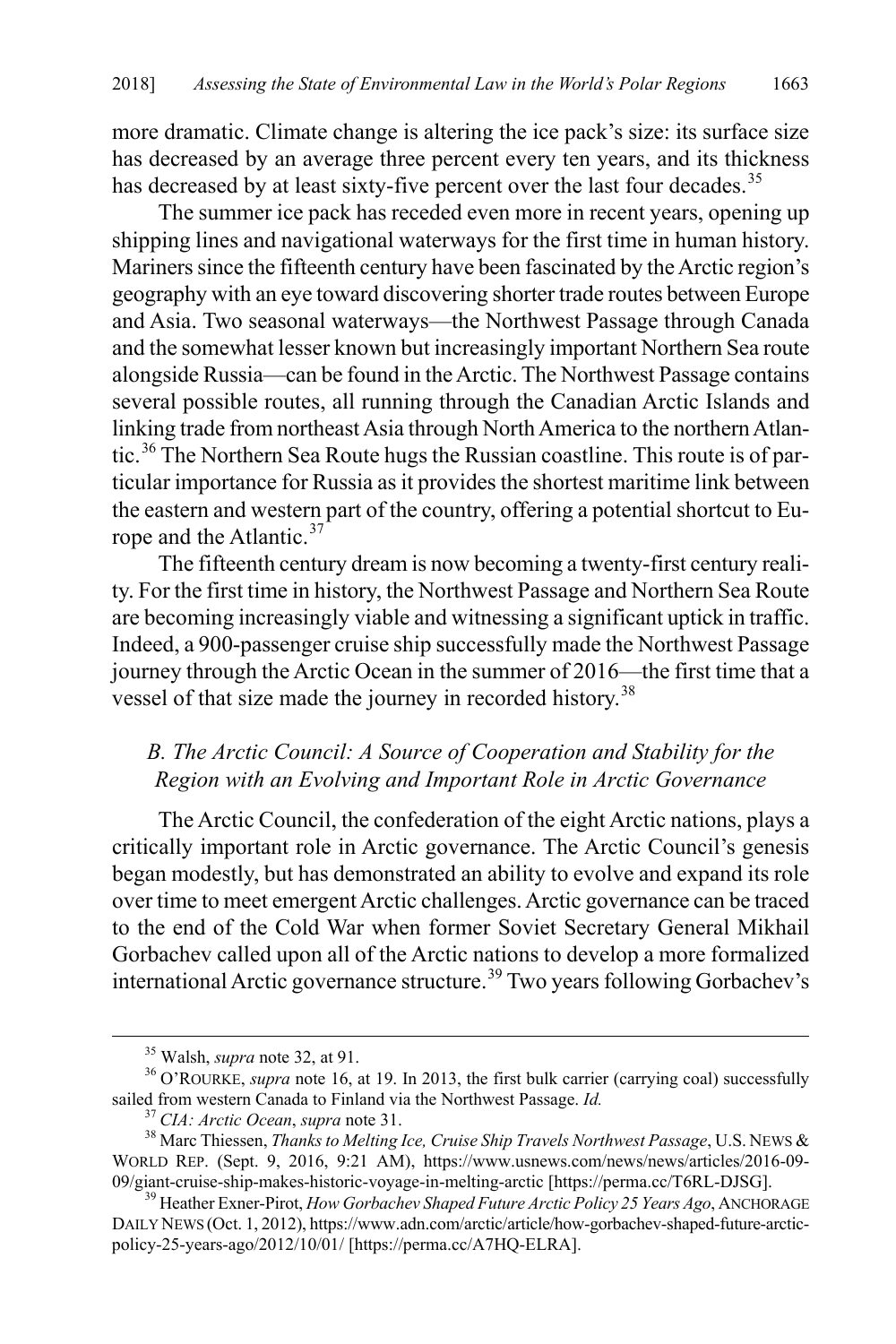call to action, the Exxon Valdez oil spill tragedy devastated the near Arctic region off the Alaskan coast. This heightened global awareness of the Arctic region's fragile environment, exposing the world's inability to respond to environmental disasters in the region. Arctic nations followed through on Gorbachev's earlier proposal in adopting the 1991 Rovaniemi Declaration in Rovaniemi, Finland.[40](#page-10-2) This established the AMAP to monitor the levels of, and assess the effects of, pollutants in the Arctic environment.<sup>[41](#page-10-3)</sup> It also established the Arctic Environmental Protection Strategy ("AEPS")—a concrete effort to proactively identify and solve environmental problems in the Arctic.<sup>[42](#page-10-4)</sup>

<span id="page-10-1"></span><span id="page-10-0"></span>Although short-lived, the AEPS laid the groundwork for future Arctic col-laboration, culminating in the 1996 signing of the Ottawa Declaration.<sup>[43](#page-10-5)</sup> This formally established the Arctic Council as a "high level forum" for "promoting cooperation, coordination, and interaction among the Arctic states  $\dots$  ..."<sup>[44](#page-10-6)</sup> The AEPS's legacy and environmental focus can be seen in the Arctic Council's construct and focus.[45](#page-10-7) Indeed, all eight AEPS signatories signed the Ottawa Declaration and many of the AEPS working groups established by the AEPS are incorporated within the Arctic Council.<sup>[46](#page-10-8)</sup> Within the Arctic Council, five of the Arctic coastal states (Canada, Denmark, Norway, Russia, and the United States) have a continental shelf in the Arctic Ocean that offers the potential to harvest oil, natural gas, and minerals pursuant to maritime boundaries and pro-cedures set forth in UNCLOS.<sup>[47](#page-10-9)</sup> The three non-coastal states (Finland, Iceland, and Sweden) lack an Arctic continental shelf and are effectively precluded from submitting continental shelf claims.<sup>[48](#page-10-10)</sup>

The organizational setup of the Arctic Council is somewhat unique: it only meets on a biennial basis and there is no permanent staff or dedicated fund-

<span id="page-10-7"></span><span id="page-10-6"></span><sup>44</sup> *Id.* art. 1(a).  $\frac{45 \text{ } \text{See} \text{ Rovanism}}{45 \text{ } \text{See} \text{ Rovanism}}$  Declaration, *supra* not[e 40,](#page-10-0) preface (stating that signatory countries commit to implementing AEPS).

<span id="page-10-8"></span><sup>46</sup> Ottawa Declaration, *supra* note [43,](#page-10-1) art. 1(a) n.1. The working group setup is also somewhat unusual as each working group operates with its own secretariat, focus, and from a different locale. *Id.*

<span id="page-10-9"></span>art. 6.47 O'ROURKE,*supra* not[e 16,](#page-6-0) at 2, 11–13; *see* David Fagundes, *Crystals in the Public Domain*, 50 B.C. L. REV. 139, 148–49, 171(2009) (asserting that UNCLOS "sharply defines the ocean spaces

<span id="page-10-2"></span><sup>&</sup>lt;sup>40</sup> Arctic Environmental Protection Strategy: Declaration on the Protection of the Arctic Environment, June 14, 1991, 30 I.L.M. 1624 [hereinafter Rovaniemi Declaration].

<span id="page-10-5"></span><span id="page-10-4"></span><span id="page-10-3"></span><sup>&</sup>lt;sup>41</sup> *Id.*  $\parallel$  6.1.<br><sup>42</sup> Arctic Environmental Protection Strategy, June 14, 1991, 30 I.L.M. 1627.<br><sup>43</sup> Declaration on the Establishment of the Arctic Council, Sept. 19, 1996, 35 I.L.M. 1387 [hereinafter Ottawa Declaratio

<span id="page-10-10"></span><sup>&</sup>lt;sup>48</sup> The U.S. Senate, however, has not ratified UNCLOS and there is not a clear legal basis for the United States to submit a Commission on the Limits of the Continental Shelf ("CLCS") claim pursuant to UNCLOS. *Id.* at 17. The three non-coastal Arctic states were not invited to participate in the Ilulissat Declaration meeting, presumably because they lacked the ability to make hydrocarbon claims. *Id.*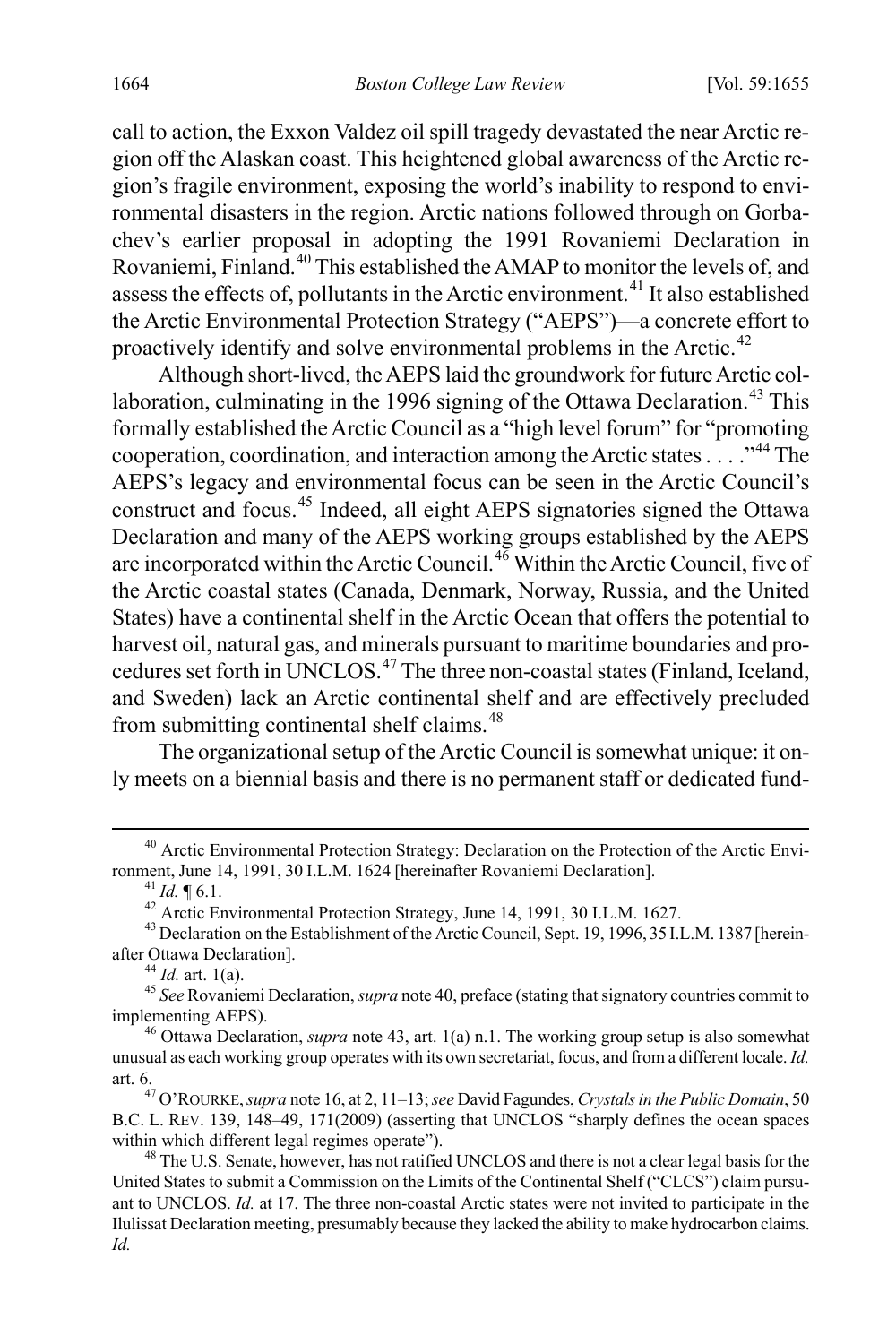ing source, and the responsibility for hosting these meetings is rotated sequen-tially among the eight member States.<sup>[49](#page-11-0)</sup> All decisions of the Arctic Council are by consensus of the members, made after full consultation.<sup>[50](#page-11-1)</sup> Unlike the ATS, discussed in Part II, the Arctic Council's permanent voting members only in-clude nations resident to the Arctic.<sup>[51](#page-11-2)</sup> Of increasing importance to address geopolitical tensions, the Arctic Council also lacks a mandate to tackle *all* Arctic issues. For example, it lacks the mandate to address issues of sovereignty, nat-ural resource exploitation, and military activities.<sup>[52](#page-11-3)</sup> Though the Arctic Council has shown an ability to evolve to meet emerging issues, a significant void nevertheless persists in its ability to comprehensively address all Arctic issues as they arise.<sup>[53](#page-11-4)</sup>

But the Arctic Council's somewhat unconventional governance structure does provide certain advantages. First, it provides a home and voice for both non-governmental organizations and indigenous people who have inhabited the Arctic for thousands of years. Indeed, the Ottawa Declaration expressly designates certain indigenous tribes as permanent participants (non-voting) within the Arctic Council.<sup>[54](#page-11-5)</sup> And permanent observer status has recently been granted to non-Arctic nations, including China.<sup>[55](#page-11-6)</sup> Second, the Arctic Council serves as a collaborative forum to address Arctic issues as they arise. In doing so, it has demonstrated the capacity to evolve and expand over time. Serving akin to an "Arctic United Nations," it can operate in an incremental and cooperative fashion consistent with broader principles of global environmental law discussed in Part III

As an outgrowth of the AEPS, the Arctic Council focuses primarily on environmental matters. But this, too, has started to expand as two recent Arctic Council-engineered agreements created binding legal obligations for the Arctic signatories.<sup>[56](#page-11-7)</sup> For example, in May 2011 the Arctic Council adopted the Arctic

<span id="page-11-7"></span><span id="page-11-6"></span>May 12, 2011, T.I.A.S. No. 13-119 [hereinafter Arctic Search and Rescue Agreement]. The need for a stronger Arctic Council was reaffirmed in 2015 through the signing of the Iqaluit Declaration that "establish[ed] a Task Force to assess future needs for a regional seas program for . . . increased cooperation in Arctic marine areas," and "work towards a legally-binding agreement on scientific coopera-

<span id="page-11-8"></span>

<span id="page-11-2"></span><span id="page-11-1"></span><span id="page-11-0"></span><sup>&</sup>lt;sup>49</sup> Ottawa Declaration, *supra* not[e 43,](#page-10-1) art. 5.<br><sup>50</sup> *Id.* art. 7.<br><sup>51</sup> *Id.* art. 2.<br><sup>52</sup> "The Arctic Council should not deal with matters related to military security." *Id.* art. 1(a) n.1.<br><sup>52</sup> "The Arctic Council sh

<span id="page-11-5"></span><span id="page-11-4"></span><span id="page-11-3"></span>fully resolve).<br><sup>54</sup> *Id.* art. 2. The permanent participants consist of the Aleut International Association, the Arctic Athabaskan Council, the Gwich'in Council International, the Inuit Circumpolar Council, the Russian Association of Indigenous Peoples of the North, and the Saami Council. *Permanent Participants*, ARC-TIC COUNCIL (July 6, 2015), http://arctic-council.org/index.php/en/about-us/permanent-participants [https://perma.cc/56YY-H9UZ]. Permanent observer status was recently granted to six countries: China, India, Italy, Japan, Singapore, and South Korea. O'ROURKE, *supra* not[e 16,](#page-6-0) at 5.<br><sup>55</sup> O'ROURKE, *supra* not[e 16,](#page-6-0) at 53.<br><sup>56</sup> Agreement on Cooperation on Aeronautical and Maritime Search and Rescue in the Arctic,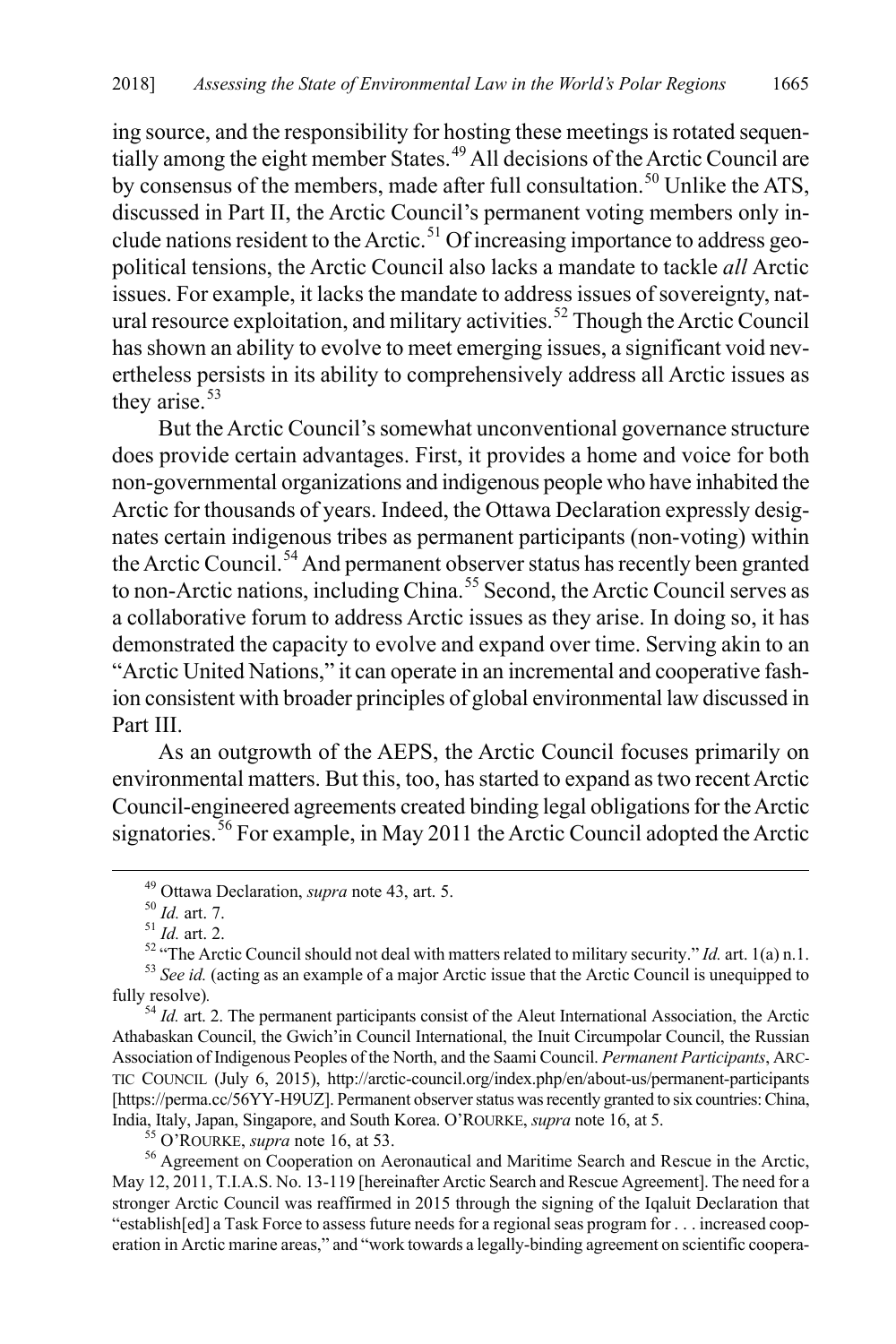<span id="page-12-6"></span>Search and Rescue Agreement, which set up a framework for the Arctic states to assist lost mariners.<sup>[57](#page-12-1)</sup> The Arctic nations later followed up with an agreement entitled Cooperation on Marine Oil Pollution Preparedness and Response, and developed guidance on oil spill response and marine pollution re-sponse in the Arctic.<sup>[58](#page-12-2)</sup> In addition, the five Arctic coastal states have also taken steps to regulate trawling in Arctic waters newly free of ice, signing an agreement to regulate fishery trawling in the "doughnut hole" area of the Arctic Ocean that is encircled by exclusive economic zones of the Arctic coastal countries.[59](#page-12-3) In doing so, the Arctic nations emphasized the importance of taking a precautionary approach to Arctic waters as they become more accessible. $60$ 

<span id="page-12-0"></span>In 2017, Finland assumed the Council's chairmanship, succeeding the United States, who chaired the Arctic Council from 2015–2017.<sup>[61](#page-12-5)</sup> When the United States chaired the Council, Secretary of State John Kerry reemphasized the threat of climate change to the Arctic and noted that the Council's member states and observers account for sixty percent of global greenhouse gas emissions. In a joint statement with Canada discussing Arctic policy,

tion . . . ." Arctic Council, Iqaluit Declaration ¶¶ 43–44, Apr. 24, 2015, https://oaarchive.arcticcouncil.org/bitstream/handle/11374/662/EDOCS-3431-v1-ACMMCA09\_Iqaluit\_2015\_Iqaluit\_ Declaration original scanned signed version.PDF?sequence=7&isAllowed=y [https://perma.cc/ 2J5Z-67TJ]. Furthermore, Arctic Council agreements do not run into domestic roadblocks to implementation. The trend in recent years is for the United States to enter into sole executive agreements, which are widely accepted to have the same legal import as treaties. *See, e.g.*, United States v. Pink, 315 U.S. 203, 223 (1942) (noting that "international compacts and agreements" have "similar dignity" to Article II treaties). At least one commentator has recommended that the United States accede to UNCLOS via a congressional-executive agreement, bypassing the two-thirds Senate advice and consent requirement for treaties. *See generally* Andrew King, *Thawing a Frozen Treaty: Protecting United States Interestsin the Arctic with a Congressional-Executive Agreement on the Law of the Sea*, 34

<span id="page-12-2"></span><span id="page-12-1"></span><sup>57</sup> Arctic Search and Rescue Agreement, *supra* note [56.](#page-11-8) <sup>58</sup> Agreement on Cooperation on Marine Oil Pollution Preparedness and Response in the Arctic, May 15, 2013, https://oaarchive.arctic-council.org/bitstream/handle/11374/529/EDOCS-2068-v1- ACMMSE08\_KIRUNA\_2013\_agreement\_on\_oil\_pollution\_preparedness\_and\_response\_signed Appendices\_Original\_130510.PDF?sequence=6&isAllowed=y [https://perma.cc/Z7TZ-MRBP] [hereinafter Oil Pollution and Response Agreement]. Though not military agreements per se, the two agreements appear to go beyond the strict environmental mandate. The Arctic Search and Rescue Agreement may include military assets and the Oil Pollution and Response agreement addresses matters of environmental security. *Id.* art. 1 (providing that the agreement's objective is to bolster the Arctic Council members' "cooperation, coordination, and mutual assistance" in preparing for and responding to oil pollution); Arctic Search and Rescue Agreement, *supra* note [56,](#page-11-8) at app. II (listing Arctic Council nations' coast guards and national defense agencies as search and rescue agencies). <sup>59</sup> Andrew E. Kramer, *Russia and U.S. Find Common Cause in Arctic Pact*, N.Y.TIMES (May 19,

<span id="page-12-3"></span>2015), https://www.nytimes.com/2015/05/20/world/russia-and-us-find-common-cause-in-arctic-

<span id="page-12-5"></span><span id="page-12-4"></span>pact.html?mcubz=3 [https://perma.cc/4QBA-PKTJ].<br><sup>60</sup> Kramer, *supra* note 59.<br><sup>61</sup> *Exploring Common Solutions: Finland's Chairmanship 2017–2019*, ARCTIC COUNCIL, http://www.arctic-council.org/index.php/en/about-us/arctic-council/fin-chairmanship [https://perma. cc/P6FA-GAQC].

 $\overline{a}$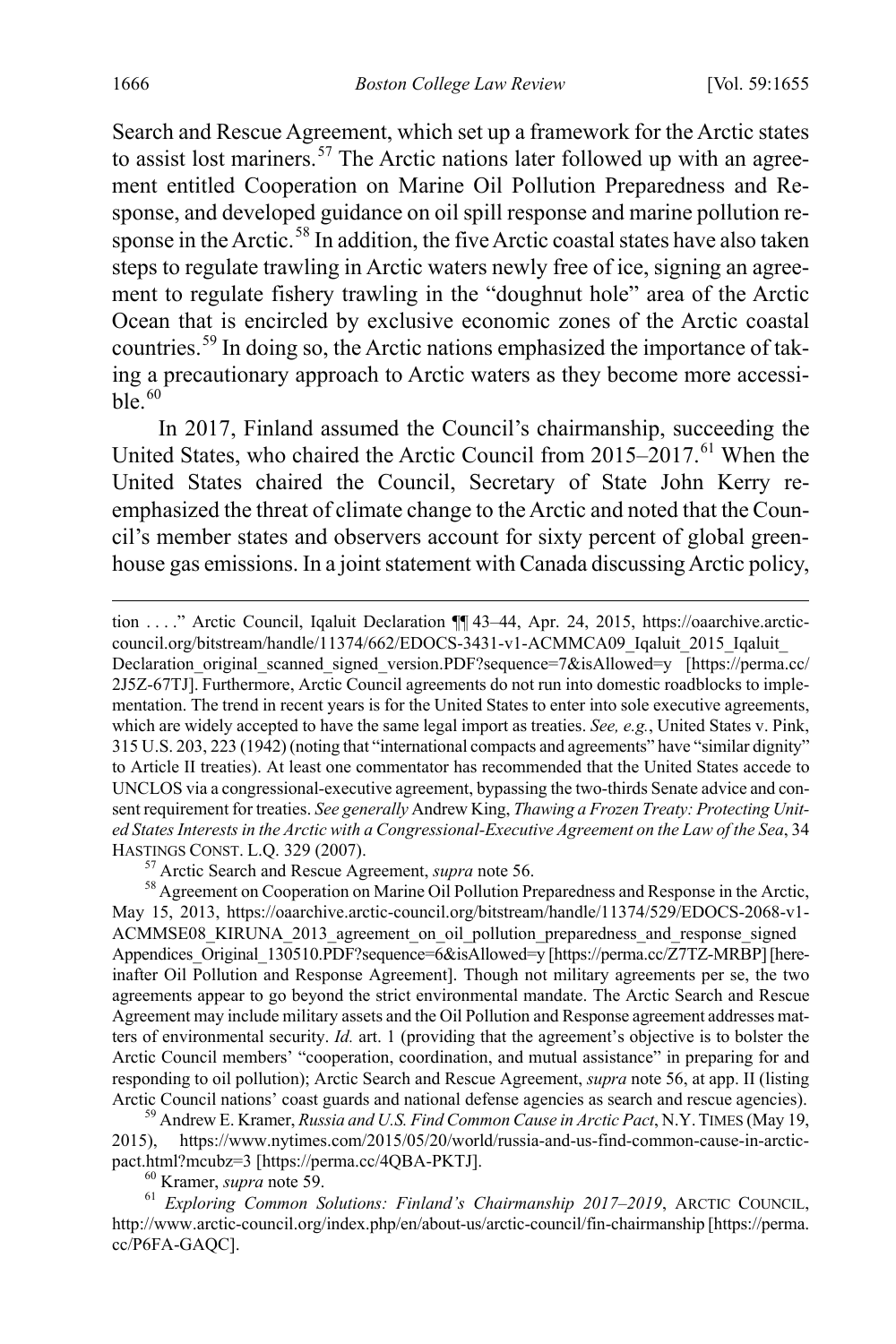the United States advanced a "shared Arctic leadership model" which outlined four objectives: (1) "[c]onserving Arctic biodiversity through science-based decision making"; (2) "[i]ncorporating Indigenous science and traditional knowledge into decision-making"; (3) "[b]uilding a sustainable Arctic community" (with special attention to low impact shipping corridors, fisheries regulation and a science based approach to oil and gas); and (4) "[s]upporting strong Arctic communities."<sup>[62](#page-13-0)</sup> The Obama administration suggested similar goals in a joint statement released with the Nordic States, but focused more on maintaining efforts that are already in place as opposed to redefining the ap-proach.<sup>[63](#page-13-1)</sup>

## <span id="page-13-4"></span>*C. The United Nations Convention on Law of the Sea ("UNCLOS") and Future Arctic Governance*

UNCLOS, the world's "Constitution of the Seas," provides the legal ar-chitecture for world maritime governance.<sup>[64](#page-13-2)</sup> Its jurisdictional provisions and procedures are of increasing importance to the Arctic as the "only place on the planet where the borders of five countries . . . come together . . . 'the way sections of an orange meet at the stem.'"[65](#page-13-3) The Arctic nations have successfully cooperated in attempting to resolve the overlapping Exclusive Economic Zone ("EEZ") and continental shelf claims. The EEZ pertains to economic rights on the surface and *above* the seabed whereas the continental shelf is below the

<span id="page-13-0"></span> <sup>62</sup> Press Release, Office of the Press Sec'y, White House, U.S.-Canada Joint Statement on Climate, Energy, and Arctic Leadership (Mar. 10, 2016), https://www.whitehouse.gov/the-pressoffice/2016/03/10/us-canada-joint-statement-climate-energy-and-arctic-leadership [https://perma.cc/ V3DK-5LZ4].<br><sup>63</sup> Press Release, Office of the Press Sec'y, White House, U.S.-Nordic Leaders' Joint Statement,

<span id="page-13-1"></span><sup>(</sup>May 13, 2016), https://obamawhitehouse.archives.gov/the-press-office/2016/05/13/us-nordic-leaderssummit-joint-statement [https://perma.cc/Q96P-6GWG]. 64 *See generally* UNCLOS, *supra* not[e 11](#page-5-2) (providing a comprehensive international legal frame-

<span id="page-13-2"></span>work for the use of the world's oceans). 65 King, *supra* not[e 56,](#page-11-8) at 331. The United States' current position on sovereignty matters in the

<span id="page-13-3"></span>Arctic is expressed in a U.S. Navy publication, *The Commander's Handbook on the Law of Naval Operations*, reaffirming fundamental freedom of navigation principles within the Arctic without specifically acknowledging competing claims over natural resource exploitation in the Arctic. It states:

The United States considers that the waters, ice pack, and airspace of the Arctic region beyond the lawfully claimed territorial seas of littoral nations have international status and are open to navigation by the ships and aircraft of all nations. Although several nations have, at times, attempted to claim sovereignty over the Arctic on the basis of discovery, historic use, contiguity (proximity), or the so-called "sector" theory, those claims are not recognized in international law. Accordingly, all ships and aircraft enjoy the freedoms of high seas navigation and overflight on, over, and under the waters and ice pack of the Arctic region beyond the lawfully claimed territorial seas of littoral states.

U.S. NAVY ET AL., THE COMMANDER'S HANDBOOK ON THE LAW OF NAVAL OPERATIONS ¶ 2.6.5.1, NWP 1-14M/MCWP 5-12/COMDTPUB P5800.7A (July ed. 2007) [hereinafter COMMANDER'S HANDBOOK].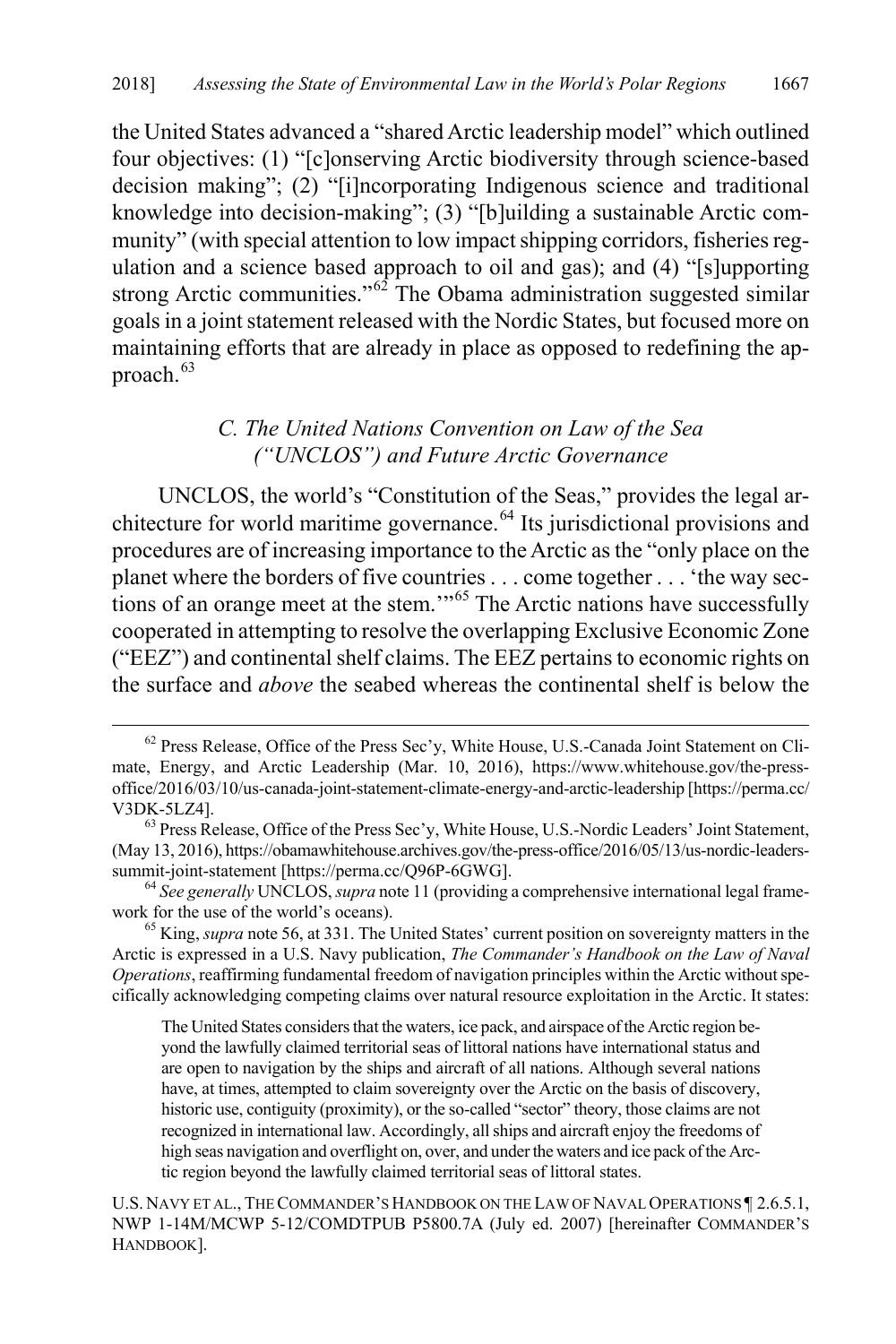surface and on the seabed and soil itself (i.e., where the oil and gas reside).<sup>[66](#page-14-0)</sup> The relatively small size of the Arctic Ocean and its unique North Pole convergence creates challenges when determining the scope and breadth of each nation's continental shelf. In fact, approximately half of the Arctic's ocean floor is comprised of continental shelf, the largest percentage of any one of the world's oceans.  $67$ 

1. UNCLOS: A Promising but Ultimately Imperfect Mechanism to Resolve Competing Arctic Sovereignty Issues

UNCLOS establishes a comprehensive maritime jurisdiction regime over the territorial sea, contiguous zone, EEZ, high seas, continental shelf, and an area set aside for the common heritage of mankind. It fully applies to the Arctic Ocean and its nearby waters. Most importantly for future Arctic governance, it puts in place a process for nations to resolve their respective continen-tal shelf claims.<sup>[68](#page-14-2)</sup>

UNCLOS's first maritime jurisdiction, the territorial sea, extends the sovereignty of the coastal state to twelve nautical miles from the coastal base-line.<sup>[69](#page-14-3)</sup> Within the territorial sea, the coastal state has, in effect, complete sovereignty over the surface and seabed to include all the living and nonliving re-sources.<sup>[70](#page-14-4)</sup> The contiguous zone is the second maritime zone beyond the territorial sea. Extending twelve nautical miles from the territorial sea, it extends seaward from the coastal baseline up to twenty-four nautical miles where the coastal nation exercises special authority over fiscal, immigration, customs, and sanitary matters.<sup>[71](#page-14-5)</sup> Within the contiguous zone, ships and aircraft enjoy high seas freedoms, to include aircraft over-flight rights.<sup>[72](#page-14-6)</sup> After the contiguous zone lies the third offshore maritime regime, the EEZ. The EEZ extends 200 nautical miles from a nation's coastal baseline or 188 miles seaward beyond a state's twelve-mile territorial sea.<sup>[73](#page-14-7)</sup> The Arctic nations have largely worked together to resolve their overlapping EEZ claims, of increasing importance to Arctic nations as they enjoy sole exploitation rights over all living and nonliving resources within their respective  $EEZ<sup>74</sup>$  $EEZ<sup>74</sup>$  $EEZ<sup>74</sup>$ . The fourth and furthest zone from

<span id="page-14-2"></span>

<span id="page-14-1"></span><span id="page-14-0"></span><sup>&</sup>lt;sup>66</sup> O'ROURKE, *supra* not[e 16,](#page-6-0) at 27–29.<br>
<sup>67</sup> CIA: Arctic Ocean, *supra* note 31.<br>
<sup>68</sup> UNCLOS, *supra* not[e 11,](#page-5-2) arts. 186–191.<br>
<sup>69</sup> Id. arts. 2, 56.<br>
<sup>71</sup> Id. art. 33.<br>
<sup>72</sup> COMMANDER'S HANDBOOK, *supra* not[e 65,](#page-13-4) ¶ 1.

<span id="page-14-8"></span><span id="page-14-7"></span><span id="page-14-6"></span><span id="page-14-5"></span><span id="page-14-4"></span><span id="page-14-3"></span>lished a 200-nautical mile EEZ by Presidential Proclamation 5030 on March 10, 1983. Proclamation No. 5030, 48 Fed. Reg. 10,605 (Mar. 10, 1983). *But see* O'ROURKE, *supra* not[e 16,](#page-6-0) at 59 (asserting

<sup>&</sup>lt;sup>74</sup> See UNCLOS, *supra* note [11,](#page-5-2) art. 56. In the EEZ, a coastal state has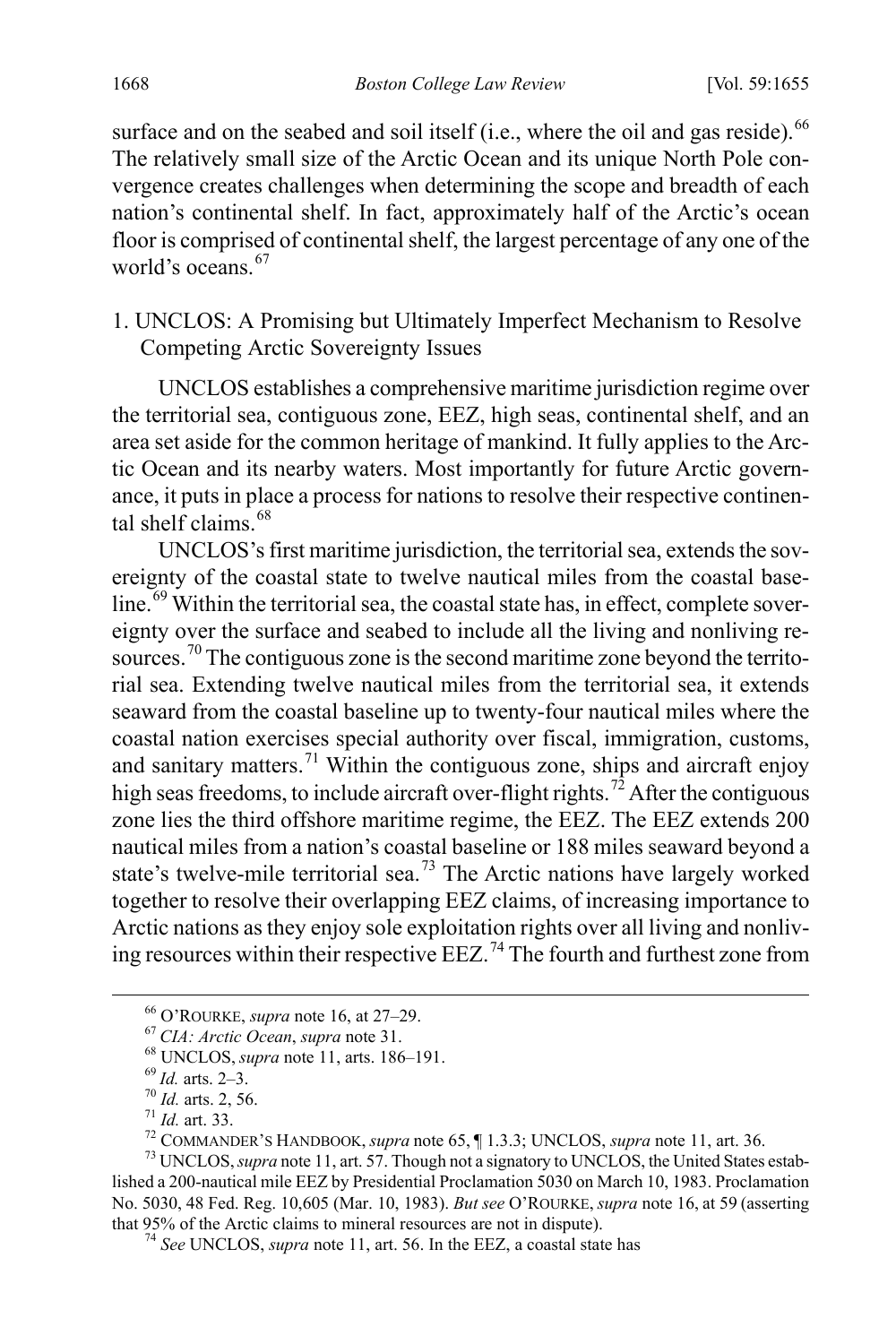the coastal state, the high seas, lie outward from the EEZ. The high seas are set aside to be "reserved for peaceful purposes"<sup>[75](#page-15-0)</sup> and all nations of the world en-joy complete and total freedom of navigation of the high seas.<sup>[76](#page-15-1)</sup> The high seas may overlap with a nation's continental shelf below the surface, which is geo-graphically limited by UNCLOS to 350 nautical miles.<sup>[77](#page-15-2)</sup>

Below the surface and on the seabed, the continental shelf overlaps with the four maritime jurisdictions discussed above. The continental shelf consists of "mineral and other non-living resources of the sea-bed and subsoil," of cen-tral importance to the untapped mineral, oil and gas interests in the Arctic.<sup>[78](#page-15-3)</sup> Under UNCLOS, the continental shelf "may not extend beyond 350 nautical miles from the baseline of the territorial sea is measured or 100 nautical miles from the 2,500-meter isobath, whichever is greater."[79](#page-15-4) Coastal nations can exercise sovereign rights over the continental shelf for "purpose[s] of exploring ... and exploiting its natural resources<sup>"[80](#page-15-5)</sup> and have "exclusive right to author-ize and regulate drilling on the continental shelf for all purposes."<sup>[81](#page-15-6)</sup>

<span id="page-15-9"></span>Although there have been calls from environmental groups (Greenpeace and others) to set aside the Arctic region as a worldwide nature reserve, UN-CLOS already contemplates such an area within its existing maritime regime structure in the so-called "Area" beyond the national jurisdiction of any nation*.* [82](#page-15-7) A fifth maritime zone, the "Area" lies beyond any nation's continental shelf and is defined as "the seabed and ocean floor and subsoil thereof, beyond the limits of national jurisdiction . . . . [whose resources] are the common heritage of mankind." $83$  Here, mineral rights are part of the Area.  $84$  Yet, determin-

sovereign rights for the purpose of exploring and exploiting, conserving and managing the natural resources, whether living or non-living, of the waters superjacent to the seabed and of the seabed and its subsoil, and with regard to other activities for the economic exploitation and exploration of the zone, such as the production of energy from the water, currents and winds . . . .

 $\overline{a}$ 

<span id="page-15-2"></span><span id="page-15-1"></span><span id="page-15-0"></span>*Id.* <sup>75</sup> *Id.* art. 88.<br><sup>76</sup> *Id.* art. 87. *76 Id.* art. 87. *77 Id.* arts. 76, 86. For example, as a geological matter, it is estimated that the United States' continental shelf (via Alaska) may extend upward of 600 nautical miles. But as a legal matter, it cannot exceed 350 nautical miles under the limitations set forth in UNCLOS. *Id.* art. 76.<br><sup>78</sup> *Id.* art. 77(4).<br><sup>79</sup> COMMANDER'S HANDBOOK, *supra* not[e 65,](#page-13-4) ¶ 1.7; *see also* UNCLOS, *supra* not[e 11,](#page-5-2) art. 76,

<span id="page-15-4"></span><span id="page-15-3"></span>

<span id="page-15-5"></span>¶ 5. 80 UNCLOS, *supra* not[e 11,](#page-5-2) art. 77, ¶ 1. Further, "[t]he rights of the coastal State over the continental shelf do not depend on occupation, effective or notional, or on any express proclamation." *Id.*

<span id="page-15-8"></span><span id="page-15-7"></span><span id="page-15-6"></span>art. 77, ¶ 3.<br><sup>81</sup> *Id.* art. 81.<br><sup>82</sup> *Id.* preamble, art. 136.<br><sup>83</sup> *Id.*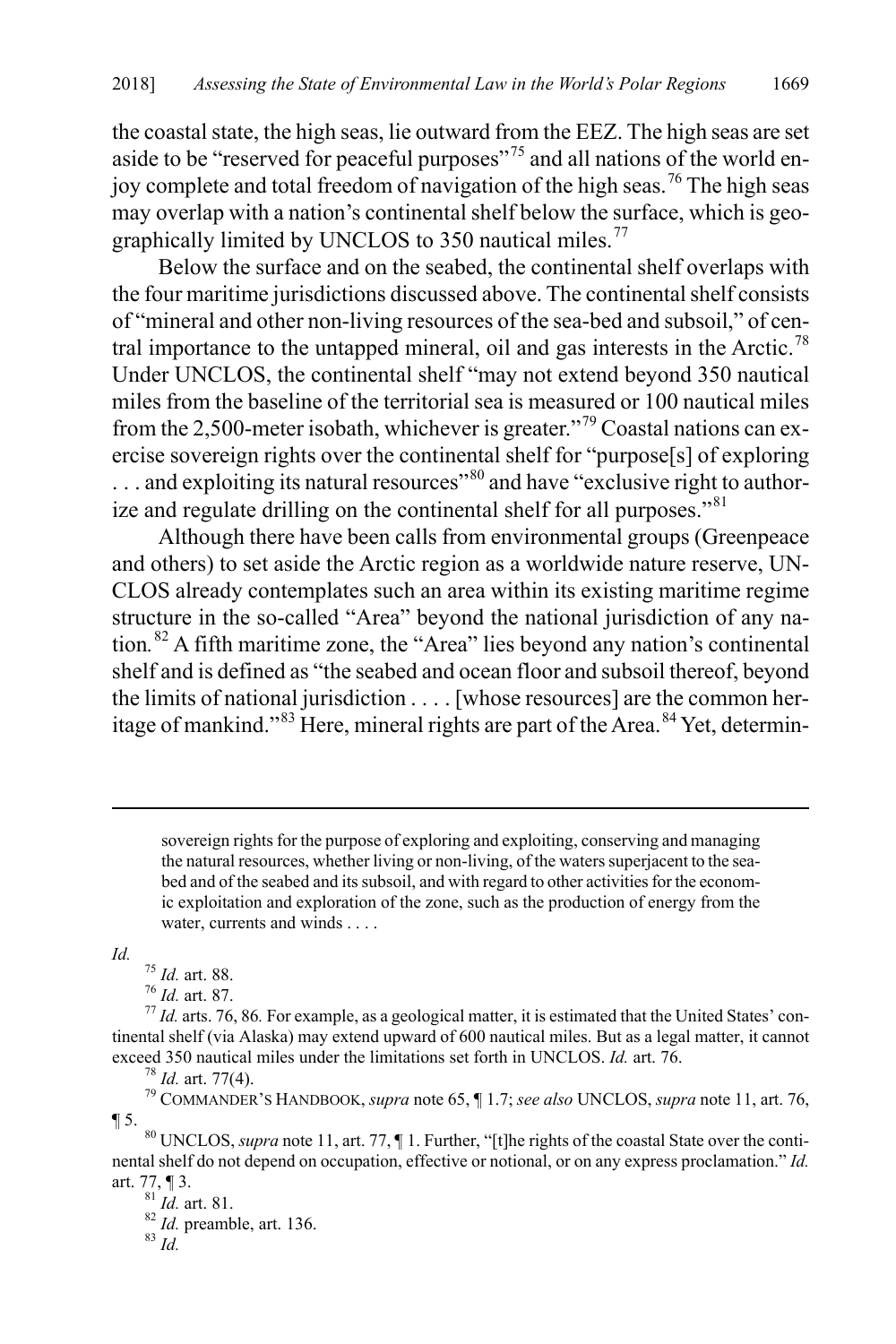ing the "Arctic Area" still requires a legally binding ruling on the size and breadth of each of the five Arctic coastal states' continental shelves, which has yet to occur.

Determining the length and breadth of a nation's continental shelf is key to ascertaining the validity of each coastal state's legal claim to the associated natural resource exploitation rights.<sup>[85](#page-16-0)</sup> UNCLOS provides both general and specific guidance for nations making continental shelf determinations ("delimitation") among states. The general guidance states:

The delimitation of the continental shelf between States with opposite or adjacent coasts shall be effected by agreement on the basis of international law, as referred to in Article 38 of the Statute of the Interna-tional Court of Justice, in order to achieve an equitable solution.<sup>[86](#page-16-1)</sup>

UNCLOS details a more specific continental shelf delimitation procedure under Article 76.<sup>[87](#page-16-2)</sup> Article 76 outlines a four-step process.<sup>[88](#page-16-3)</sup> Of particular im-

a. international conventions, whether general or particular, establishing rules expressly recognized by the contesting states;

b. international custom, as evidence of a general practice accepted as law;

c. the general principles of law recognized by civilized nations;

d. subject to the provisions of Article 59, judicial decisions and the teachings of the most highly qualified publicists of the various nations, as subsidiary means for the determination of rules of law.

<span id="page-16-2"></span>Statute of the International Court of Justice art. 38(1), June 26, 1945, 59 Stat. 1055, 33 U.N.T.S. 993. <sup>87</sup> UNCLOS, *supra* note [11,](#page-5-2) art.76. UNCLOS states:

1. The continental shelf of a coastal State comprises the seabed and subsoil of the submarine areas that extend beyond its territorial sea throughout the natural prolongation of its land territory to the outer edge of the continental margin, or to a distance of 200 nautical miles from the baselines from which the breadth of the territorial sea is measured where the outer edge of the continental margin does not extend up to that distance.

3. The continental margin comprises the submerged prolongation of the land mass of the coasts' State, and consists of the seabed and subsoil of the shelf, the slope, and the rise. It does not include the deep ocean floor with its oceanic ridges or subsoil thereof.

4. (a) For the purposes of the Convention, the coastal State shall establish the outer edge of the continental margin wherever the margin extends beyond 200 nautical miles from the baselines from which the breadth of the territorial sea is measured, by either:

(i) a line delineated in accordance with paragraph 7 by reference to the outermost fixed points at each of which the thickness of sedimentary rocks is at least 1 per cent of the shortest distance from such point to the foot of the continental slope; or

<sup>&</sup>lt;sup>84</sup> Id. art. 136. This provision was not without controversy. Despite leading UNCLOS negotiations, the United States objected to the common heritage of mankind language and has yet to ratify UNCLOS. *See* O'ROURKE, *supra* not[e 16,](#page-6-0) at 11.<br><sup>85</sup> *See* UNCLOS, *supra* note [11,](#page-5-2) art. 76. 86 *Id.* art. 83, ¶ 1. Article 38 of the Statute of the International Court of Justice ("ICJ") states that

<span id="page-16-3"></span><span id="page-16-1"></span><span id="page-16-0"></span>the ICJ will decide disputes—such as competing maritime claims—by applying:

<sup>2.</sup> The continental shelf of a Coastal states shall not extend beyond the limits provided for in paragraphs 4 to 6.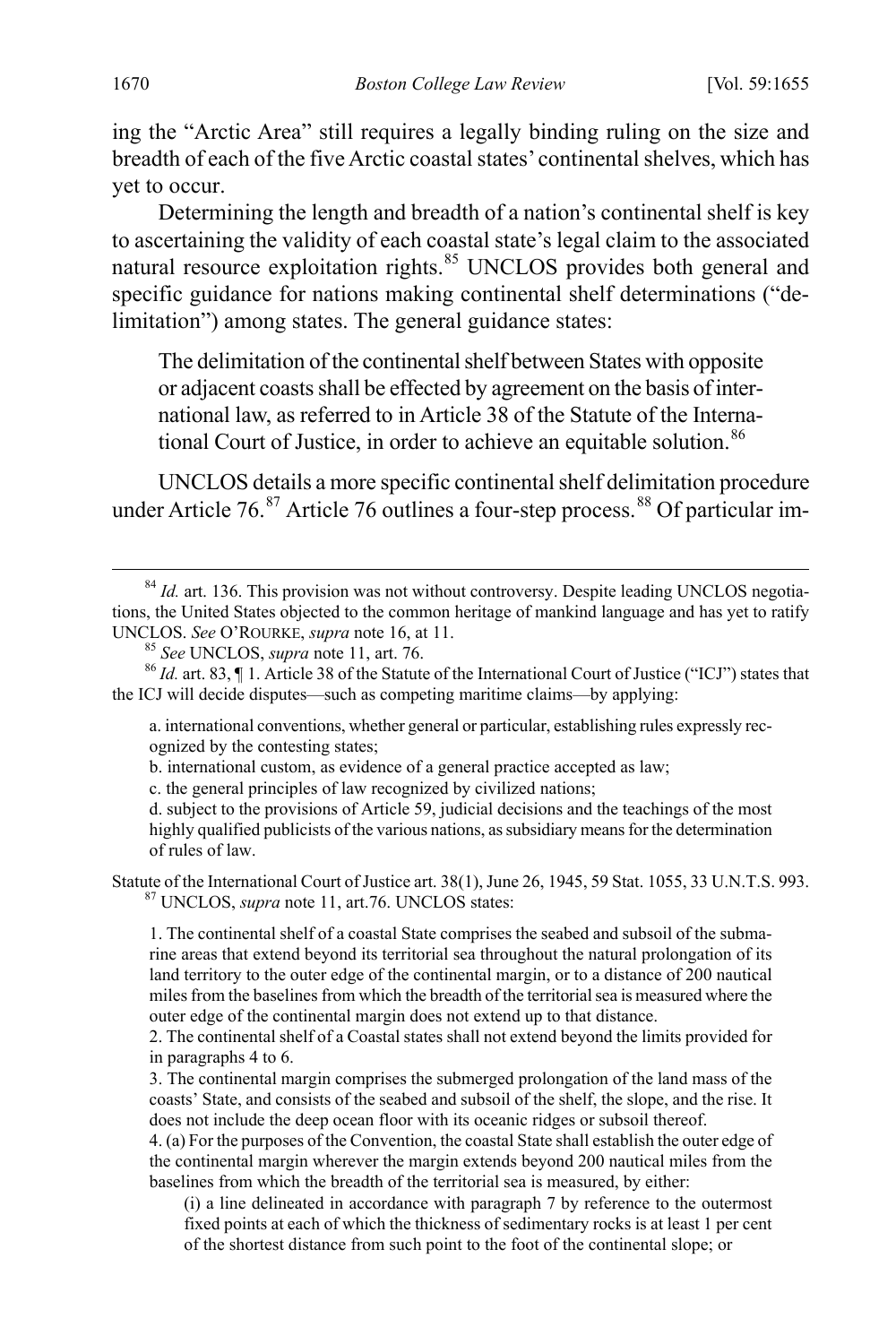portance is the undefined term "natural prolongation" that remains a continual source of contention and uncertainty.<sup>[89](#page-17-1)</sup> The Arctic states are now turning to this UNCLOS procedure to make their case for an expanded continental shelf.

<span id="page-17-0"></span>The Commission on the Limits of the Continental Shelf ("CLCS") is cen-tral to the Article 76 process for adjudicating continental shelf claims.<sup>[90](#page-17-2)</sup> But its long-term viability to formally resolve all claims remains to be seen. Denmark (via Greenland), Norway, and Russia have all made one or more submissions to the CLCS to adjudicate competing continental shelf claims; Canada has made a partial submission.<sup>[91](#page-17-3)</sup> Both Denmark (via Greenland) and Russia claim that their continental shelf extends to the North Pole.<sup>[92](#page-17-4)</sup> To date, the CLCS has received six submissions asserting continental shelf clams in the Arctic, but has only acted on one of them.<sup>[93](#page-17-5)</sup> Russia submitted the first Article 76 claim in 2001 but this was rejected for lack of scientific support.<sup>[94](#page-17-6)</sup> It resubmitted this claim on August 3, 2015.<sup>[95](#page-17-7)</sup> In its new submission to the CLCS, the Russian government claimed a continental shelf of more than 460,000 miles of the Arctic. Norway submitted an Article 76 claim in 2006 and Denmark submitted a claim in 2014. Table 1, below, summarizes CLCS claims. [96](#page-17-8)

<span id="page-17-9"></span> (ii) a line delineated in accordance with paragraph 7 by reference to fixed points not more than 60 nautical miles from the foot of the continental slope.

(b) In the absence of evidence to the contrary, the foot of the continental slope shall be determined as the point of maximum change in the gradient at its base.

*Id.* art. 76(1)–(4). <sup>88</sup> *See* Carpenter, *supra* not[e 29,](#page-7-10) at 224–27. Article 76 applies throughout the world and not just the Arctic. *See* UNCLOS, *supra* not[e 11,](#page-5-2) art. 76 (lacking a specific limitation to the Arctic region). 89 *See* Carpenter, *supra* not[e 29,](#page-7-10) at 216–18 (describing numerous claims made by Arctic coastal

<span id="page-17-1"></span>states to extend the boundaries of their continental shelves based upon the argument that certain ridges are a natural prolongation of their continental shelves).<br><sup>90</sup> O'ROURKE, *supra* not[e 16,](#page-6-0) at 11–12. The CLCS has received a total of seventy-eight claims

<span id="page-17-2"></span>since UNCLOS entered into force; the vast majority of those claims have been submitted the past ten years. *Submissions to the CLCS*, UNITED NATIONS, DIV. FOR OCEAN AFFAIRS AND THE LAW OF THE SEA (last updated Oct. 26, 2017), http://www.un.org/depts/los/clcs\_new/commission\_submissions.htm [https://perma.cc/PY83-2VS2]. 91 *CIA: Arctic Ocean*, *supra* note [31.](#page-8-0) 92 O'ROURKE, *supra* note [16,](#page-6-0) at 17–18. Independent of the CLCS, Norway and Russia have

<span id="page-17-4"></span><span id="page-17-3"></span>signed a bilateral maritime boundary agreement. Although the United States and Canada dispute how to divide the Beaufort Sea, (as well as the status of certain Canadian waters—of central importance to the Northwest Passage) the United States is actually assisting Canada's submission to the CLCS. *Id.* <sup>93</sup> The CLCS has only issued a recommendation on Norway's claim. *See Submissions to the CLCS,* 

<span id="page-17-5"></span>*supra* not[e 90](#page-17-0) (listing the submissions and recommendations submitted to the CLCS as of October 26, 2017). If the United States was eligible to make an Article 76 claim, it is anticipated that a natural pro-<br>longation claim north of Alaska could be the size of California. Carpenter, *supra* note 29, at 233.

<span id="page-17-6"></span><sup>94</sup> Andrew Kramer, *Russia Stakes New Claim to Expanse in Arctic*, N.Y. TIMES, Aug. 4, 2014, at A4 (noting Russia was advised to "reconsider and resubmit its claim"). 95 Carpenter, *supra* note [29,](#page-7-10) at 232; *Submissions to the CLCS*, *supra* not[e 90.](#page-17-0) The previous rec-

<span id="page-17-7"></span>ommendations of the CLCS to Russia have not been made public. Carpenter, *supra* not[e 29,](#page-7-10) at 232. <sup>96</sup> This pertains to the CLCS process. Outside of the UNCLOS-designed CLCS process, custom-

<span id="page-17-8"></span>ary international law and governing ICJ jurisprudence would serve as a fallback to guide any Arctic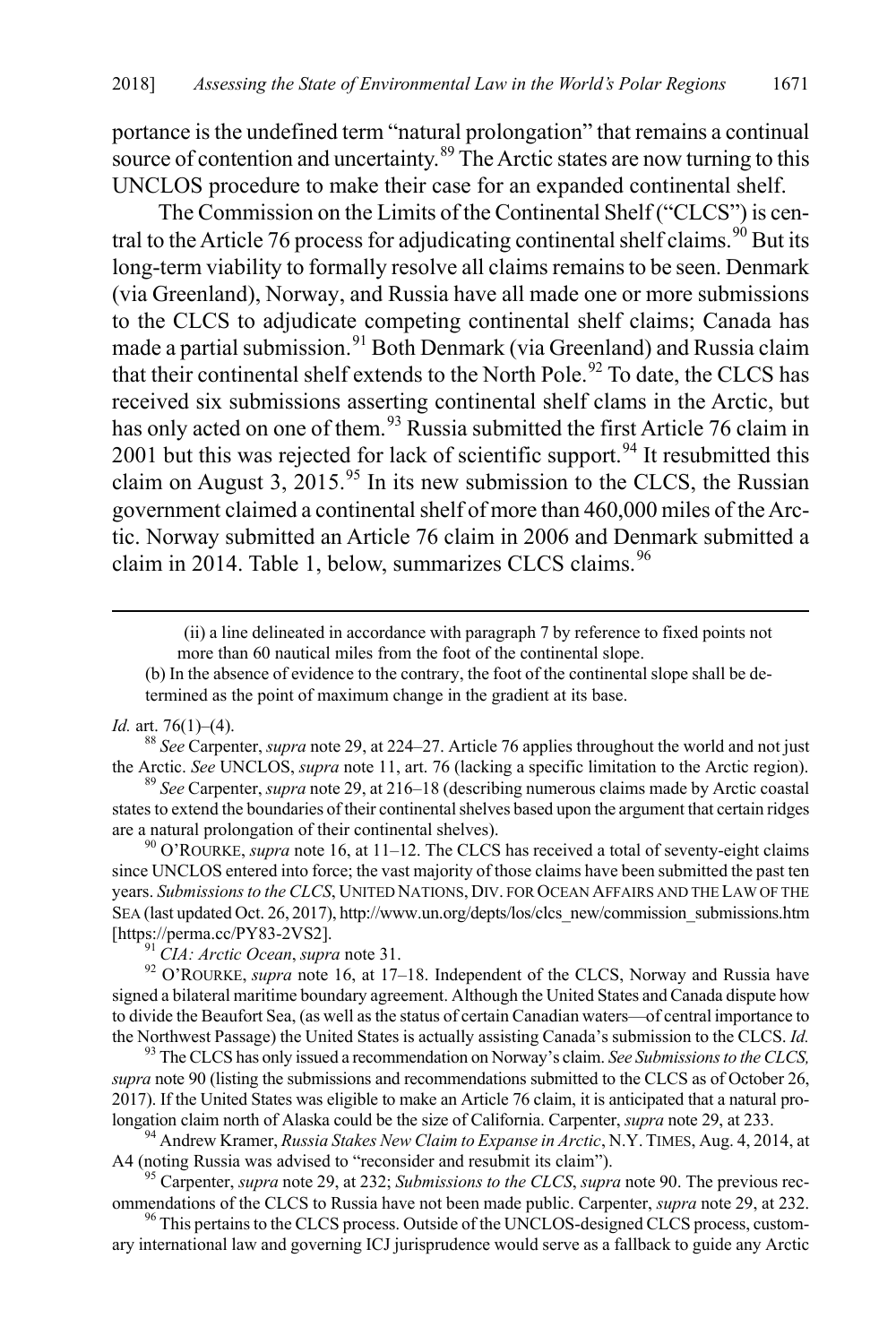| <b>Nation</b>                                                                  | Year | Claim & Status                                                 |  |  |
|--------------------------------------------------------------------------------|------|----------------------------------------------------------------|--|--|
| Russia                                                                         | Dec. | Russia advised by CLCS to "reconsider and resubmit its         |  |  |
|                                                                                | 2001 | claim."*                                                       |  |  |
|                                                                                |      | Claim resubmitted in 2015 (Decision Pending).                  |  |  |
| Norway                                                                         | Nov. | Submission addressed the outer limits of the continental shelf |  |  |
|                                                                                | 2006 | in three areas: $(1)$ Loop Hole in the Barents Sea; $(2)$ the  |  |  |
|                                                                                |      | Western Nansen Basin in the Arctic Ocean; and the (3) "Ba-     |  |  |
|                                                                                |      | nana Hole" in the Norwegian and Greenland Seas.                |  |  |
|                                                                                |      | Recommendations from CLCS finalized March 2009.**              |  |  |
| Canada<br>Dec.                                                                 |      | Partial Submission to the CLCS regarding the Atlantic          |  |  |
|                                                                                | 2013 | Ocean, but noted that a submission over the Arctic Ocean       |  |  |
|                                                                                |      | will be forthcoming in 2018.                                   |  |  |
|                                                                                |      | (Not yet submitted)                                            |  |  |
| Denmark                                                                        | Nov. | Claim to <i>Northeast</i> continental shelf of Greenland.      |  |  |
|                                                                                | 2013 | (Decision Pending)                                             |  |  |
| Denmark                                                                        | Dec. | Claim to <i>Northern</i> continental shelf of Greenland.       |  |  |
|                                                                                | 2014 | (Decision Pending)                                             |  |  |
| Russia                                                                         | Aug. | Partial resubmission of the 2001 claim. This claim would       |  |  |
|                                                                                | 2015 | expand Russia's total territory by 463,000 square miles in the |  |  |
|                                                                                |      | "doughnut hole" of international waters encircled by existing  |  |  |
|                                                                                |      | economic zone boundaries.                                      |  |  |
|                                                                                |      | (Decision Pending)***                                          |  |  |
|                                                                                |      |                                                                |  |  |
| ** See COMM'N ON THE LIMITS OF THE CONTINENTAL SHELF, SUMMARY OF THE RECOMMEN- |      |                                                                |  |  |
| * Kramer, <i>supra</i> note 94.<br>$\sim$ $\sim$ $\sim$ $\sim$                 |      |                                                                |  |  |

Table 1. Arctic Continental Shelf Claims<sup>[97](#page-18-0)</sup>

DATIONS OF THE COMMISSION ON THE LIMITS OF THE CONTINENTAL SHELF (Mar. 27, 2009), http://www.un.org/depts/los/clcs\_new/submissions\_files/nor06/nor\_rec\_summ.pdf [https:// perma.cc/29E8-JWNU].

\*\*\* Kramer, *supra* not[e 94.](#page-17-9)

<span id="page-18-2"></span> $\overline{a}$ 

Despite the long-term uncertainty concerning UNCLOS's ability to resolve continental shelf and other areas of concern in the Arctic, the Arctic coastal states recently reinforced UNCLOS's prominent role in resolving disputes in the Arctic. In 2008, outside the auspices of the Arctic Council, the five Arctic coastal states (Canada, Denmark, Norway, Russia, and the United States) signed the Ilulissat Declaration in the face of rising tensions over hydrocarbon deposit rights.[98](#page-18-1) In doing so, all five Arctic coastal states reaffirmed

territorial dispute. *See, e.g.*, North Sea Continental Shelf (F.R.G./Den.; F.R.G./Neth.), 1969 I.C.J. 3 (Feb. 20) (adjudicating a dispute over delimitation of the North Sea continental shelf arising from Special Agreements between Germany and Denmark, and Germany and Norway). Prior ICJ opinions on maritime claims indicate that maritime boundary disputes must be made "in accordance with equitable principles, and taking account of all the relevant circumstances . . . ." *Id.* at 53–54. Though this does provide a certain amount of flexibility, the enforcement of ICJ opinions remains a continual concern. *See, e.g.*, Medellin v. Texas, 552 U.S. 491, 508 (2008) (holding that an ICJ decision will not

<span id="page-18-0"></span>have "immediate legal effect in the courts of U.N. members").<br><sup>97</sup> This Table is permanently available at http://www.bc.edu/content/dam/bc1/schools/law/pdf/<br>law-review-content/BCLR/59-5/nevit-percival-graphics.pdf [ttps://

<span id="page-18-1"></span><sup>&</sup>lt;sup>98</sup> The Ilulissat Declaration at the Arctic Ocean Conference  $1-2$  (May 28, 2008), http:// www.oceanlaw.org/downloads/arctic/Ilulissat\_Declaration.pdf [https://perma.cc/V9FT-8SQ3] (The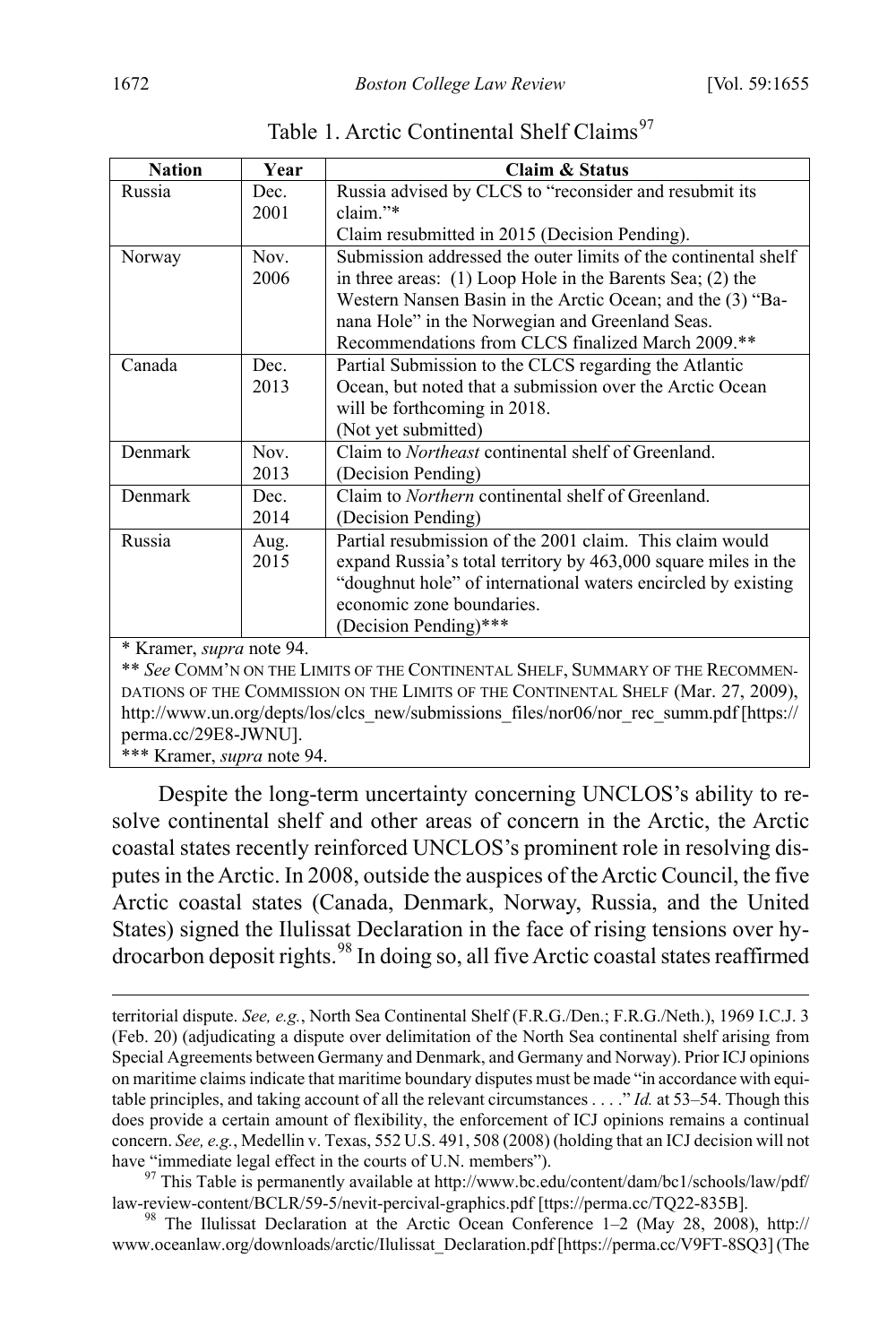their policy to resolve their disputes in a cooperative manner, renewing their commitment to orderly settling overlapping territorial claims via UNCLOS processes.Further, the Ilulissat Declaration reaffirmed UNCLOS's central importance to the Arctic, asserting that the Arctic coastal states do not need a separate Arctic Treaty or similar comprehensive international legal regime outside the work of UNCLOS or the Arctic Council<sup>[99](#page-19-1)</sup>

## 2. Additional International Environmental Agreements Will Take on Increased Importance in the Arctic

<span id="page-19-0"></span>The Arctic's legal landscape has been described as "a complex latticework of international and national laws in which the applicable law is often highly location-dependent."<sup>[100](#page-19-2)</sup> Many international environmental agreements described below apply worldwide but have an outsized impact in the Arctic. Beyond UNCLOS, these agreements include the Polar Bear Treaty, <sup>[101](#page-19-3)</sup> London Dumping Act,<sup>[102](#page-19-4)</sup> International Convention for the Prevention of Pollution from ships, <sup>[103](#page-19-5)</sup> Safety of Life at Sea ("SOLAS"), <sup>[104](#page-19-6)</sup> and Convention on the International Regulations for Preventing Collisions at Sea ("COLREGS"). [105](#page-19-7)

<span id="page-19-12"></span><span id="page-19-11"></span><span id="page-19-10"></span><span id="page-19-9"></span>The 1973 Polar Bear Treaty remains the oldest Arctic-specific treaty in existence, placing legally binding requirements on Arctic activities that harm the polar bear.<sup>[106](#page-19-8)</sup> Signed in 1973 by the five Arctic nations with the largest polar bear populations (Canada, Denmark, Norway, Russia, and the United States), the Polar Bear Treaty requires each of the five parties to commit to "manage [their] polar bear populations in accordance with sound conservation

 $\overline{a}$ 

UNCLOS "framework provides a solid foundation for responsible management by the five coastal States and other users of this Ocean through national implementation and application of relevant provisions. We therefore see no need to develop a new comprehensive international legal regime to gov-

<span id="page-19-2"></span><span id="page-19-1"></span>ern the Arctic Ocean.").<br><sup>99</sup> *Id.* 100 *See* Peter H. Oppenheimer & Brian Israel, *Arctic Region*, *in* INTERNATIONAL ENVIRONMEN-TAL LAW: THE PRACTITIONER'S GUIDE TO THE LAWS OF THE PLANET 933 (Roger Martella & J. Brett Grosko eds., 2014). 101 Agreement on the Conservation of Polar Bears, Nov. 15, 1973, 27 U.S.T. 3918 [hereinafter

<span id="page-19-3"></span>Polar Bear Treaty]. The signatories of the Polar Bear Treaty mirror the Arctic coastal states (Canada, Denmark, Norway, Russia, and the United States). *Id.* 

<span id="page-19-4"></span><sup>&</sup>lt;sup>102</sup> Convention on the Prevention of Marine Pollution by Dumping of Wastes and Other Matter, Dec. 29, 1972, 26 U.S.T. 2403, 1046 U.N.T.S. 138 [hereinafter London Dumping Act].

<span id="page-19-5"></span><sup>&</sup>lt;sup>103</sup> Protocol of 1978 Relating to the International Convention for the Prevention of Pollution from Ships, 1973 (with Annexes, Final Act and International Convention), Feb. 17, 1978, 1340 U.N.T.S. 61

<span id="page-19-6"></span><sup>[</sup>hereinafter Prevention of Pollution from Ships].<br><sup>104</sup> International Convention for the Safety of Life at Sea, Nov. 1, 1974, 32 U.S.T. 47, 1184<br>U.N.T.S. 277 [hereinafter SOLAS].

<span id="page-19-8"></span><span id="page-19-7"></span> $105$  Convention on the International Regulations for Preventing Collisions at Sea, Oct. 20, 1972, 28 U.S.T. 3459, 1050 U.N.T.S. 16. [hereinafter COLREGS]. <sup>106</sup> Polar Bear Treaty, *supra* not[e 101.](#page-19-0)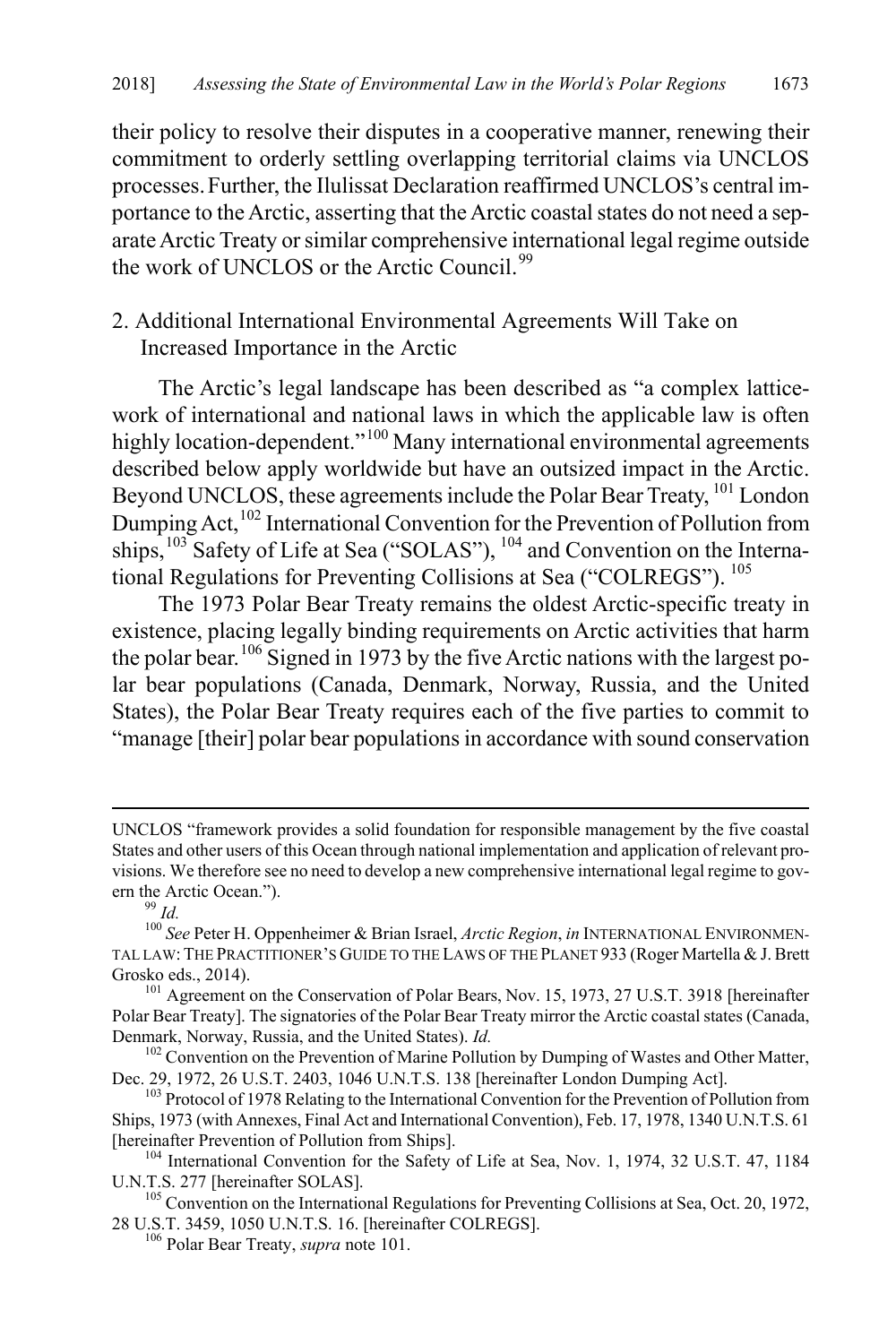practices based on the best available scientific data."<sup>[107](#page-20-1)</sup> It expressly prohibits killing, hunting, and capturing polar bears, except in limited circumstances.<sup>[108](#page-20-2)</sup>

The 1973 International Convention for the Prevention of Pollution from Ships, as modified by its 1978 Protocol ("MARPOL 73/78") has the goal of eliminating the international pollution of the marine environment. [109](#page-20-3) It specifically addresses Arctic activities. MARPOL73/78 contains six annexes and fills in gaps left by the 1972 London Dumping Convention, described below.<sup>[110](#page-20-4)</sup> Similarly, the London Dumping Convention obligates contracting parties to take steps to "prevent the pollution of the sea by the dumping of waste and other matter that is liable to create hazards to human health, [and] to harm living resources . . . ."[111](#page-20-5) There are designated "special areas" within MARPOL that place higher pollution standards based upon ecological and technical characteristics that are unique to that area. Within MARPOL, three of these special area annexes apply to Antarctica (oil, noxious liquid substances, and garbage) but none currently apply to the Arctic.<sup>[112](#page-20-6)</sup>

The 1974 SOLAS Convention, as modified by its 1978 and 1988 Protocols, ensures that signatory flag states comply with a certain minimum level of safety precautions.<sup>113</sup>

The COLREGS, commonly known as the "International Rules of the Road" complements UNCLOS, operationalizing many of its navigational provisions. It provides detailed rules relating to vessel operation, traffic separation, rights of way, rules of the road and actions to avoid collisions.<sup>[114](#page-20-8)</sup> These rules apply to all international waters (beyond the territorial sea).<sup>[115](#page-20-9)</sup> Except in cases where a coastal nation has established different rules over its sovereign waters, COLREGS also applies in each nation's territorial sea and inland waters.<sup>[116](#page-20-10)</sup> COLREGS will take on increased importance in the Arctic with the rise of ship-ping traffic in the region.<sup>[117](#page-20-11)</sup> COLREGS also lack Arctic-specific provisions.<sup>[118](#page-20-12)</sup>

<span id="page-20-11"></span><span id="page-20-10"></span><span id="page-20-9"></span><span id="page-20-8"></span>Navy ships "shall diligently observe the International Rules for Preventing Collisions at Sea . . . ." 32 C.F.R. § 700.1139 (2018).

<span id="page-20-12"></span><sup>118</sup> See generally COLREGS, *supra* not[e 105](#page-19-12) (lacking any reference to the Arctic throughout the document).

<span id="page-20-0"></span>

<span id="page-20-7"></span><span id="page-20-6"></span>

<span id="page-20-5"></span><span id="page-20-4"></span><span id="page-20-3"></span><span id="page-20-2"></span><span id="page-20-1"></span><sup>&</sup>lt;sup>107</sup> *Id.* art. II.<br><sup>108</sup> *Id.* arts. I, III.<br><sup>109</sup> Prevention of Pollution from Ships, *supra* not[e 103,](#page-19-9) at Resolutions 1, 3.<br><sup>110</sup> *Id.* annexes I–VI.<br><sup>111</sup> London Dumping Act, *supra* note [102,](#page-19-10) art. 1.<br><sup>112</sup> Preventio of ships, and general hazard prevention); *see also* 1988 Protocols Relating to the Safety of Life at Sea and Load Line Conventions, Nov. 11, 1988, S. Treaty Doc. No. 102-2 (1991) (transmitting the 1988 SOLAS Protocol to the U.S. Senate).<br><sup>114</sup> COLREGS, *supra* not[e 105,](#page-19-12) rules 1–38.<br><sup>115</sup> *Id.* 11<sup>1</sup> *Id.* 117 The United States has adopted COLREGS provisions with U.S. Navy Regulations stating that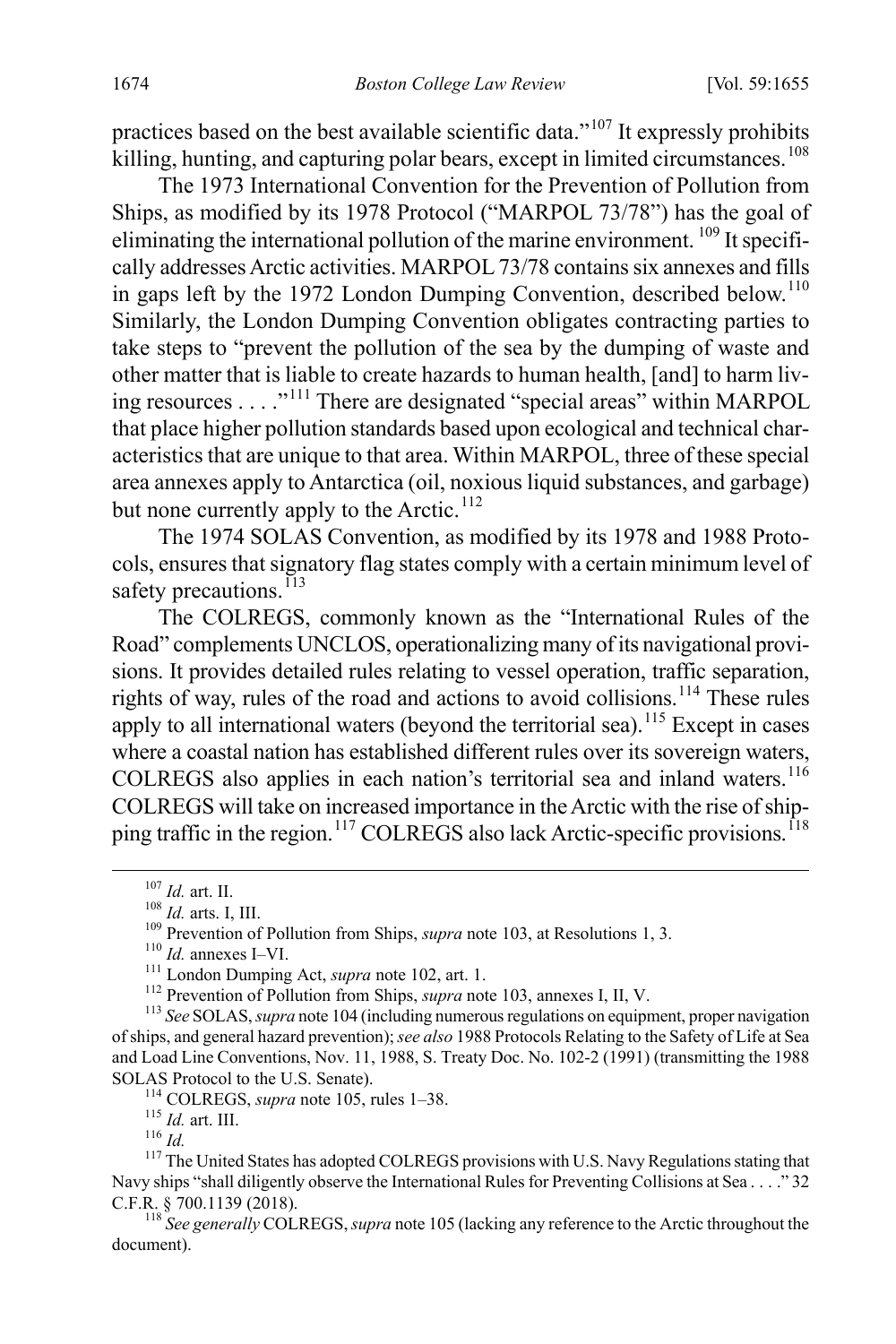An Arctic or polar annex could be added into COLREGS to provide additional safety measures in light of the increased maritime traffic in the region.

#### II. ANTARCTICA: AN ENVIRONMENTAL LAW SUCCESS STORY ANCHORED BY THE ANTARCTIC TREATY SYSTEM

#### <span id="page-21-0"></span>*A. Defining Antarctica*

The ATS encompasses the area below sixty degrees south latitude includ-ing both land and sea.<sup>[119](#page-21-1)</sup> As shown in Figure 2 of the Appendix,<sup>120</sup> the continent itself is largely circular in shape and measures 5.5 million square miles, ten percent of Earth's total land area.<sup>[121](#page-21-3)</sup> A vast ice sheet that is up to four kilo-meters thick covers ninety-eight percent of this land area.<sup>[122](#page-21-4)</sup> The ice sheet con-tains roughly three quarters of the world's fresh water.<sup>[123](#page-21-5)</sup> Yet, Antarctica is also the driest continent on the planet, receiving 1.2 to 2 inches of rainfall annually, which is less than that of the Sahara Desert.<sup>[124](#page-21-6)</sup> Climatic conditions are harsh, with average winter temperatures ranging from negative thirty degrees Celsius on the coast to negative seventy degrees inland.<sup>[125](#page-21-7)</sup> These temperatures do not include the chilling effect of prevailing high winds.<sup>[126](#page-21-8)</sup> In the summer, temperatures can rise to around fifty degrees Fahrenheit in the warmest part of the continent. $127$ 

A century ago, expeditions to Antarctica made Amundsen, Scott, Mawson, and Shackleton household names. Today Antarctica's pristine environment attracts tourists to what is the coldest, windiest, and highest continent on earth. The cold and inhospitable climate means Antarctica is home to relatively few terrestrial plant species; there are about 800 species of land plants—about 350 of which are lichens—and no trees, grasses, or shrubs are present.<sup>[128](#page-21-10)</sup>

No terrestrial vertebrate species are native to Antarctica. Only about thirty species of terrestrial fauna are present—the largest of these, the wingless midge, is only about three millimeters long.<sup>[129](#page-21-11)</sup> There are about fifty species of birds present in Antarctica. The most abundant by far are penguins, accounting

- <span id="page-21-9"></span><span id="page-21-8"></span>
- <span id="page-21-10"></span>
- 
- <span id="page-21-11"></span>

<span id="page-21-1"></span><sup>&</sup>lt;sup>119</sup> The Antarctic Treaty art. VI, Dec. 1, 1959, 12 U.S.T. 794, 402 U.N.T.S. 71 [hereinafter Antarctic Treaty]; CHRISTOPHER C.JOYNER, GOVERNING THE FROZEN COMMONS: THE ANTARCTIC RE-

<span id="page-21-4"></span><span id="page-21-3"></span><span id="page-21-2"></span>GIME AND ENVIRONMENTAL PROTECTION 21 (1998).<br><sup>120</sup> PAT: THE FREE, OPEN SOURCE, PORTABLE ATLAS, https://ian.macky.net/pat/map/anta/antablu2.<br>gif [https://perma.cc/4RAM-4A5F]. gif [https://perma.cc/4RAM-4A5F].<br><sup>121</sup> JOYNER, *supra* note 119, at 3.<br><sup>122</sup> *Id.* at 6.<br><sup>123</sup> *Id.* at 4.<br><sup>124</sup> *Id.* at 4.<br><sup>125</sup> *Id.* at 5.<br><sup>126</sup> *Id.* at 4.<br><sup>127</sup> *Id.* at 5.<br><sup>128</sup> *Id.* at 5.<br><sup>128</sup> *Id.* at 5.<br><sup>128</sup>

<span id="page-21-5"></span>

<span id="page-21-6"></span>

<span id="page-21-7"></span>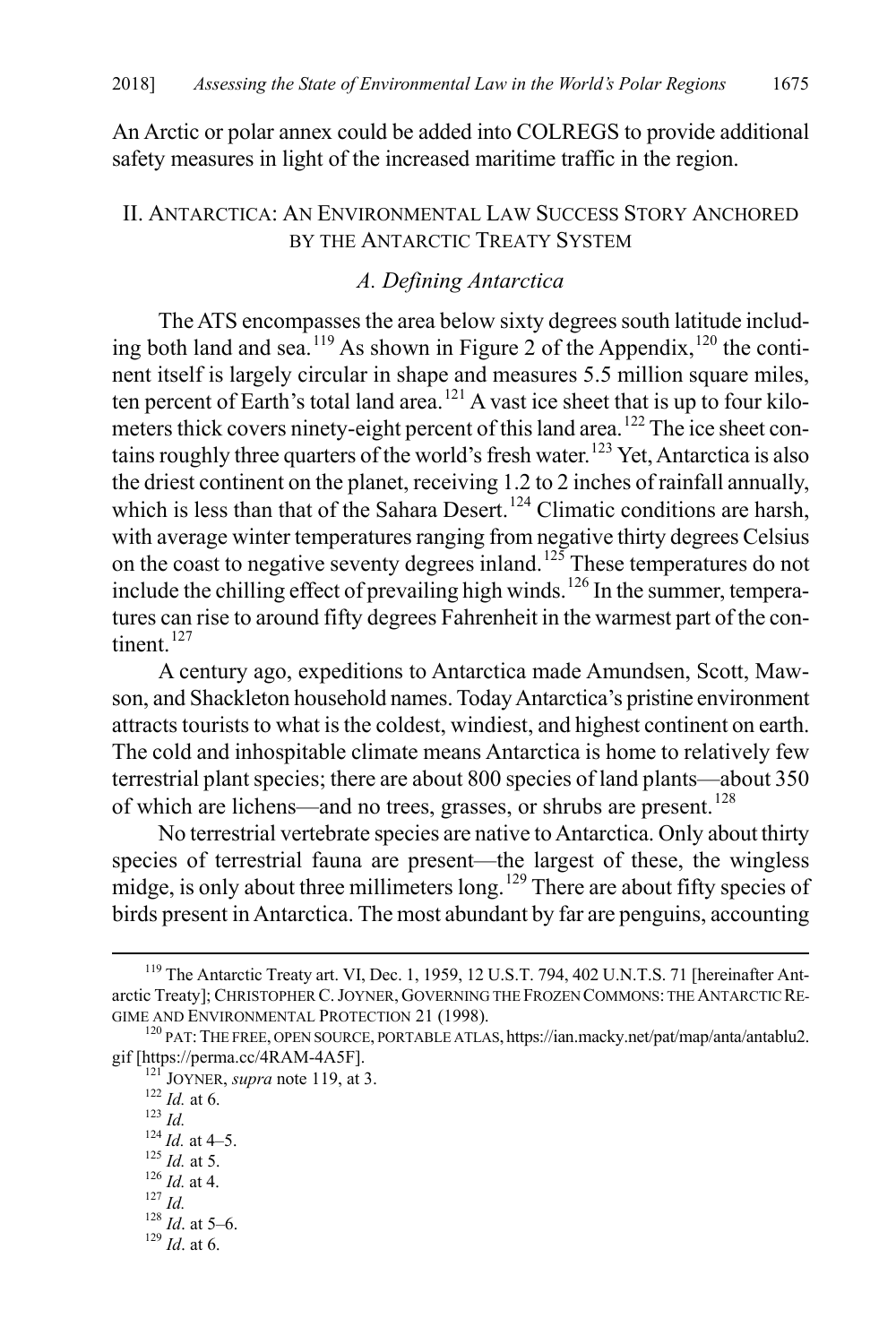for about sixty-five percent of Antarctic bird stock or ninety percent of total bird biomass. Other abundant species include albatrosses and petrels.<sup>[130](#page-22-0)</sup>

Marine life in the Southern Ocean around Antarctica is rich and abundant. Strong currents and frontal zones churn up nutrients from bottom water, stimulating photosynthesis. The availability of light is the single most important factor in the extent of primary production. There is hardly any daylight during winter months and light cannot penetrate through ice. The most productive areas of the ocean are along the continental shelf and in the Antarctic Conver-gence zone.<sup>[131](#page-22-1)</sup>

#### <span id="page-22-8"></span>*B. Antarctic Treaty System*

The Antarctic Treaty ("AT") was signed on December 1, 1959 and entered into force on June 23,  $1961$ <sup>[132](#page-22-2)</sup> It has two main objectives: (1) restricting the use of Antarctica to peaceful purposes; and (2) promoting scientific re-search.<sup>[133](#page-22-3)</sup> Some scholars view the AT as a product of Cold War tensions be-tween the United States and the Soviet Union.<sup>[134](#page-22-4)</sup> Although neither the United States nor Russia officially claimed any part of Antarctica, both were expressing strong interest in doing so. In 1947, the United States actually had a resolution called "Operation Highjump, the purpose of which was to establish the strongest possible basis for a territorial claim to as much of the continent as possible."<sup>[135](#page-22-5)</sup>

Global scientific cooperation during the International Geophysical Year ("IGY") of 1957–58 sparked interest in negotiating what became the AT.<sup>[136](#page-22-6)</sup> This year of scientific interchange is widely believed to have smoothed the way for the AT as "the friendship and cooperation that emerged from the IGY fostered a belief among claimant governments that disputes over sovereignty could be set aside in the interest of peace and mutual scientific benefits."<sup>[137](#page-22-7)</sup>

The twelve countries that participated in the IGY (Argentina, Australia, Belgium, Chile, France, Great Britain, Japan, New Zealand, Norway, South Africa, the Soviet Union, and the United States) signed the AT in 1959. The treaty suspends territorial sovereignty claims made by seven countries (includ-

<span id="page-22-4"></span><span id="page-22-3"></span><span id="page-22-2"></span><span id="page-22-1"></span><span id="page-22-0"></span><sup>&</sup>lt;sup>130</sup> *Id.* at 12.<br><sup>131</sup> *Id.* at 9.<br><sup>132</sup> The Antarctic Treaty, *supra* note [119;](#page-21-0) JOYNER, *supra* not[e 119,](#page-21-0) at 21, 64.<br><sup>133</sup> JOYNER, *supra* note 119, at 56.<br><sup>134</sup> "The Cold War between the United States and the former S behind the successful efforts to assemble a binding agreement governing Antarctica." David W. Floren, Comment, *Antarctic Mining Regimes: An Appreciation of the Attainable*, 16 J. ENVTL.LITIG. 467, 469 (2001) (citation omitted).<br><sup>135</sup> *Id.* (internal quotation marks omitted).<br><sup>136</sup> JOYNER, *supra* not[e 119,](#page-21-0) at 21.<br><sup>137</sup> *Id.* at 55.

<span id="page-22-6"></span><span id="page-22-5"></span>

<span id="page-22-7"></span>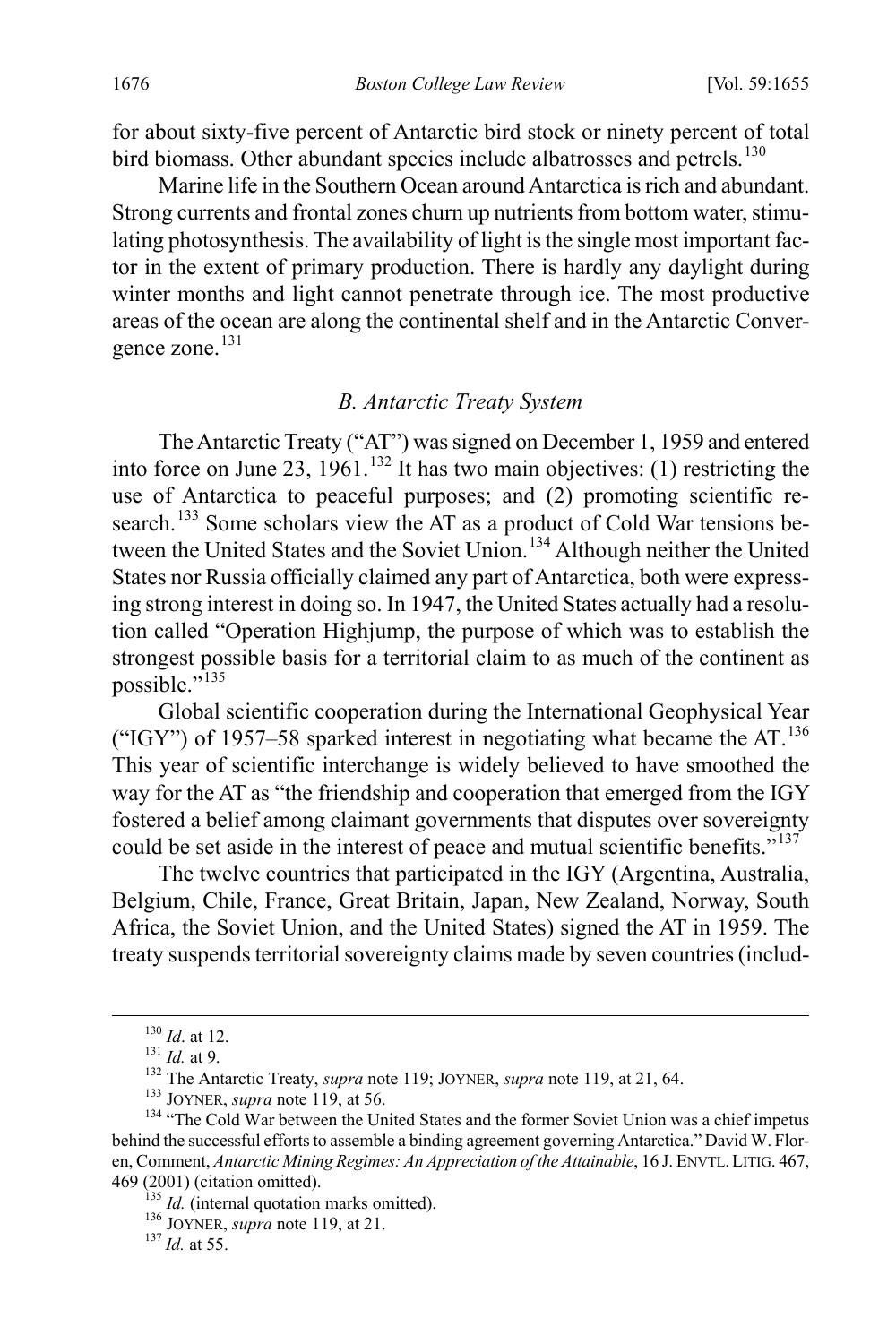ing overlapping claims by Argentina, Chile, and the United Kingdom).<sup>[138](#page-23-1)</sup> Article 4 of the AT is of central importance. It states:

No acts or activities taking place while the present Treaty is in force shall constitute a basis for asserting, supporting, or denying a claim to territorial sovereignty in Antarctica or create any rights of sovereignty in Antarctica. No new claim, or enlargement of an existing claim, to territorial sovereignty in Antarctica shall be asserted while the present Treaty is in force.<sup>[139](#page-23-2)</sup>

This provision is central to the long-term success of the AT as it effectively halted new sovereignty claims over Antarctica.

Passed during a time of military tension between the United States and the Soviet Union, the AT was the first arms control agreement of the Cold War. The AT prohibits in Antarctica "any measures of a military nature, such as the establishment of military bases and fortifications, the carrying out of military maneuvers, as well as the testing of any type of weapons."<sup>[140](#page-23-3)</sup> Nuclear explo-sions are specifically prohibited in Antarctica.<sup>[141](#page-23-4)</sup>

The AT protects freedom of scientific investigation while subjecting scientific personnel to the jurisdiction of their respective governments. Important protections for Antarctic plants and wildlife were added by the Agreed Measures for the Conservation of Antarctic Fauna and Flora, adopted as an annex to the treaty in 1964,  $^{142}$  $^{142}$  $^{142}$  and the Convention for the Conservation of Ant-arctic Seals, <sup>[143](#page-23-6)</sup> which entered into force in 1978.

<span id="page-23-0"></span>When the AT was negotiated, multiple scientific stations had already been established on the continent and surrounding islands. Waste disposal practices at these bases initially were quite haphazard, including at the large U.S. base on McMurdo Sound.<sup>[144](#page-23-7)</sup> The United States actually operated a small nuclear power plant at the station between 1962 and 1972, which had to be decommis-sioned prematurely due to continuing safety issues.<sup>[145](#page-23-8)</sup> A campaign by Greenpeace to expose open dumping of wastes at McMurdo helped spur improved waste disposal practices.<sup>14 $\delta$ </sup>

<span id="page-23-4"></span><span id="page-23-3"></span><span id="page-23-2"></span><span id="page-23-1"></span><sup>&</sup>lt;sup>138</sup> *Id.* at 57.<br><sup>139</sup> The Antarctic Treaty, *supra* note 119, art. IV,  $\P$  2.<br><sup>140</sup> *Id.* art. I,  $\P$  1.<br><sup>141</sup> *Id.* art. V,  $\P$  1.<br><sup>141</sup> *Id.* art. V,  $\P$  1.<br><sup>142</sup> Agreed Measures for the Conservation of Antarctic Fau 991; Timo Koivurova, *Environmental Protection in the Arctic and Antarctic: Can the Polar Regimes* 

<span id="page-23-7"></span><span id="page-23-6"></span><span id="page-23-5"></span><sup>&</sup>lt;sup>143</sup> Conservation of Antarctic Seals, June 1, 1972, 29 U.S.T. 441; Koivurova, *supra* not[e 142,](#page-23-0) at 207.<br><sup>144</sup> JOYNER, *supra* note [119,](#page-21-0) at 21.<br><sup>145</sup> *Id.* at 59 n.15. <sup>146</sup> Malcolm W. Browne, *In Once-Pristine Antarctica, a Complicated Cleanup Begins*, N.Y.

<span id="page-23-9"></span><span id="page-23-8"></span>TIMES, Dec. 19, 1989, at C1.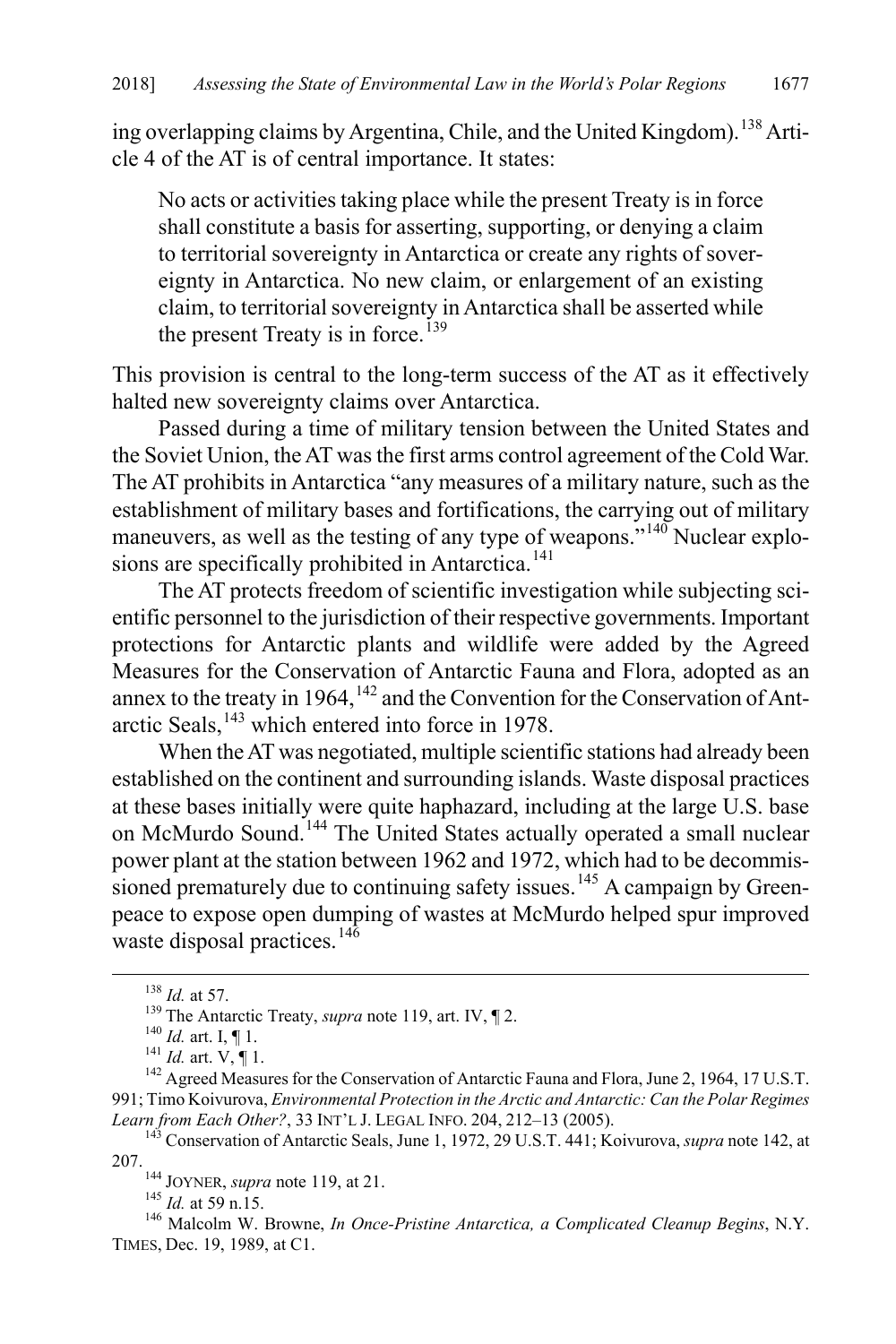In 1993, the Environmental Defense Fund won a lawsuit against the National Science Foundation to block construction of a waste incinerator at McMurdo without an environmental impact statement. The D.C. Circuit held that because Antarctica was not the territory of any one sovereign, the principle against extraterritorial application of domestic law (here the National Envi-ronmental Policy Act) did not apply.<sup>[147](#page-24-2)</sup> Writing for the court, Judge Mikva focused on the unique legal status of Antarctica. Noting that Antarctica is an "international anomaly" and "the only continent on earth which has never been, and is not now, subject to the sovereign rule of any nation," Judge Mikva clas-sified Antarctica as a true "global common" analogous to outer space.<sup>[148](#page-24-3)</sup>

### <span id="page-24-1"></span><span id="page-24-0"></span>*C. Regulation of Mineral Extraction in Antarctica*

The original ATS did not provide for any system to regulate mineral ex-traction in Antarctica.<sup>[149](#page-24-4)</sup> In the years after the Treaty came into force, there was a growing awareness among the Consultative Parties that the gap needed to be filled; in 1981, the Parties officially agreed to prepare an agreement governing mineral extraction.<sup>[150](#page-24-5)</sup> After six years of Special Consultative meetings, the final text of the Convention on the Regulation of Antarctic Mineral Resource Activities ("CRAMRA") was adopted on June 2, 1988.<sup>[151](#page-24-6)</sup>

At the time the Parties started negotiations, there was widespread agreement among government representatives and industry specialists that mineral exploitation was not imminent both because it was technologically infeasible and because commercially exploitable deposits either did not exist or were unknown.[152](#page-24-7) Instead, the Parties acknowledged that it would be easier to negotiate a minerals regime before any important deposits were found because dis-covery of minerals would tend to entrench sovereignty claims.<sup>[153](#page-24-8)</sup> In spite of

<span id="page-24-3"></span><span id="page-24-2"></span><sup>&</sup>lt;sup>147</sup> Envtl. Def. Fund, Inc. v. Massey, 986 F.2d 528, 535–37 (D.C. Cir. 1993).<br><sup>148</sup> *Id.* at 529 (internal quotation marks omitted). In doing so, Judge Mikva specifically mentioned the Antarctica Treaty where "the United States and 39 other nations have agreed not to assert any territorial claims to the continent or to establish rights of sovereignty there." *Id.* <sup>149</sup> F.G. Larminie, *Mineral Resources: Commercial Prospects for Antarctic Minerals*, *in* THE

<span id="page-24-4"></span>ANTARCTIC TREATY REGIME: LAW, ENVIRONMENT, AND RESOURCES 176, 176 (Gillian D. Triggs ed., 1987); Gillian D. Triggs, *The Antarctic Treaty Regime: Minerals Regulation*, *in* ANTARCTIC

<span id="page-24-5"></span><sup>&</sup>lt;sup>150</sup> A.D. Watts, *The Convention on the Regulation of Antarctic Mineral Resource Activities 1988*, **39 INT'L & COMP. L.Q. 169, 170 (1990)**.

<span id="page-24-6"></span><sup>&</sup>lt;sup>151</sup> Convention on the Regulation of Antarctic Mineral Resource Activities, June 2, 1988, 27 I.L.M. 859; JOYNER, *supra* note 119, at 73.

<span id="page-24-8"></span><span id="page-24-7"></span><sup>&</sup>lt;sup>152</sup> See Watts, *supra* not[e 150,](#page-24-0) at 169 (noting that, as of 1990, the extent to which there are mineral resources in Antarctica is "largely speculative"); Gillian D. Triggs, *Negotiation of a Minerals Regime*, *in* ANTARCTIC TREATY REGIME,*supra* not[e 149,](#page-24-1) at 182, 182 (stating that hostile climate, costs of exploration, lack of infrastructure, and lack of technology make the search for Antarctic minerals especially difficult). <sup>153</sup> Watts, *supra* not[e 150,](#page-24-0) at 169–70.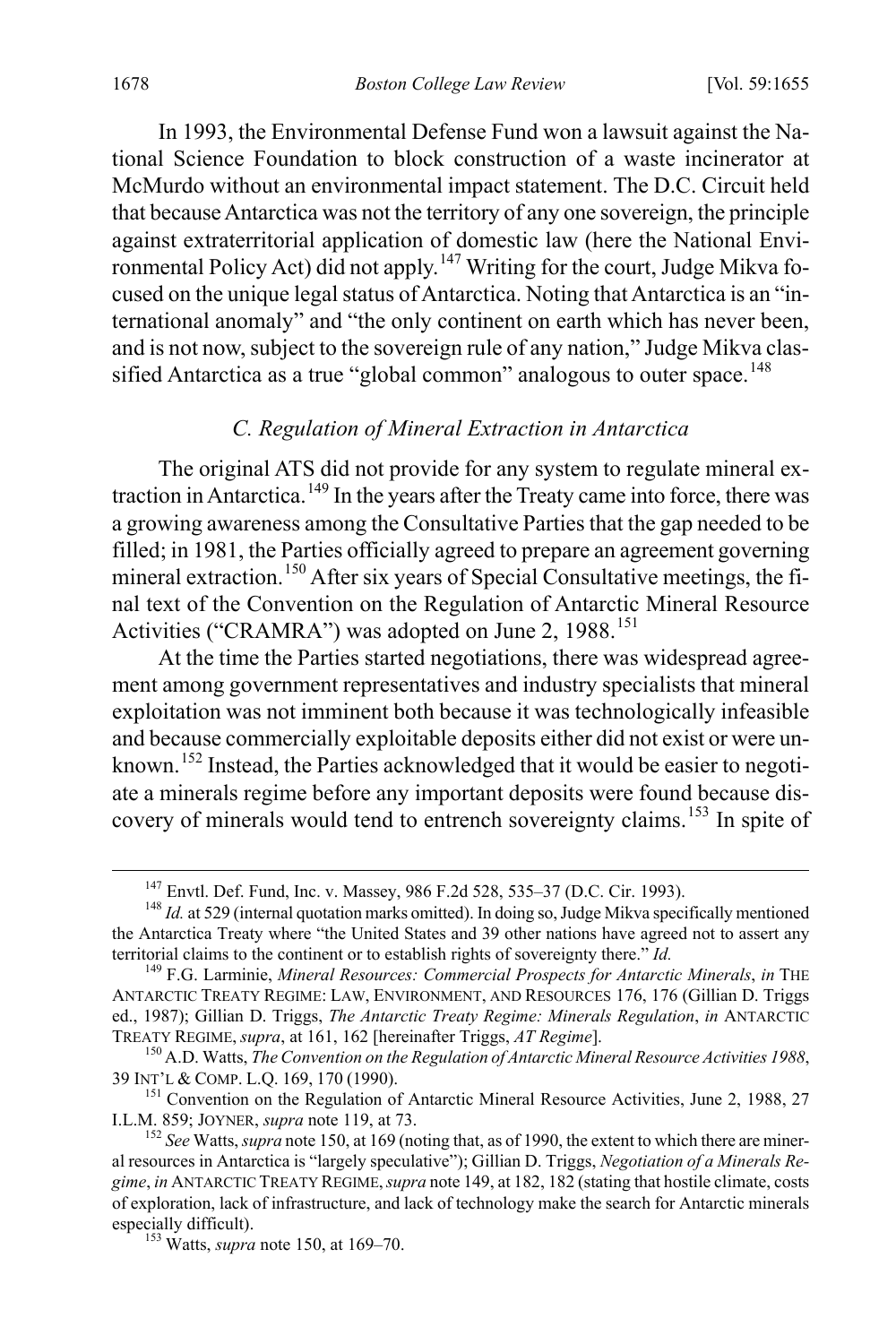seemingly insurmountable technological constraints and lack of actual evidence, speculation of an Antarctic mineral rush had been growing in the 1970s. Indeed, "spectacular claims were made for a 'Middle East' in the Antarctic, including an assertion by the *Wall Street Journal* that oil reserves reported by the United States Geological Survey almost matched the proven reserves of the entire United States."[154](#page-25-0)

Six years of negotiation resulted in a comprehensive agreement that cov-ered prospecting, exploration, and exploitation of mineral resources.<sup>[155](#page-25-1)</sup> Even though it did not ban mining, CRAMRA's measures to protect the environment were not insignificant. "[I]t stipulated a series of strict environmental conditions that future operators might find hard to satisfy" and "arguably contained some of the most stringent safeguards in any treaty on the environment."<sup>[156](#page-25-2)</sup>

<span id="page-25-8"></span>But CRAMRA's fatal flaw lies in the fact that mineral exploitation is in-timately connected with territorial sovereignty.<sup>[157](#page-25-3)</sup> In order to maintain their claims, claimant states would have to assert their authority to regulate mining activity. But other nations like the United States and Russia refused to recognize these sovereignty claims and reacted poorly to attempts by national gov-ernments to regulate.<sup>[158](#page-25-4)</sup> Because the ATS kicked the can of worms that is sovereignty disputes down the road, disagreements about mining activities would have the potential to undermine the whole treaty.<sup>[159](#page-25-5)</sup>

Although no mining activity seemed imminent, CRAMRA clearly envisioned that mining activity could potentially take place in the future. One principal motivation for opposing CRAMRA "was a legitimate fear that the regime . . . would make it too affordable for the industry to resist leaping into immediate activity. The adoption of a regulated regime like CRAMRA would significantly lower uncertainty costs, facilitate investment, and permit untested technologies to risk massive environmental harm."[160](#page-25-6) This stiffened the resistance of the environmental community.

The worst environmental disaster in Antarctic history occurred in January 1989 when the Bahia Paraiso, an Argentine naval supply ship, hit a submerged rock off the United States' Palmer Research Station, spilling 250,000 gallons of diesel into the ocean and "kill[ing] thousands of krill and scores of penguins and other seabirds . . . ."[161](#page-25-7) The abandonment of CRAMRA and the adoption of the Madrid Protocol, however, was not due exclusively to environmental concern.

<span id="page-25-3"></span><span id="page-25-2"></span><span id="page-25-1"></span><span id="page-25-0"></span><sup>&</sup>lt;sup>154</sup> Triggs, *AT Regime, supra* not[e 149,](#page-24-1) at 182 (internal quotation marks omitted).<br><sup>155</sup> JOYNER, *supra* not[e 119,](#page-21-0) at 73.<br><sup>156</sup> S.K.N. Blay, *New Trends in the Protection of the Antarctic Environment: The 1991 Madrid P* 

<span id="page-25-4"></span>

<sup>&</sup>lt;sup>157</sup> Watts, *supra* not[e 150,](#page-24-0) at 181–82.<br><sup>158</sup> *Id.*<br><sup>159</sup> Triggs, *AT Regime, supra* not[e 149,](#page-24-1) at 183.<br><sup>160</sup> Floren, *supra* note [134,](#page-22-8) at 485.<br><sup>161</sup> JOYNER, *supra* not[e 119,](#page-21-0) at 150.

<span id="page-25-6"></span><span id="page-25-5"></span>

<span id="page-25-7"></span>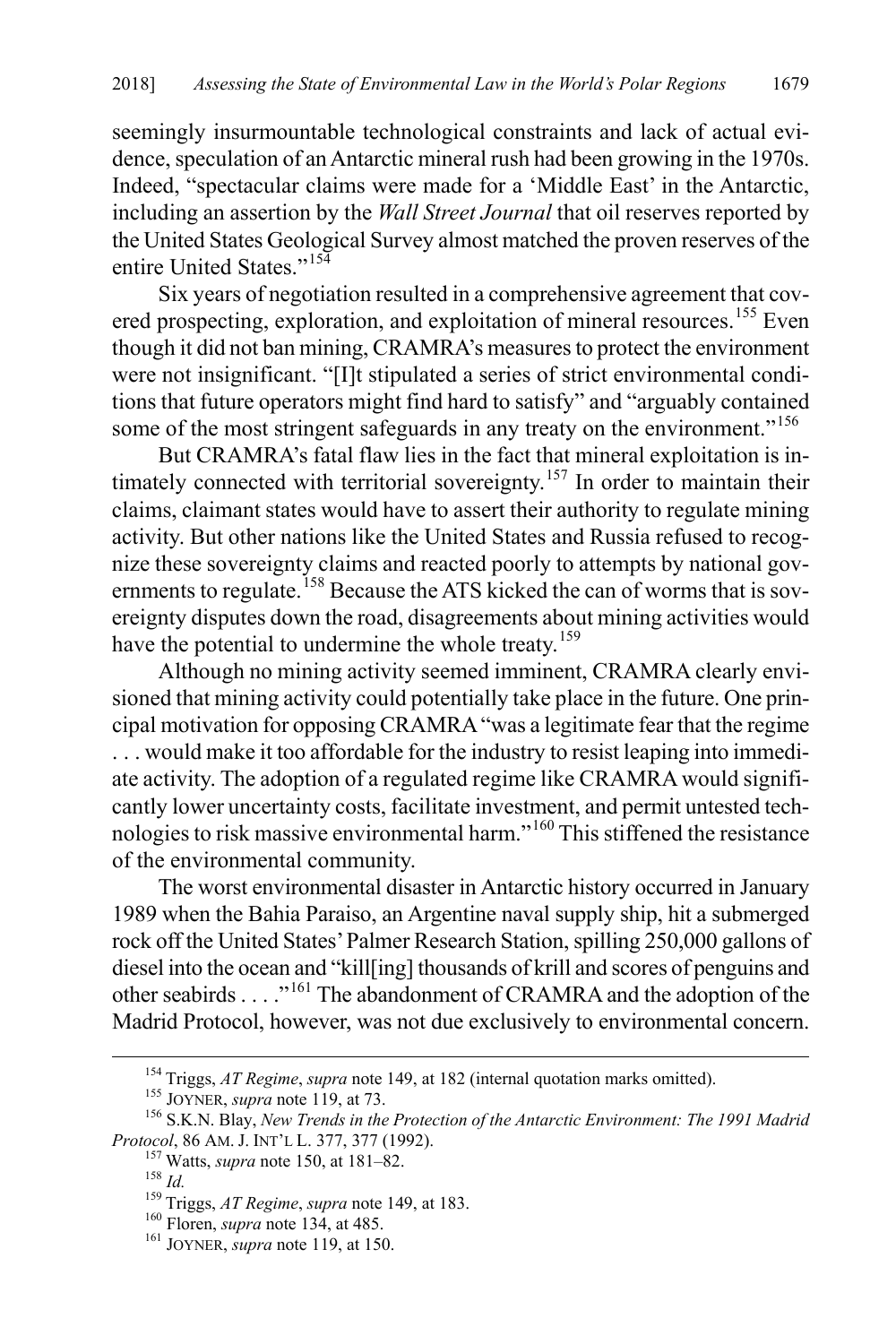In addition to the awareness that, for the foreseeable future, any mineral extraction activities in the Antarctic would be devoid of commercial significance, the major factors were: (1) fears that CRAMRA would disturb the sensitive balance of sovereignty in the Antarctic; (2) a political-ideological critique of the Consultative Parties, from a group of developing countries in the UN; (3) pressures from environmental NGOs; and (4) domestic policy considerations which related to the above factors.<sup>[162](#page-26-1)</sup>

This resistance culminated in Australia announcing its opposition to the Convention.<sup>[163](#page-26-2)</sup> Australia was joined by France a few months later.<sup>[164](#page-26-3)</sup> The withdrawal of Australia and France instantly killed the convention because although it had been adopted in 1988, in order for it to go into force, it had to be ratified by the sixteen consultative parties, which included all of the claimant states (including Australia and France).[165](#page-26-4) Australia and France countered with another proposal that eventually became the Madrid Protocol.

#### *D. Protocol on Environmental Protection to the Antarctic Treaty ("Madrid Protocol")*

<span id="page-26-0"></span>The most important environmental protections for Antarctica are found in the Protocol on Environmental Protection to the AT, known as the Madrid Pro-tocol.<sup>[166](#page-26-5)</sup> The Protocol, which was adopted in 1991, designates the continent as a "natural reserve, devoted to peace and science"<sup>[167](#page-26-6)</sup> and imposes strict measures to protect the Antarctic environment, including a ban on all mining.[168](#page-26-7) The Madrid Protocol was negotiated with remarkable speed, emerging out of just three meetings in 1990 and 1991 before it was adopted on October 4,  $1991<sup>169</sup>$  $1991<sup>169</sup>$  $1991<sup>169</sup>$  Not only does it ban mining altogether, but it also contains far-reaching measures for environmental protection.<sup>[170](#page-26-9)</sup>

<span id="page-26-1"></span> <sup>162</sup> Davor Vidas, *The Polar Marine Environment in Regional Cooperation*, *in* PROTECTING THE POLAR MARINE ENVIRONMENT: LAW AND POLICY FOR POLLUTION PREVENTION 78, 90 (Davor

<span id="page-26-3"></span><span id="page-26-2"></span>Vidas ed., 2000).<br><sup>163</sup> Blay, *supra* note [156,](#page-25-8) at 378.<br><sup>164</sup> *Id.* <sup>165</sup> *Id.* at 396; *see* Douglas M. Zang, Note, *Frozen in Time: The Antarctic Mineral Resource Convention*, 76 CORNELL L. REV. 722, 731–32 (1991).

<span id="page-26-5"></span><span id="page-26-4"></span><sup>&</sup>lt;sup>166</sup> Protocol on Environmental Protection to the Antarctic Treaty, Oct. 4, 1991, 30 I.L.M. 1455 [hereinafter Madrid Protocol]; *see* Barry Hunt Dubner, *On the Basis for Creation of a New Method of Defining International Jurisdiction in the Arctic Ocean*, 13 MO. ENVTL. L. & POL'Y REV. 1, 17–18 (2005) (stating that the Madrid Protocol "raised the environment to a primary concern of the [ATS]").

<span id="page-26-9"></span><span id="page-26-8"></span><span id="page-26-7"></span><span id="page-26-6"></span><sup>&</sup>lt;sup>167</sup> Madrid Protocol, *supra* not[e 166,](#page-26-0) art. 2.<br><sup>168</sup> *Id.* art. 7 (prohibiting "[a]ny activity relating to mineral resources, other than scientific research"). 169 *See id.*; JOYNER, *supra* not[e 119,](#page-21-0) at 78. 170 JOYNER, *supra* note [119,](#page-21-0) at 79.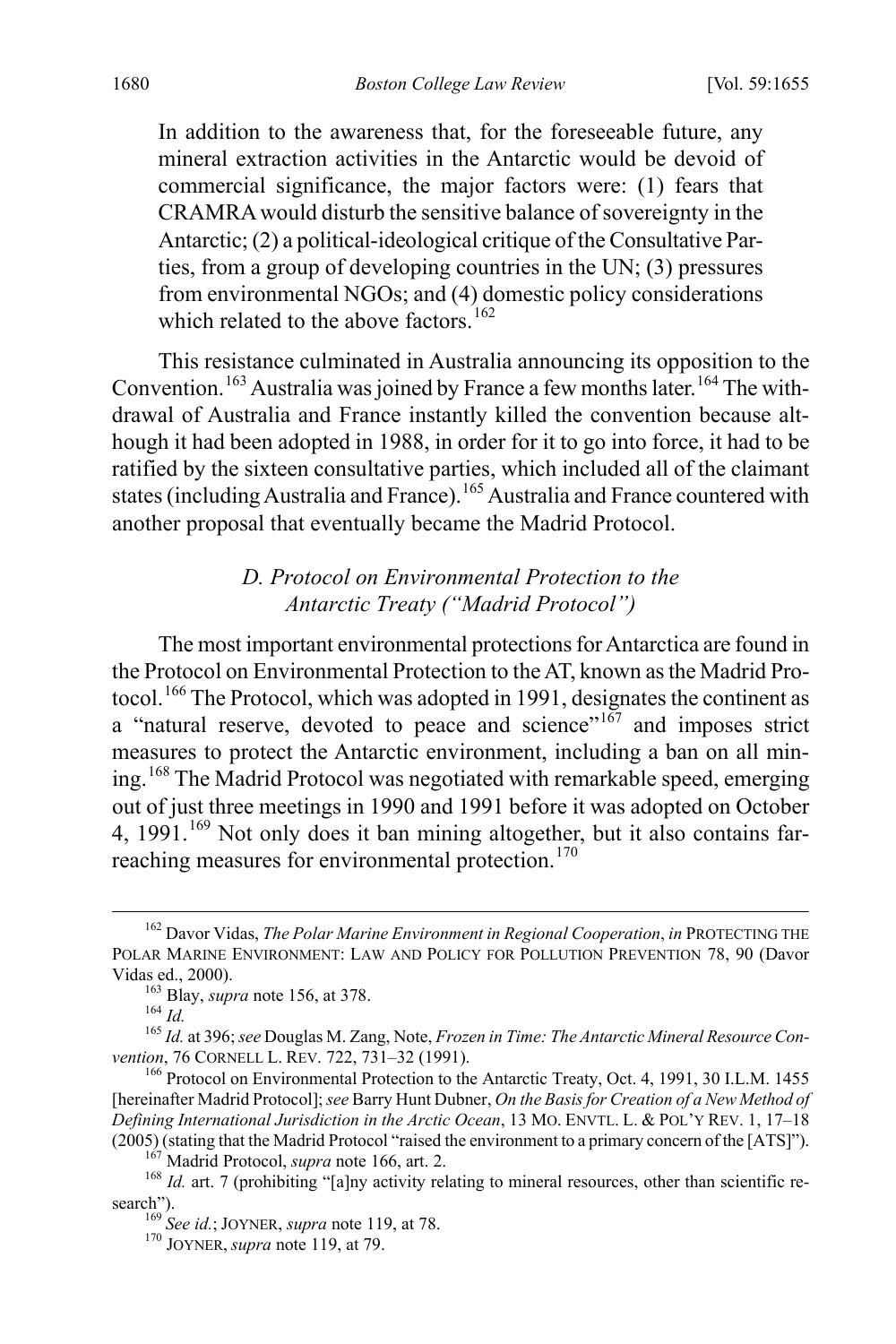The Madrid Protocol states that all activities should conform to environmental principles, including prior assessment of their environmental impacts. It provides for the establishment of a Committee for Environmental Protection to advise the Antarctic Treaty Consultative Meeting, and it requires the develop-ment of contingency plans to respond to environmental emergencies.<sup>[171](#page-27-0)</sup> Annex III governs which wastes that can be discharged within and which have to be removed from Antarctica. It also regulates human waste and incineration, and mandates the implementation of waste management plans.<sup>[172](#page-27-1)</sup> Annex IV governs how ships dispose of waste, and the practices it adopts are largely in har-mony with corresponding MARPOL annexes.<sup>[173](#page-27-2)</sup> Annex V governs "area protection and management," providing that "any area, including any marine area, may be designated as an Antarctic Specially Protected Area or an Antarctic Specially Managed Area."[174](#page-27-3)

The key to the success of the AT has been its ability to defuse claims of national sovereignty over Antarctica. The Madrid Protocol's ban on mining prevents commercial pressures from threatening the continued vitality of the ATS. But some commentators doubt the effectiveness of the Protocol if and when minerals are found. One notes that when minerals are eventually discovered, "the Protocol will prove to be fundamentally unrealistic, and its chances of survival will be virtually nil."[175](#page-27-4) With the demise of CRAMRA, there will not be any regulatory regime in place to govern mineral extraction in Antarctica. "The Antarctic environment will be basically unprotected and the Antarctic Treaty System will face the greatest crisis of its lifetime."[176](#page-27-5) Another asks "[w]hat will happen to environmental concerns when opportunities for potentially large economic gains are made plainly available for governments willing to exploit the Antarctic environment? The answer is self-evident and leaves but scant room for optimism among concerned conservationists."<sup>[177](#page-27-6)</sup>

In the early twentieth century, extensive whaling by vessels from several countries decimated whale populations in Antarctica.<sup>[178](#page-27-7)</sup> Many have recovered,

<span id="page-27-3"></span><span id="page-27-2"></span><span id="page-27-1"></span><span id="page-27-0"></span><sup>171</sup> *Id.*<br><sup>172</sup> Madrid Protocol, *supra* not[e 166,](#page-26-0) annex III.<br><sup>173</sup> *Id.* annex IV. 174 *Id.* annex V. Entry into an Antarctic Specially Managed Area does not require a permit, but entry into an Antarctic Specially Protected Area (which may exist within the Managed Area) does. *See id.*, art. 4,  $\P$  3–4.<br><sup>175</sup> Francisco Orrego Vicuña, *The Effectiveness of the Protocol on Environmental Protection to* 

<span id="page-27-4"></span>*the Antarctic Treaty*, *in* GOVERNING THE ANTARCTIC: THE EFFECTIVENESS AND LEGITIMACY OF THE ANTARCTIC TREATY SYSTEM 174, 198 (Olav S. Stokke & Davor Vidas ed., 1997).

<span id="page-27-5"></span><sup>&</sup>lt;sup>176</sup> Francicso Orrego Vicuña, *The Protocol on Environmental Protection to the Antarctic Treaty: Questions of Effectiveness*, 7 GEO. INT'L ENVTL. L. REV. 1, 11 (1994).

<span id="page-27-6"></span><sup>&</sup>lt;sup>177</sup> Christopher C. Joyner, *Protection of the Antarctic Environment: Rethinking the Problems and Prospects*, 19 CORNELL INT'L L.J. 259, 270 (1986).

<span id="page-27-7"></span><sup>&</sup>lt;sup>178</sup> Charles Homans, *The Most Senseless Environmental Crime of the 20th Century*, PAC. STAND-ARD MAG. (Nov. 12, 2013), https://psmag.com/social-justice/the-senseless-environment-crime-of-the-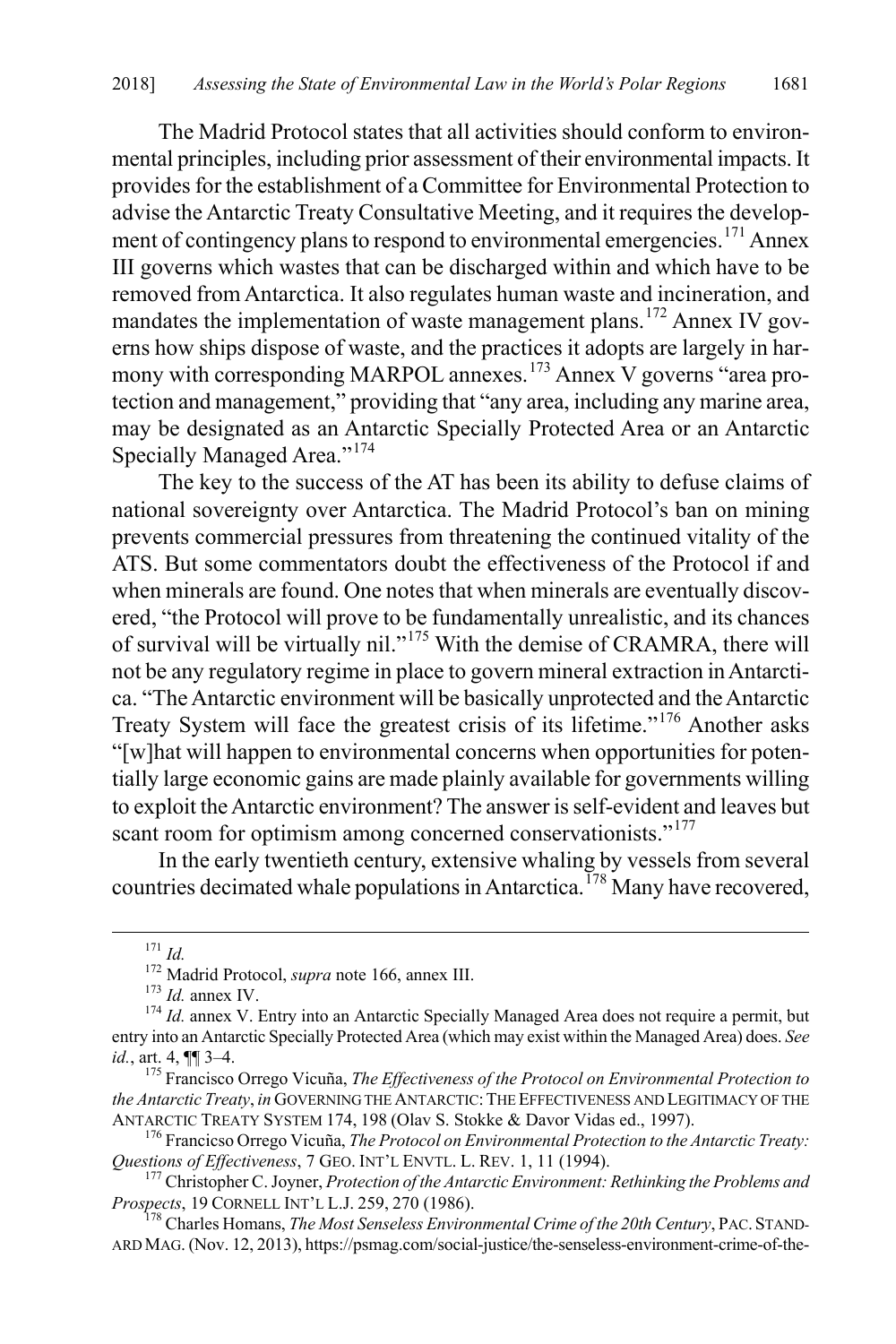but spotting blue whales, the heaviest creatures ever to inhabit the earth, is still a rare event.<sup>[179](#page-28-1)</sup> In March 2014 the International Court of Justice ("ICJ") ruled that Japanese whaling in Antarctic waters violated the International Whaling Commission's ban on commercial whaling.<sup>[180](#page-28-2)</sup> Japan was taken to the ICJ by Australia and New Zealand, which argued that Japanese whaling had been so extensive that it could not possibly qualify for the exception for whaling for purposes of scientific research.<sup>[181](#page-28-3)</sup> Japan has pledged to resume whaling with a scaled-back program that will kill only minke whales.<sup>[182](#page-28-4)</sup>

Enforcement of strict measures to protect the Antarctic environment depends crucially on cooperation by many governments and private entities. In December 2014 the New Zealand navy confronted a boat illegally catching sea bass (toothfish) in Antarctic waters. Rough waters prevented New Zealand authorities from boarding the vessel, rumored to be owned by a Spanish crime syndicate. The New Zealand navy informed Interpol in hopes of preventing the boats from offloading their illegal catch.<sup>[183](#page-28-5)</sup> Ultimately Sea Shepherd, an NGO, chased the vessel for 110 days over 10,250 nautical miles before it was scuttled off the west coast of Africa.<sup>[184](#page-28-6)</sup> In 2011 the International Maritime Organization banned the use of heavy fuel oils by ships in Antarctic waters.<sup>[185](#page-28-7)</sup>

#### III. THE FUTURE OF ARCTIC GOVERNANCE AND THE RISE OF GLOBAL ENVIRONMENTAL LAW

#### <span id="page-28-0"></span>*A. Comparing and Contrasting the Polar Regions*

Commonalities and contrasts mark the polar regions: both are of similar size, share a similar climate, and are geographically isolated. And climate change is having an outsized effect on both polar regions, which harbor signif-

 $\overline{a}$ 

<span id="page-28-1"></span><sup>20</sup>th-century-russia-whaling-67774 [https://perma.cc/9QXM-QZXU] (detailing the decimation of various whale species due to commercial hunting in the twentieth century).<br><sup>179</sup> *Id.* <sup>180</sup> Whaling in the Antarctic (Austl. v. Japan; N.Z. intervening), Judgment, 2014 I.C.J. Rep. 226

<span id="page-28-4"></span><span id="page-28-3"></span><span id="page-28-2"></span><sup>¶ 247 (</sup>Mar. 31). <sup>181</sup> *Id.* ¶ 228. 182 Justin McCurry, *Japan Set to Wade into Diplomatic Row by Bypassing Ban on Whaling*, THE GUARDIAN (Sept. 4, 2014, 3:39 AM), https://www.theguardian.com/world/2014/sep/04/japan-<br>diplomatic-row-bypassing-whaling-ban-antarctic [https://perma.cc/5GYN-UCHO].

<span id="page-28-5"></span><sup>&</sup>lt;sup>183</sup> Antarctic Toothfish Poaching Ships Shrug off New Zealand Navy, THE GUARDIAN (Jan. 21, 2015, 8:39 AM), https://www.theguardian.com/environment/2015/jan/21/antarctic-toothfish-<br>poaching-ships-shrug-off-new-zealand-navy [https://perma.cc/8GPY-9889].

<span id="page-28-6"></span><sup>&</sup>lt;sup>184</sup> Ian Urbina, *A Renegade Trawler, Hunted for 10,000 Miles by Vigilantes*, N.Y. TIMES (July 28, 2015), https://www.nytimes.com/2015/07/28/world/a-renegade-trawler-hunted-for-10000-miles-byvigilantes.html?mcubz=0 [https://perma.cc/4TQ4-CUTL].<br><sup>185</sup> Press Briefing: 44, Int'l Maritime Org., Antarctic Fuel Oil Ban and North American ECA

<span id="page-28-7"></span>MARPOL Amendments Enter into Force on 1 August 2011 (July 29, 2011), http://www.imo.org/ en/MediaCentre/pressbriefings/pages/44-marpol-amends.aspx#.Woyd8Inyscg [https://perma.cc/JR6A-Q3EB].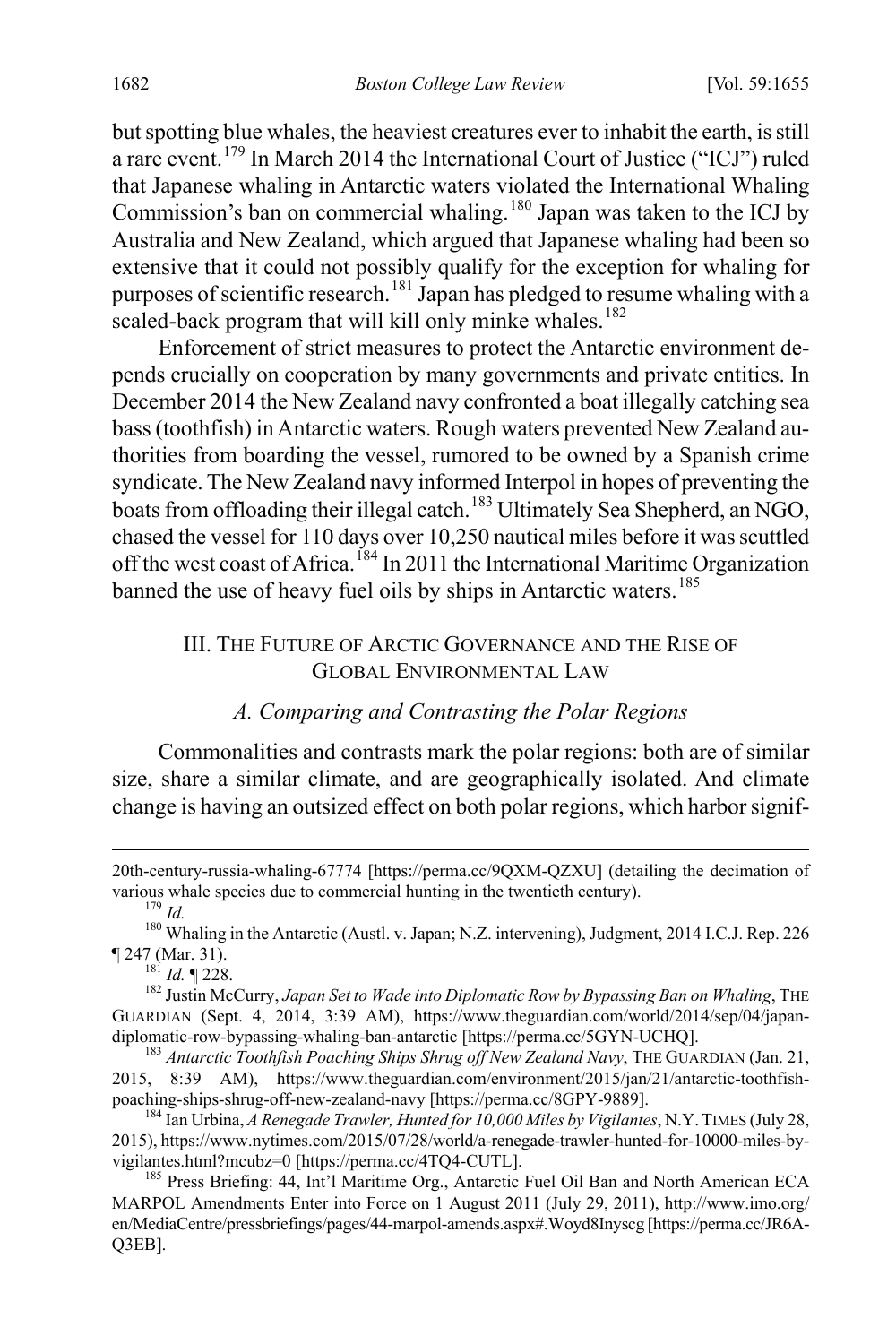icant natural resources (oil, gas, and minerals in theArctic; minerals in Antarctica). But they are geographical opposites, which inform geopolitical norms: the Arctic region encompasses "an ocean surrounded by continents" whereas the Antarctic region encompasses "a continent surrounded by oceans." The Arctic has two rapidly growing trade routes that have the potential to transform worldwide maritime shipping traffic. Although both regions are geographically isolated, Antarctica is significantly more so, with no permanent population and less than 50,000 visitors per year, nearly twenty percent of whom do not dis-embark from their ships.<sup>[186](#page-29-1)</sup> The Arctic region is geopolitically much more complex, with land and territories belonging to different nations and indigenous peoples.

<span id="page-29-8"></span><span id="page-29-0"></span>Further, both polar regions face enormous environmental challenges due to climate change.<sup>[187](#page-29-2)</sup> In Antarctica, the ATS ban on commercial exploitation has preserved a pristine environment unlike anything on earth. Yet, the melting of the Arctic ice sheets is non-linear and influenced by the "albedo effect" the more the ice melts, the warmer the water becomes, accelerating and aggra-vating the melting process.<sup>[188](#page-29-3)</sup> As this climate change exposes more previously ice-covered areas, private industry is becoming increasingly interested in ac-cessing the Arctic's untapped natural resources.<sup>[189](#page-29-4)</sup>

The ATS now includes twenty-nine nations as consultative parties and twenty-four nations as non-consultative parties.<sup>[190](#page-29-5)</sup> The Arctic Council includes eight permanent members with full voting rights, as well as non-voting other governmental organizations and indigenous tribes.<sup>[191](#page-29-6)</sup> The diverse permanent population that calls the Arctic home is of critical importance for future envi-ronmental governance in the Arctic.<sup>[192](#page-29-7)</sup> The Arctic polar region is home to nearly four million people in seven countries, each subject to the jurisdiction of

<span id="page-29-9"></span><span id="page-29-1"></span><sup>186</sup> News Release, Int'l Ass'n of Antarctica Tour Operators, Antarctic Tourism Figures Released as IAATO's 25th Anniversary Meeting Begins (2016), https://iaato.org/documents/10157/1278700/ News+Release+IAATO+2016+opens++Final.pdf/f48971b5-3e58-4ec1-a0e2-e37eb5d59263 [https:// perma.cc/DAE7-YX5X]. <sup>187</sup> *See* Walsh, *supra* not[e 2,](#page-3-6) at 91; Jugal K. Patel & Justin Gillis, *An Iceberg the Size of Delaware* 

<span id="page-29-2"></span>*Just Broke Away from Antarctica*, N.Y. TIMES (July 12, 2017), https://www.nytimes.com/interactive/ 2017/06/09/climate/antarctica-rift-update.html [https://perma.cc/V5SJ-RL2Z] (providing an example of climate change affecting the icepack in Antarctica). <sup>188</sup> *See, e.g.*, David Wallace-Wells, *The Uninhabitable Earth*, N.Y. MAG. (July 9, 2017, 9:00

<span id="page-29-3"></span>PM), http://nymag.com/daily/intelligencer/2017/07/climate-change-earth-too-hot-for-humans.html [https://perma.cc/52BE-S5QL] (describing the albedo effect). <sup>189</sup> *See, e.g.*, Mark Jarashow et al., Note, *UNCLOS and the Arctic: The Path of Least Resistance*,

<span id="page-29-4"></span><sup>30</sup> FORDHAM INT'L L.J. 1587, 1587–88 (2007) (detailing the "rush" to claim the untapped wealth in

<span id="page-29-5"></span><sup>&</sup>lt;sup>190</sup> Parties, SECRETARIAT OF THE ANTARCTIC TREATY SYS. (2011), http://www.ats.aq/devAS/ ats\_parties.aspx?lang=e [https://perma.cc/GF5K-78G4].<br><sup>191</sup> *See* O'ROURKE, *supra* not[e 16,](#page-6-0) at 2, 40.<br><sup>192</sup> Erika Lennon, *A Tale of Two Poles: A Comparative Look at the Legal Regimes in the Arctic* 

<span id="page-29-7"></span><span id="page-29-6"></span>*and the Antarctic*, SUSTAINABLE DEV. L. & POL'Y, Spring 2008, at 32, 32.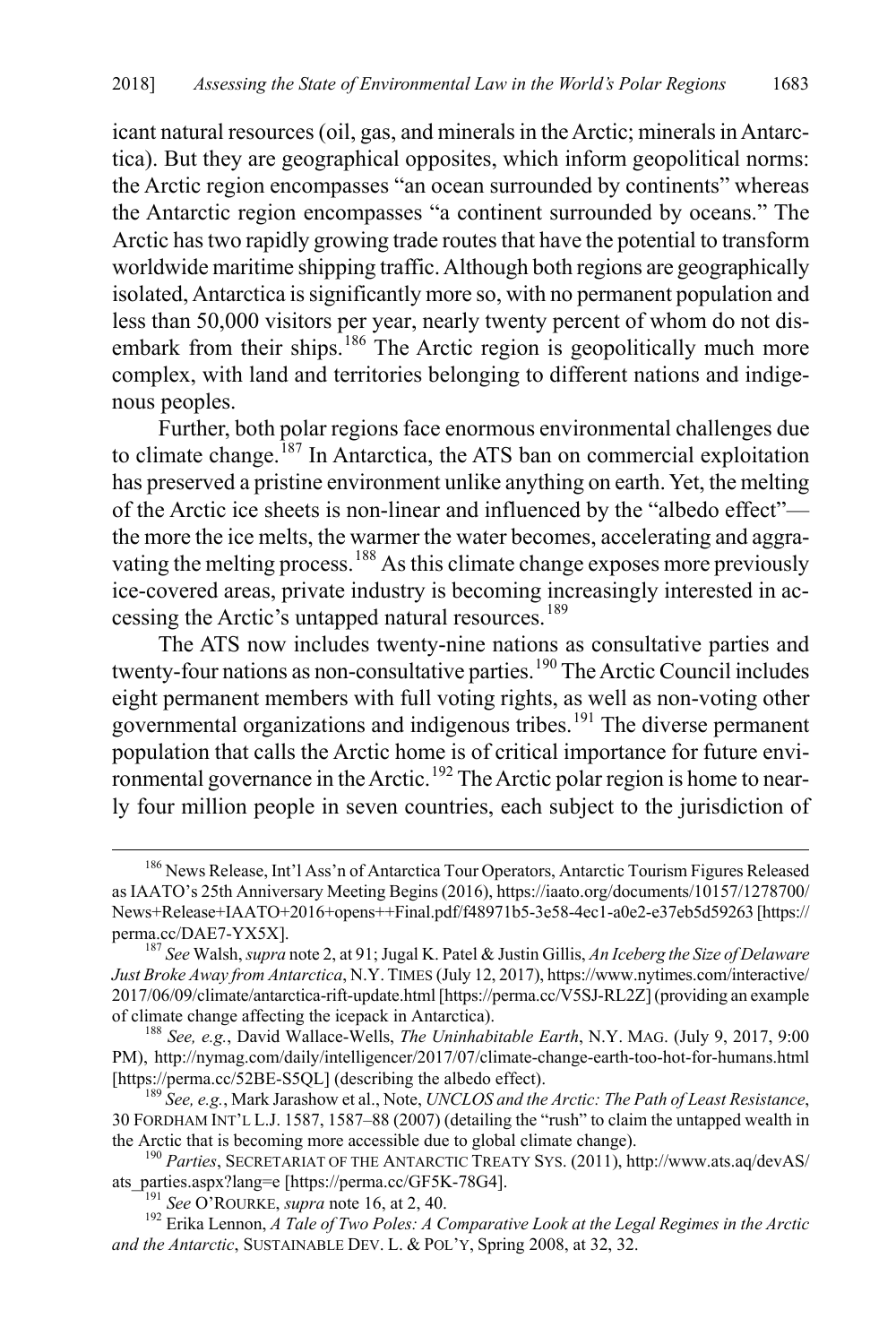their respective host nation.<sup>[193](#page-30-0)</sup> These populations are increasingly vulnerable to climate change's effects and will bear the brunt of climate change's costs.<sup>[194](#page-30-1)</sup> Since the AT's entry into force, there has been an increase in global awareness of environmental justice issues and the critically important role that non-state actors and indigenous peoples play in international environmental agreements. Table 2, below, presents a snapshot of the two polar regions.

Table 2. Comparative Geographies of the Arctic and Antarctic<sup>[195](#page-30-2)</sup>

|                             | Arctic                    | Antarctica                 |  |  |  |
|-----------------------------|---------------------------|----------------------------|--|--|--|
| Climate                     | Polar                     | Polar                      |  |  |  |
| Size                        | 5.5 million square miles* | 5.4 million square miles** |  |  |  |
| Geography                   | Maritime-based with some  | Land-based with some mari- |  |  |  |
|                             | land mass                 | time aspects               |  |  |  |
| <b>Interested States</b>    | $8***$                    | 53****                     |  |  |  |
| <b>Natural Resources</b>    | Significant Oil and Gas   | Significant Mineral Re-    |  |  |  |
|                             | Resources                 | sources                    |  |  |  |
| Military activities prohib- | No                        | Yes                        |  |  |  |
| ited?                       |                           |                            |  |  |  |
| Permanent Population?       | <b>Yes</b>                | $No*****$                  |  |  |  |
|                             |                           |                            |  |  |  |

\* This is based upon the MIT Woods Hole definition of "Arctic."

\*\* This includes only the land continent of Antarctica and not the entire Antarctic polar region.

\*\*\* Although more than eight nations are interested parties to the Arctic, this number reflects the eight Arctic nations that are members of the Arctic Council. There are also twelve non-Arctic states that are increasingly playing a role in the Arctic Council, including China. *See, e.g.*, Hans H. Hertell, *Arctic Melt: The Tipping Point for an Arctic Treaty*, 21 GEO. INT'L ENVTL. L. REV. 565 (2008).

\*\*\*\* Reflects number of Parties to the Antarctic Treaty. *The Antarctic Treaty*, SECRETARIAT OF THE ANTARCTIC TREATY SYS., http://www.ats.aq/e/ats.htm [https://perma.cc/U7RF-R9Q8].

\*\*\*\*\* There are no permanent inhabitants in Antarctica, although there are numerous longterm residents at several scientific research centers. From 2016–2017, Antarctica received around 45,083 visitors, nearly 17% of whom did not leave their ships. *See Tourism Statistics: 2016–2017 Statistics*, INT'L ASS'N OF ANTARCTIC TOUR OPERATORS, http://iaato. org/tourism-statistics [https://perma.cc/W587-TNW4] (providing annual data on tourists who stay on their ships ("Cruise Only") and those who disembark ("Landed"), broken down by nationality).

In large part because of the geographic differences, the two polar regions have emerged as polar opposites in their respective legal regimes. In light of the ATS success and increasing interest in the Arctic, questions naturally arise.

<span id="page-30-1"></span><span id="page-30-0"></span><sup>&</sup>lt;sup>193</sup> O'ROURKE, *supra* not[e 16,](#page-6-0) at 53.<br><sup>194</sup> One study commissioned by the U.S. Army Corps of Engineers estimated that 178 communities in Alaska are at risk due to soil erosion exacerbated by climate change. U.S. ARMY CORPS OF ENG'RS: ALASKA DIST., ALASKA BASELINE EROSION ASSESSMENT: STUDY FINDINGS AND TECH-

<span id="page-30-2"></span>NICAL REPORT 3-2 to -7 (Mar. 2009).<br><sup>195</sup> This Table is permanently available at http://www.bc.edu/content/dam/bc1/schools/law/pdf/ law-review-content/BCLR/59-5/nevit-percival-graphics.pdf [ttps://perma.cc/TQ22-835B].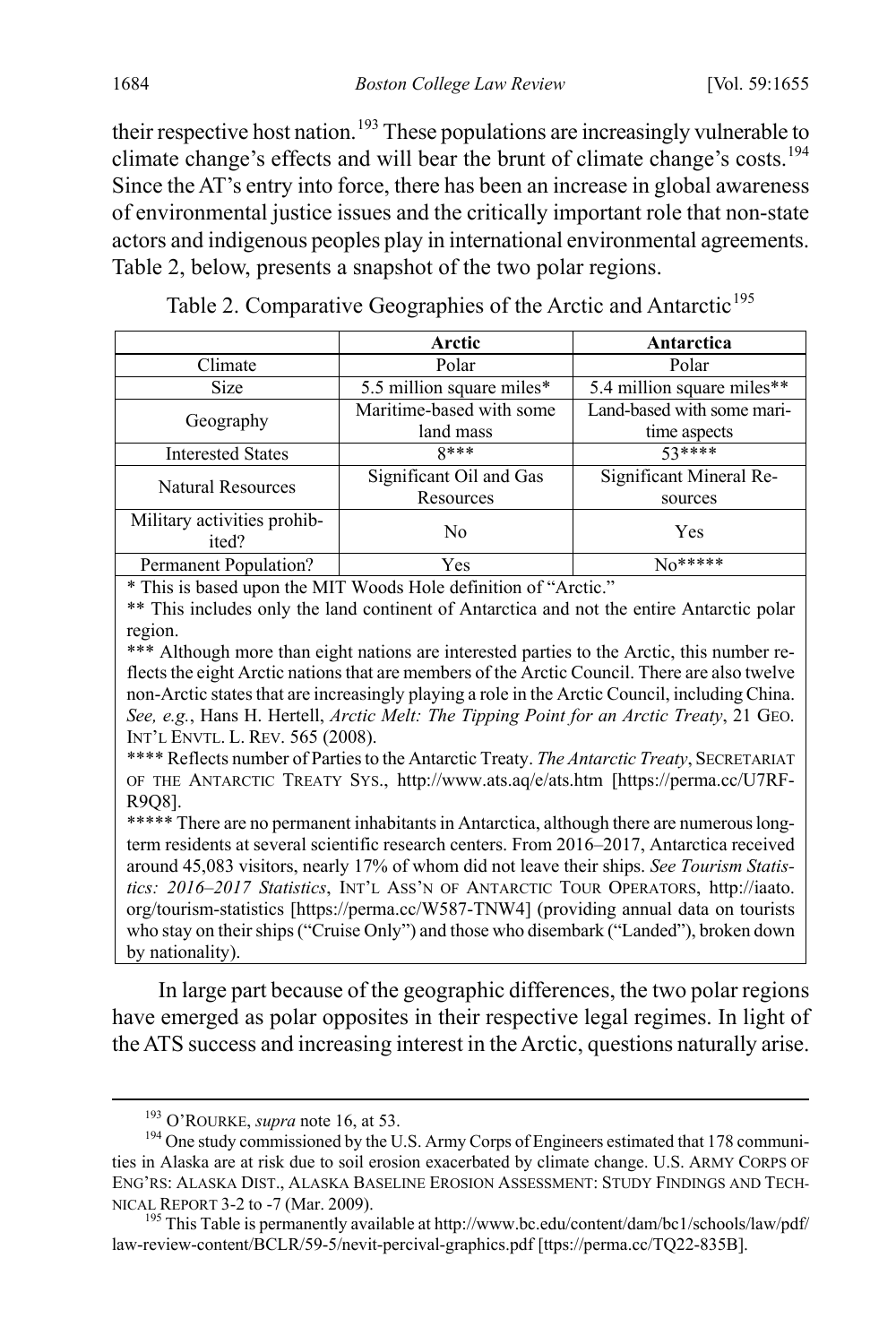<span id="page-31-8"></span>Should the Arctic region move to an Antarctica model and be preserved as a maritime wilderness, similar to the AT?<sup>[196](#page-31-0)</sup> This common heritage of mankind formulation does not appeal to Arctic coastal states who are eager to exploit its significant untapped resources, but this approach is favored by non-Arctic states such as China.<sup>[197](#page-31-1)</sup> Further, the "Arctic as wilderness area" model is also impractical due to the heightened interest in the Arctic's resources and the existing maritime jurisdictional regimes set forth in UNCLOS. Indeed, under UNCLOS, the surface area beyond the nation's EEZ is already set aside for peaceful purposes.[198](#page-31-2) And the area on the subsurface beyond the continental shelf is outside the national jurisdiction of any one nation and part of the "common heritage of mankind."[199](#page-31-3) Once the continental shelf claims are finally adjudicated by the CLCS, a "doughnut hole" will emerge as a default com-mons Arctic Area.<sup>[200](#page-31-4)</sup>

Nevertheless, when looking for a model for Arctic governance, the ATS success should not be dismissed out of hand. A remarkable and enduring example of nations coming together to preserve and protect a common treasure, the ATS should serve as an enlightened model for future Arctic management. But its long-term success is also not ensured. The Madrid Protocol's prohibition of mining in Antarctica is not necessarily permanent. Climate change, too, is beginning to dramatically impact access to Antarctica and undermine the stability of its ice shelf.<sup>[201](#page-31-5)</sup> As nations rush to expand their presence on the continent, many believe this uniquely successful legal regime will not persist in-definitely as new economic opportunities emerge.<sup>[202](#page-31-6)</sup> Efforts to amend the AT to create an opening for resource extraction in the Antarctic should be resisted. In 2048, fifty years after the Madrid Protocol entered into force, any consulta-tive party may call for a review.<sup>[203](#page-31-7)</sup> If no action is taken, the ban will contin-

<span id="page-31-0"></span> <sup>196</sup> *See* Antarctic Treaty, *supra* not[e 119,](#page-21-0) art. IV, ¶ 2 (stating that no acts while the treaty is in force will support any contracting country's claim of sovereignty). <sup>197</sup> *See The Roar of Ice Cracking: Will Asian Countries Consolidate or Disrupt Arctic Stability?*,

<span id="page-31-1"></span>THE ECONOMIST (Feb. 2, 2013), https://www.economist.com/news/international/21571127-will-asiancountries-consolidate-or-disrupt-arctic-stability-roar-ice-cracking [https://perma.cc/NT8M-YE4A]

<span id="page-31-4"></span><span id="page-31-3"></span><span id="page-31-2"></span><sup>[</sup>hereinafter *Roar of Ice Cracking*].<br><sup>198</sup> UNCLOS, *supra* not[e 11,](#page-5-2) art. 88.<br><sup>199</sup> *Id.* preamble, art. 1, ¶ 1(1).<br><sup>200</sup> *See* Kramer, *supra* not[e 59.](#page-12-0)<br><sup>201</sup> *See* Patel & Gillis, *supra* not[e 187](#page-29-8) (discussing how a glaci

<span id="page-31-6"></span><span id="page-31-5"></span>from Antarctica). <sup>202</sup> Simon Romero, *Countries Rush for Upper Hand in Antarctica*, N.Y. TIMES (Dec. 29, 2015), https://www.nytimes.com/interactive/2015/12/29/world/countries-rush-for-upper-hand-antarctica.html [https://perma.cc/U3L5-QBBF]. At least thirty nations now operate sixty-seven permanent research bases in Antarctica, though many of these are only occupied during the summer months. *Antarctic Stations*– *Bases–Currently Occupied*, COOL ANTARCTICA, https://www.coolantarctica.com/Community/ antarctic\_bases.php [https://perma.cc/EP5C-E7MY]. <sup>203</sup> Madrid Protocol, *supra* not[e 166,](#page-26-0) art. 25, ¶ 2.

<span id="page-31-7"></span>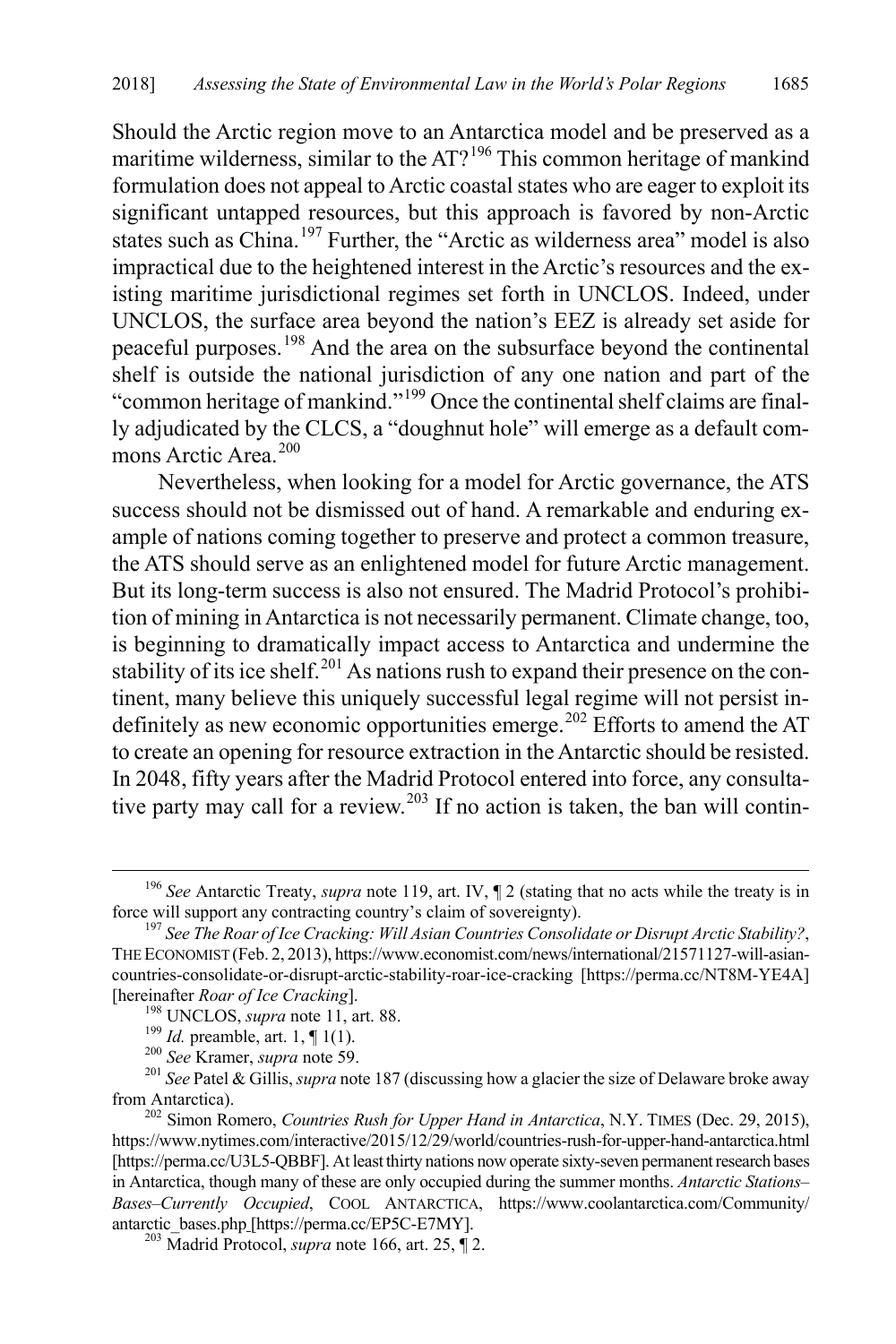ue.<sup>[204](#page-32-0)</sup> If a country desires to leave the Protocol, however, section 5(b) of Arti-cle 25 contains a "walk-out clause."<sup>[205](#page-32-1)</sup> Theoretically, a country could propose a revision to allow mining on the continent. If this revision is not adopted in three years, that country has the power to unilaterally leave the Protocol and presumably commence mining activities. Efforts should be made to preserve the current global consensus in favor of preservation of Antarctica's natural resources<sup>[206](#page-32-2)</sup>

# <span id="page-32-6"></span>*B. The Rise of Global Environmental Law and Its Significance in the Polar Regions*

The ATS was adopted at a time when legally binding international treaties were more in vogue and there was less understanding and weight placed on non-state actors and indigenous peoples.<sup>[207](#page-32-3)</sup> Indeed, since the passage of the AT in 1959 there has been an evolutionary shift in international environmental awareness and global environmental law governance, away from "hard law" international treaties toward "bottom up" and "soft law" cooperative approach-es involving private and public partnerships.<sup>[208](#page-32-4)</sup> Even countries with very different legal and political traditions are borrowing law and regulatory innovations from one another, blurring traditional distinctions between international and domestic law, and between private and public law. This phenomenon has been described by scholars as "global environmental law."<sup>[209](#page-32-5)</sup> Multilateral treaties, though an important and enduring component of international environmental law, no longer provide the sole option to solve complex environmental issues.

#### 1. Global Environmental Law and Arctic Indigenous Peoples

Arctic environmental governance has evolved in a manner that reflects this new global environmental reality. In fact, the Arctic Council grew out of an earlier environmental partnership and has demonstrated an ability to devel-

<span id="page-32-3"></span><span id="page-32-2"></span><span id="page-32-1"></span><span id="page-32-0"></span><sup>&</sup>lt;sup>204</sup> *See id.*<br><sup>205</sup> *Id.* art. 25, ¶ 5(b).<br><sup>206</sup> *See id.* 207 *See, e.g.*, UNITED NATIONS, MULTILATERAL TREATIES DEPOSITED WITH THE SECRETARY-GENERAL (AS OF 27 MAY 2016), https://treaties.un.org/doc/source/events/2016/Treaties/list\_english. pdf [https://perma.cc/Q6NW-EEZJ] (providing a catalog of over 300 treaties deposited with the U.N. since 1945). <sup>208</sup> *See* Robert V. Percival, *Global Law and the Environment*, 86 WASH. L. REV. 579, 584–99,

<span id="page-32-4"></span><sup>633 (2011) (</sup>discussing the rise of soft law in the context of transnational responses to global climate change and emissions from global maritime operations). <sup>209</sup> *See* Tseming Yang & Robert V. Percival, *The Emergence of Global Environmental Law*, 36

<span id="page-32-5"></span>ECOLOGY L.Q. 615, 619–41 (2009) (defining "global environmental law").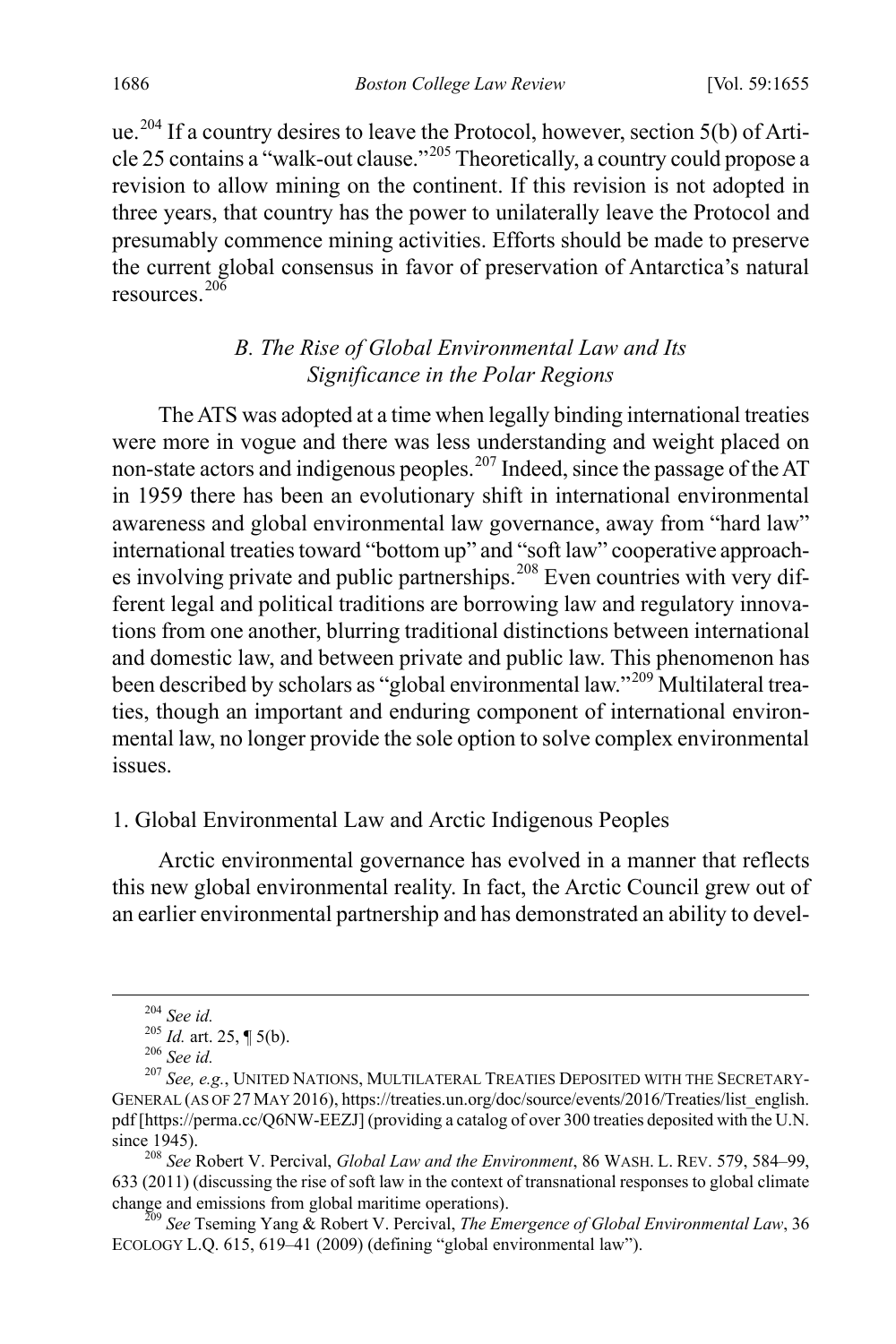op legally binding agreements that address emerging Arctic issues.<sup>[210](#page-33-0)</sup> And its soft law focus should complement and not subtract from the legal framework and processes set forth in UNCLOS. This is visible via the collaborative nature of the Arctic Council's work and private sector initiatives designed to control the environmental impact of tourism. We believe that the Arctic Council's work will continue to evolve and serve as a testing ground for global environmental law's ability to solve thorny international environmental issues across a diverse set of stakeholders. Indeed, the Arctic Council has already demonstrated an ability to collaborate and address myriad emerging problems. This holds great promise for the future of Arctic governance. $21\overline{1}$ 

<span id="page-33-6"></span>Global environmental law provides several advantages, which fit within the existing Arctic governance model. For example, it more easily accommo-dates state and non-state actors and has lower barriers to stakeholder entry.<sup>[212](#page-33-2)</sup> This is of particular relevance for the Arctic, which includes numerous indigenous peoples. The Arctic Council affords six organizations representing Arctic indigenous tribes permanent participant status, and it grants observer status to non-Arctic states, intergovernmental and inter-parliamentary organization, and non-governmental organizations.[213](#page-33-3) Hard law treaties have comparably higher legal barriers to entry whose signatories are often limited to state actors.<sup> $214$ </sup>

The Arctic Council model is well situated to address the concerns of the myriad indigenous populations who reside in the Arctic. Their voice is of central importance for long-term Arctic cooperation and governance. But their legal status varies widely from nation to nation, adding an additional yet another layer of complexity.[215](#page-33-5) And they often adhere to their own custom, traditions and tribal laws. For example, indigenous peoples have inhabited Alaska in the Arctic region for thousands of years. Under U.S. domestic law, native tribes residing in the United States possess certain sovereign powers with Na-

<span id="page-33-0"></span> <sup>210</sup> *See, e.g.*, Oil Pollution and Response Agreement, *supra* not[e 58](#page-12-6) (acting as an example of the Arctic Council reacting to oil pollution in the Arctic); Arctic Search and Rescue Agreement, *supra*  not[e 56](#page-11-8) (acting as an example of the Arctic Council reacting to the need for increased cooperation in Arctic search and rescue missions).

<span id="page-33-1"></span><sup>&</sup>lt;sup>211</sup> See generally Edward T. Canuel, *The Four Arctic Law Pillars: A Legal Framework*, 46 GEO. J. INT'L L. 735 (2015) (describing the gradual emerging of both a hard and soft law regime in the

<span id="page-33-2"></span><sup>&</sup>lt;sup>212</sup> *See* Percival, *supra* not[e 208,](#page-32-6) at 582–84 (explaining why the concept of global environmental law has become more popular in recent years).

<span id="page-33-4"></span><span id="page-33-3"></span><sup>&</sup>lt;sup>213</sup> Ottawa Declaration, *supra* note [43,](#page-10-1) ¶¶ 2–3.<br><sup>214</sup> The Vienna Convention on Treaties does not specifically prohibit non-state actors and indigenous people from entering into international agreements, but this practice has not been widespread. *See* Vienna Convention on the Law of Treaties, May 23, 1969, 1155 U.N.T.S 331 (lacking any specific provision that precludes the inclusion of non-state actors and indigenous people from entering into hard law international agreements).<br><sup>215</sup> This necessarily implicates each host nation's domestic law provisions governing tribal na-

<span id="page-33-5"></span>tions and their associated rights.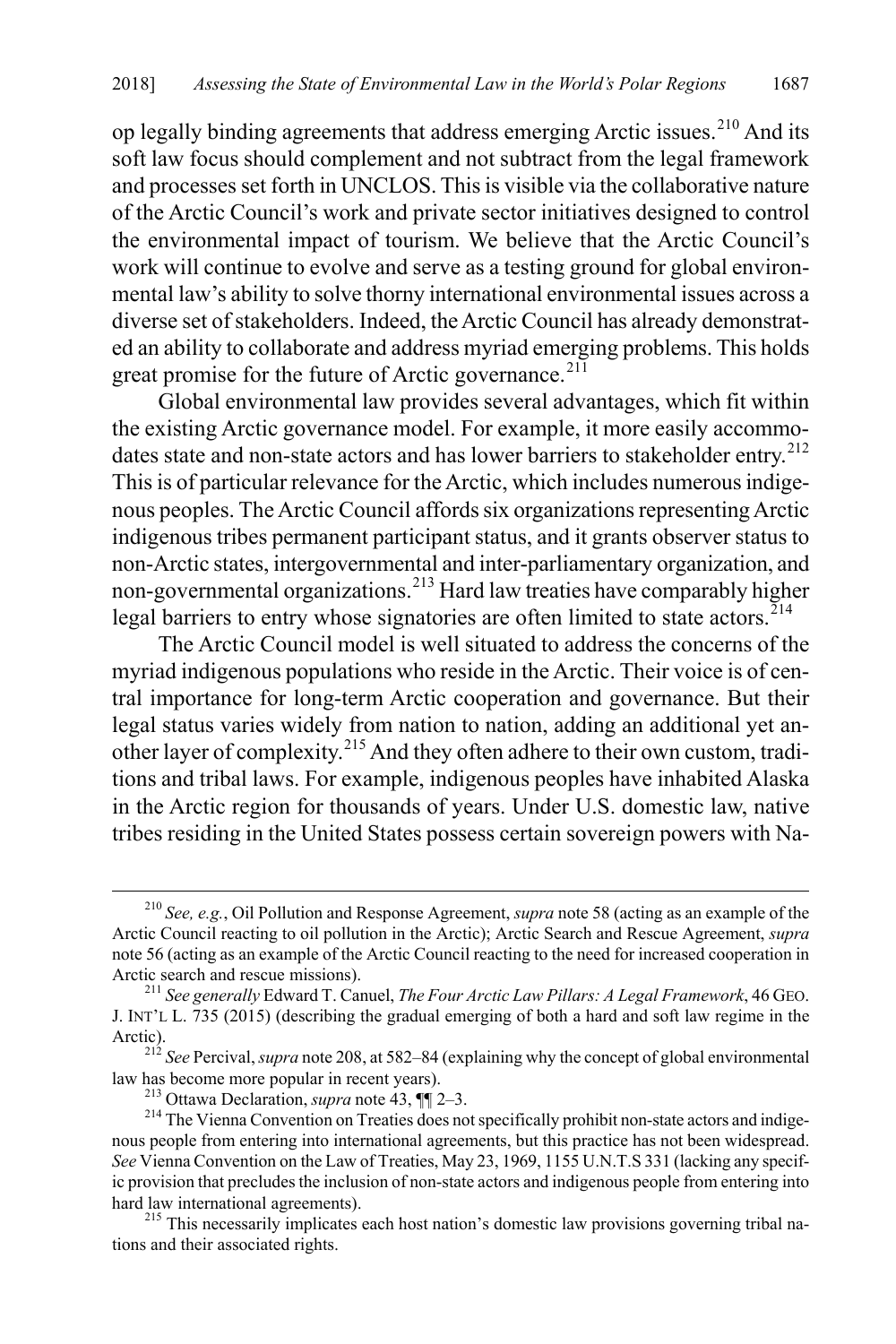tive American jurisdictions "separate but dependent" on the United States.<sup>[216](#page-34-0)</sup> Although the 1971 Alaska Native Claims Act effectively eliminated tribal title and land and water claims, governmental policy stresses the need to consult tribal governments, to the greatest extent practicable and legally permitted, prior to taking actions that affect federally recognized tribal governments.<sup>[217](#page-34-1)</sup>

In light of the diverse group of stakeholders across nations, indigenous people, non-governmental organizations and public and private institutions, global environmental law will only take on increased importance in the Arctic. Additionally, the "soft law" provisions that are the hallmark of global environmental law have the inherent flexibility to evolve organically and harden into legal obligations. Consider the successful signing of both the 2011 Agreement on Cooperation on Aeronautical and Maritime Search and Rescue in the Arctic and 2013 Agreement on Marine Pollution and Response. Both grew out of the work of the Arctic Council, placed legal obligations on Arctic states, and appear to address additional issues beyond the mere environmental mandate.<sup>[218](#page-34-2)</sup>

2. Global Environmental Law and International Maritime Organization (IMO) Adoption of Polar Codes

Outside the work of the Arctic Council, the IMO has taken steps to address shipboard safety and design in the polar regions. The IMO Assembly has adopted a Resolution to develop guidelines for ships operating in polar waters that would go beyond the guidelines set forth in the SOLAS and MARPOL Conventions (Polar Code).[219](#page-34-3) In November 2014, the IMO adopted the "International Code for Ships Operating in Polar Waters," and related amendments to SOLAS. [220](#page-34-4) These new regulations apply to both the Arctic and Antarctica,

<span id="page-34-5"></span><span id="page-34-0"></span> <sup>216</sup> Cherokee Nation v. Georgia, 30 U.S. (5 Pet.) 1, 17 (1831) ("[T]ribes which reside within the acknowledged boundaries of the United States . . . . may more correctly perhaps be denominated domestic dependent nations."); *see also* Canuel, *supra* note [211,](#page-33-6) at 746 ("In effect, Native American jurisdictions are nations, 'separate but dependent' on the United States."). *See generally* Taylor Reinhard, *Advancing Tribal Law Through "Treatment as a State" Under the Obama Administration: American Indians May Also Find Help from Their Legal Relative Louisiana—No Blood Quantum Necessary*, 23 TUL.ENVTL.L.J. 537 (2009) (describing tribal rights and their role in U.S. environmental protection). <sup>217</sup> 43 U.S.C. § 1601 (2012); *see* Exec. Order No. 13175, 65 Fed. Reg. 67,249–52 (Nov. 6, 2000)

<span id="page-34-1"></span><sup>(</sup>establishing a policy where U.S. agencies should, in a timely manner, consult with tribal officials in matters implicating tribal rights). *See generally* Alaska Native Claims Settlement Act, 43 U.S.C.

<span id="page-34-2"></span><sup>§§ 1601–1629</sup>h (1971).<br><sup>218</sup> *See* Oil Pollution and Response Agreement, *supra* not[e 58;](#page-12-6) Arctic Search and Rescue Agreement, *supra* note 56.

<span id="page-34-3"></span>ment, *supra* not[e 56.](#page-11-8) 219 *Shipping in Polar Waters: Adoption of an International Code for Ships Operating in Polar Waters (Polar Code)*, INT'L MARITIME ORG.(2018), http://www.imo.org/en/MediaCentre/HotTopics/ polar/Pages/default.aspx [https://perma.cc/C7SH-9X7U]. <sup>220</sup> Int'l Maritime Org., *International Code for Ships Operating in Polar Waters*, Res.

<span id="page-34-4"></span>MSC.385(94) (Nov. 21, 2014) http://www.imo.org/en/MediaCentre/HotTopics/polar/Documents/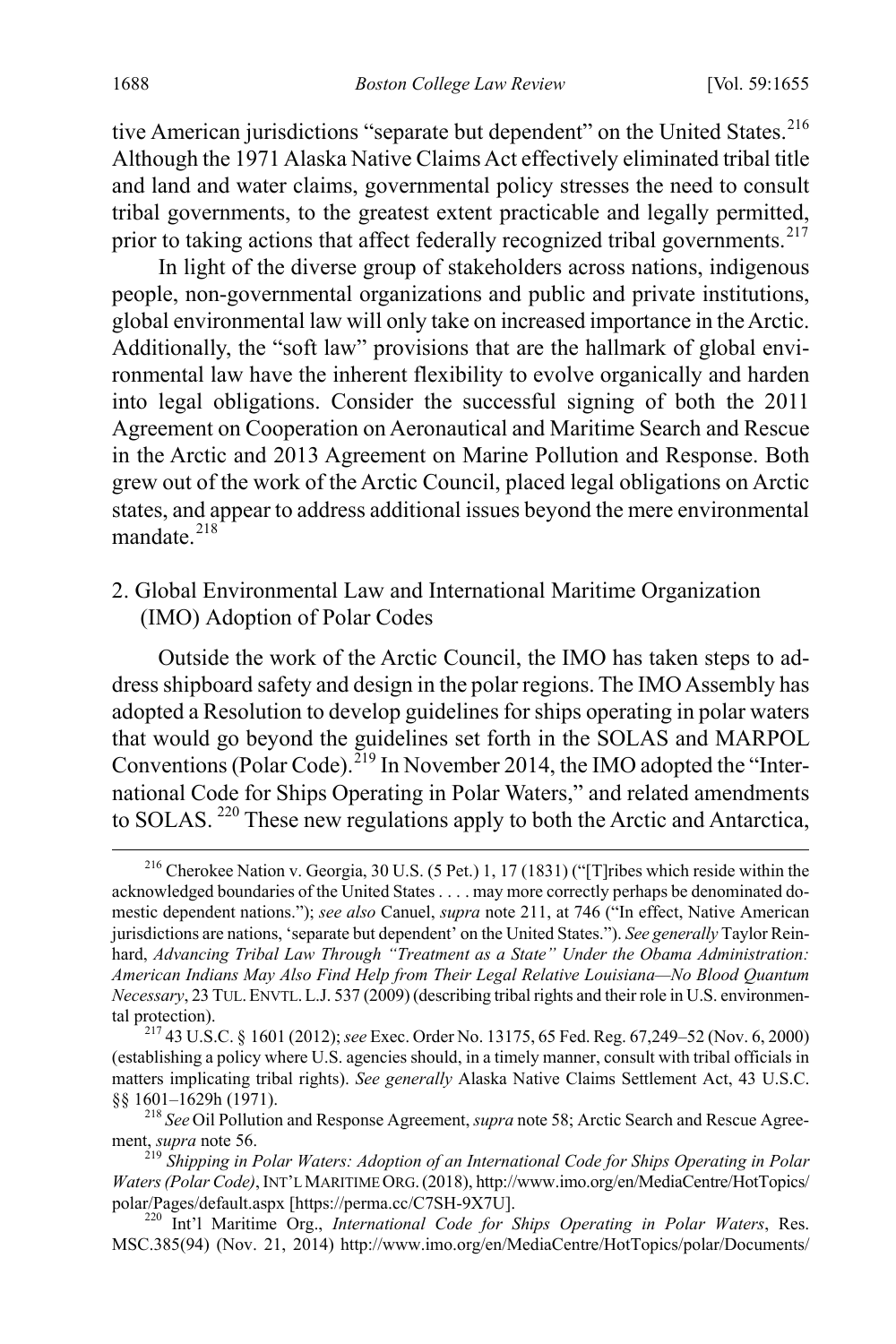with the goal of providing additional protection for seafarers and passengers operating in the harsh polar environments.

These Polar Codes will be implemented via both SOLAS and MARPOL and cover ship design, operational and training concerns, as well as the protec-tion of the polar environment.<sup>[221](#page-35-0)</sup> The regulations strengthened restrictions on waste disposal by ships operating in these waters beginning in January 2017.<sup>[222](#page-35-1)</sup> The new rules ban all discharges of oil residues from ship engines and chemi-cals used to clean ships and their tanks.<sup>[223](#page-35-2)</sup> They require food waste to be ground up and disposed at least fourteen miles from land or the nearest ice formation.<sup>[224](#page-35-3)</sup> The new rules complement the rules on ship design and equipment for vessels operating in polar waters adopted by the IMO in November 2014.[225](#page-35-4) Environmental groups welcomed the new rules, while arguing that a ban on ships using bunker fuel, which already applies in Antarctic waters, should be extended to Arctic waters. [226](#page-35-5) Some countries, led by Russia, blocked the proposal to ban bunker fuels in Arctic waters when it was made several years before.<sup>[227](#page-35-6)</sup>

Private sector efforts have also sought to bolster environmental safeguards in the polar regions. Beginning in 1991, tour operators formed the International Association of Antarctic Tour Operators ("IAATO"), a private, self-regulating organization that now has more than 100 members.<sup>[228](#page-35-7)</sup> IAATO has developed a strict code of conduct designed to "keep Antarctica pristine," to "protect Antarctic wildlife," and to require tourists to "respect protected are-as."<sup>[229](#page-35-8)</sup> This code strictly regulates what tourists can do in Antarctica to mini-mize their environmental impact.<sup>[230](#page-35-9)</sup> A similar organization, the Association of Arctic Expedition Cruise Operators was formed in 2003.<sup>[231](#page-35-10)</sup> It has formulated extensive guidelines to regulate tourist activity in the Arctic. These include operational guidelines that are mandatory for tour operators and guidelines

 $\overline{a}$ 

<span id="page-35-7"></span><span id="page-35-6"></span><span id="page-35-5"></span><span id="page-35-4"></span><span id="page-35-3"></span><sup>227</sup> *Id.* 228 INT'L ASS'N OF ANTARCTICA TOUR OPERATORS, https://iaato.org/home [https://perma.cc/ RS9Q-HYHR].

POLAR%20CODE%20TEXT%20AS%20ADOPTED%20BY%20MSC%20AND%20MEPC.pdf

<span id="page-35-2"></span><span id="page-35-1"></span><span id="page-35-0"></span><sup>[</sup>https://perma.cc/WK5B-3VSJ] [hereinafter Polar Code].<br>
<sup>221</sup> Polar Code, *supra* not[e 220.](#page-34-5)<br>
<sup>222</sup> Id.<br>
<sup>223</sup> Id. Part II-A, ¶ 1.1.1.<br>
<sup>224</sup> Id. ¶ 5.2.1.<br>
<sup>225</sup> Id. Part I-A, ¶ 1.1.<br>
<sup>226</sup> Costas Paris, *United Nations In* 

<span id="page-35-8"></span><sup>&</sup>lt;sup>229</sup> *Guidelines for Visitors to the Antarctic*, INT'L ASS'N OF ANTARCTICA TOUR OPERATORS, https://iaato.org/documents/10157/13325/Visitor+Guidelines+%28English%29.pdf [https://perma. cc/53AD-UGW8].<br><sup>230</sup> *Id.* 231 Ass'N OF ARCTIC EXPEDITION CRUISE OPERATORS, https://www.aeco.no/ [https://perma.cc/

<span id="page-35-10"></span><span id="page-35-9"></span><sup>2</sup>DKL-6SM2].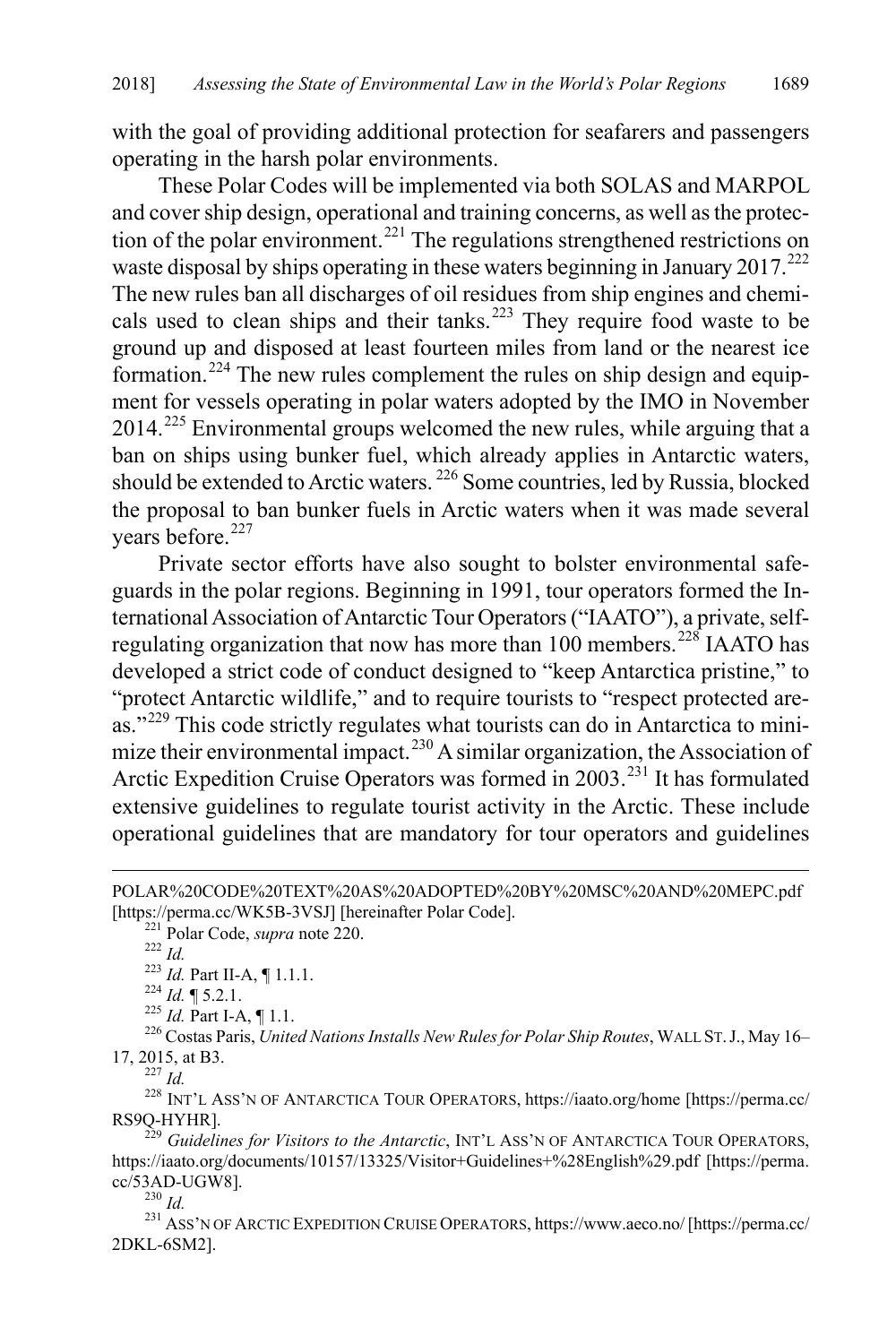governing tourist encounters with Arctic wildlife, biosecurity guidelines, and rules for visiting specific Arctic sites.<sup>[232](#page-36-2)</sup> These private initiatives illustrate new ways in which global environmental law is developing.

#### <span id="page-36-1"></span><span id="page-36-0"></span>IV. THE FIVE KEY FACTORS AFFECTING THE FUTURE OF ARCTIC GOVERNANCE

There is widespread consensus that the ATS has played the central role in ensuring peace and stability in Antarctica.<sup>[233](#page-36-3)</sup> If this global success story could be replicated in the Arctic, present and future generations would benefit. But Antarctica is just different enough from the Arctic to make this unworkable. Antarctica is a continent, not an ocean, it lacks native indigenous populations, it is significantly more isolated, it possesses fewer natural resources, and is of less military value. It is also a product of a time in history predating the rise of global environmental law.

Will the work of the Arctic Council and the legal processes set forth in UNCLOS be enough to stabilize the Arctic in the face of massive geographic and environmental change? Perhaps. But this will depend on a multiplicity of factors. We believe that the long-term environmental and geopolitical stability in the Arctic will depend on five key factors in particular: (1) the ability of UNCLOS and the CLCS to finally adjudicate competing continental shelf claims; (2) long-term Russian military ambition in the Arctic and Russia's corresponding relationship with the four Arctic coastal state NATO members; (3) the true pace of climate change in the Arctic; (4) the impact of changing prices of oil and gas on the economics of Arctic resource extraction; and (5) the potential for division among the myriad Arctic stakeholders. These factors are discussed in greater detail below.

# *A. First Factor: UNCLOS and the CLCS's Long-Term Viability to Decide Competing Continental Shelf Claims*

The first key factor, the ability of UNCLOS and the CLCS to finalize competing continental shelf claims will come to the fore as the CLCS begins to issue opinions in response to the uptick in Arctic continental shelf submissions. UN-CLOS already provides the hard law legal architecture for the Arctic with a ready-made process to solve competing continental shelf claims. As of this writing, 168 nations have ratified UNCLOS, including all of the Arctic states and members of the Arctic Council, with the exception of the United States.<sup>[234](#page-36-4)</sup> But

<span id="page-36-2"></span><sup>&</sup>lt;sup>232</sup> *Guidelines*, ASS'N OF ARCTIC EXPEDITION CRUISE OPERATORS, https://www.aeco.no/guidelines/ [https://perma.cc/K8DX-E69F].

<sup>&</sup>lt;sup>233</sup> See, e.g., Lennon, *supra* not[e 192,](#page-29-9) at 33 (stating that the ATS promoted peace in Antarctica).<br><sup>234</sup> Chronological Lists of Ratifications of, *Accession*, and Successions to the Convention and

<span id="page-36-4"></span><span id="page-36-3"></span>*Related Agreements*, UNITED NATIONS,DIV. FOR OCEAN AFFAIRS AND THE LAW OF THE SEA (Nov. 6,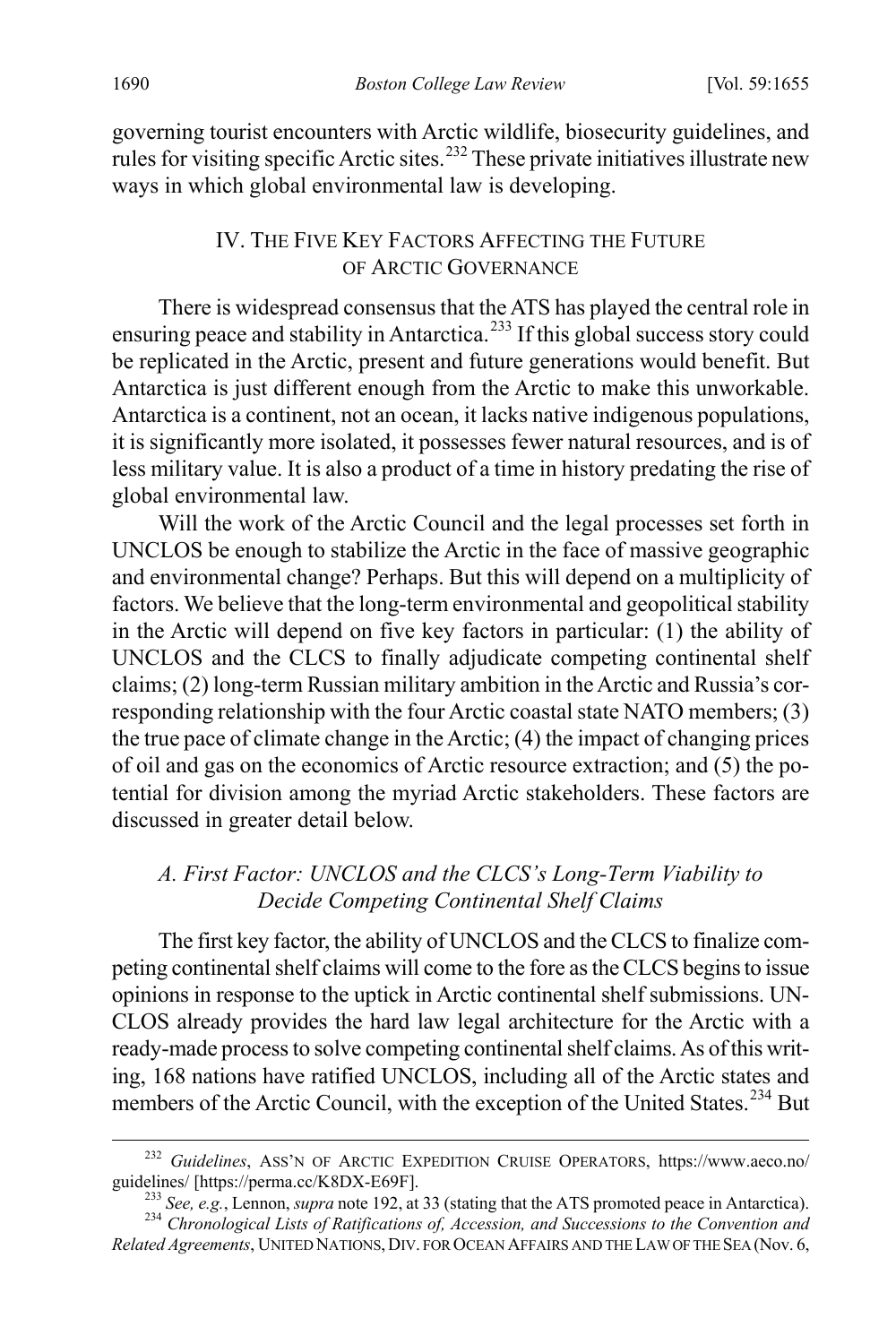uncertainty remains regarding the CLCS's ability to serve as the one-stop adjudicatory body in the Arctic. Indeed, the long-term viability for the CLCS to adjudicate all claims in a peaceful, effective, and internationally accepted manner remains to be seen in light of the two related sub-factors outlined below.

#### 1. The United States Has Not Ratified UNCLOS, Nor Is There a Timeline to Do So

One of the five Arctic coastal states, the United States, has yet to ratify UNCLOS. Hence, it remains unclear whether the United States could even make a claim via the CLCS process (it has yet to do so).<sup>[235](#page-37-0)</sup> As the Arctic polar icecap melts and nations assert their autonomy over the seabed, the CLCS process should, in theory, incentivize nations to ratify UNCLOS. In light of its growing importance in the Arctic, the United States' focus should continue to be on ratifying UNCLOS, thus ensuring a seat at the table for future Arctic governance issues. The United States should then follow up with its own CLCS submission outlining the scope and breadth of Alaska's continental shelf, completing the critical fifth wedge of the "Arctic orange." But this is unlikely to occur, and could undermine the UNCLOS and CLCS architecture.

<span id="page-37-4"></span>In the most recent Arctic strategy, President Obama reiterated the desire for the United States to accede to UNCLOS in order to "maximize legal cer-tainty and best secure international recognition of our sovereign rights . . . .<sup>2[236](#page-37-1)</sup> But there is no timeline or foreseeable plan to ratify it as the current administration has not made similar statements on Arctic policy. Further, there is no apparent desire among the Arctic coastal states to sign a more comprehensive AT.<sup>[237](#page-37-2)</sup> In the absence of U.S. Senate ratification, and in light of the environmental and national security impacts of a changing Arctic environment, some have argued that the United States should accede to UNCLOS via a congressional-executive agreement or executive agreement that implements key UN-CLOS provisions that resolve sovereignty claims.<sup>[238](#page-37-3)</sup> This would not necessari-

 $\overline{a}$ 

<sup>2017),</sup> http://www.un.org/depts/los/reference\_files/chronological\_lists\_of\_ratifications.htm [https:// perma.cc/F6HQ-5EQ7]. There has been some discussion of bypassing Senate ratification and having UNCLOS apply to the United States via a congressional-executive agreement. Although the United States has yet to ratify UNCLOS, it does accept the "balance of interests relating to traditional uses of the oceans—such as navigation and over-flight." Statement on United States Oceans Policy, 1 PUB.<br>PAPERS 378, 379 (Mar. 10, 1983).

<span id="page-37-1"></span><span id="page-37-0"></span><sup>&</sup>lt;sup>235</sup> See O'ROURKE, *supra* not[e 16,](#page-6-0) at 11–12.<br><sup>236</sup> WHITE HOUSE, NATIONAL STRATEGY FOR THE ARCTIC REGION 9 (May 2013), https:// obamawhitehouse.archives.gov/sites/default/files/docs/nat\_arctic\_strategy.pdf [https://perma.cc/

<span id="page-37-2"></span>JGB5-AWFE]. <sup>237</sup> *See* Ilulissat Declaration, *supra* not[e 98](#page-18-2) (stating that the signatory nations remain committed to

<span id="page-37-3"></span><sup>&</sup>lt;sup>238</sup> *See King, supra* note [56,](#page-11-8) at 329–30 (proposing that a congressional-executive agreement on the Arctic is in the best interest of the United States).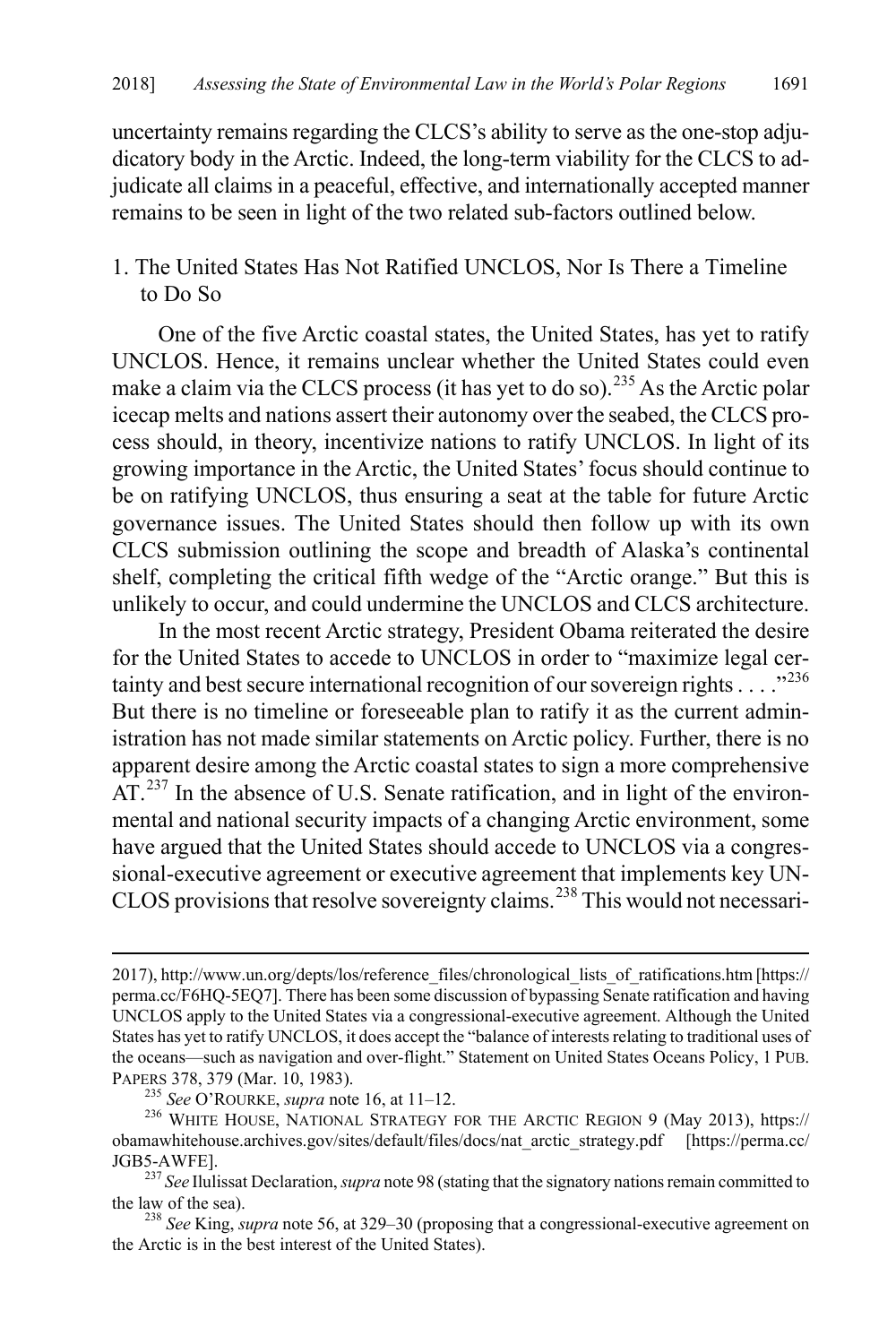ly require Senate ratification as the President could potentially assert that this falls within his Article II foreign relations and Commander in Chief's powers. Although it is beyond the scope of this Article to comprehensively address the different types of international agreements under constitutional law, problems would still remain in the unlikely event that the President sought to bypass the Senate: the agreement would necessarily be limited in scope and would face the threat of being undone by future presidents.<sup>[239](#page-38-0)</sup>

Ratification has the wide support of the military, which already complies with the major UNCLOS navigational provisions and treats them as customary international law.[240](#page-38-1) Despite wide support for its ratification by all former U.S. Presidents, business leaders, and environmentalists, a clear path for its ratification does not exist. Decades after UNCLOS was launched, the Arctic nations who already have acceded to UNCLOS cannot and should not hold their breath.

#### 2. The CLCS's Ability to Issue Binding Recommendations Accepted by Arctic Stakeholders Remains Uncertain

Second, the long-term legal effect of CLCS recommendations remains unknown. The twenty-one member CLCS—comprised only of UNCLOS signatories—"*make[s] recommendations* to coastal states . . . . The limits of the shelf established by a coastal State on the basis of these recommendations *shall be final and binding*."[241](#page-38-2) A CLCS determination would likely only be binding on the state submitting the claim.<sup>[242](#page-38-3)</sup> In practice, it is only after the coastal state *accepts* the CLCS recommendation that it is final and binding.<sup>[243](#page-38-4)</sup> What if other states object? What is the process if a submitting state disagrees with the CLCS's recommendation? If the coastal state objects to another

<span id="page-38-0"></span><sup>&</sup>lt;sup>239</sup> For example, the United States led the effort to sign the Paris Treaty on climate change. It was signed by President Obama in 2015. Paris Agreement, Dec. 12, 2015, T.I.A.S. No. 16-1104. This agreement was meticulously crafted to bypass the Senate and not implicate congressional authority. Valerie Richardson, *White House Defends Obama Evading Senate on Paris Climate Deal*, WASH. TIMES (Aug. 29, 2016), https://www.washingtontimes.com/news/2016/aug/29/obama-will-bypasssenate-ratify-paris-climate-acco/ [https://perma.cc/6S5C-HGJY]. In 2017, President Trump announced that the United States will withdraw from the Paris Climate Accord in 2020—the soonest possible date it can do so. *Paris Climate Deal: Trump Pulls US Out of 2015 Accord*, BBC NEWS (June 1, 2017), http://www.bbc.com/news/world-us-canada-40127326 [https://perma.cc/8BEC-N7Y9].

<span id="page-38-1"></span><sup>&</sup>lt;sup>240</sup> See Chief of Naval Operations, The United States Navy Arctic Roadmap for 2014 TO 2030, at 23 (Feb. 2014), http://www.navy.mil/docs/USN\_arctic\_roadmap.pdf [https://perma.cc/ B7Z9-FHBT] ("[C]ontinu[ing] to advocate for U.S. accession to the United Nations Convention on the Law of the Sea (UNCLOS)" as part of the U.S. Navy's Arctic Roadmap Implementation Plan).

<span id="page-38-4"></span><span id="page-38-3"></span><span id="page-38-2"></span><sup>&</sup>lt;sup>241</sup> UNCLOS, *supra* not[e 11,](#page-5-2) art. 76,  $\parallel$  8 (emphasis added).<br><sup>242</sup> See Carpenter, *supra* not[e 29,](#page-7-10) at 237 (arguing that it is more likely that a CLCS delineation is "'final and binding' only upon the submitting State"). The CLCS process has not yet achieved the status of customary international law. <sup>243</sup> *Id.*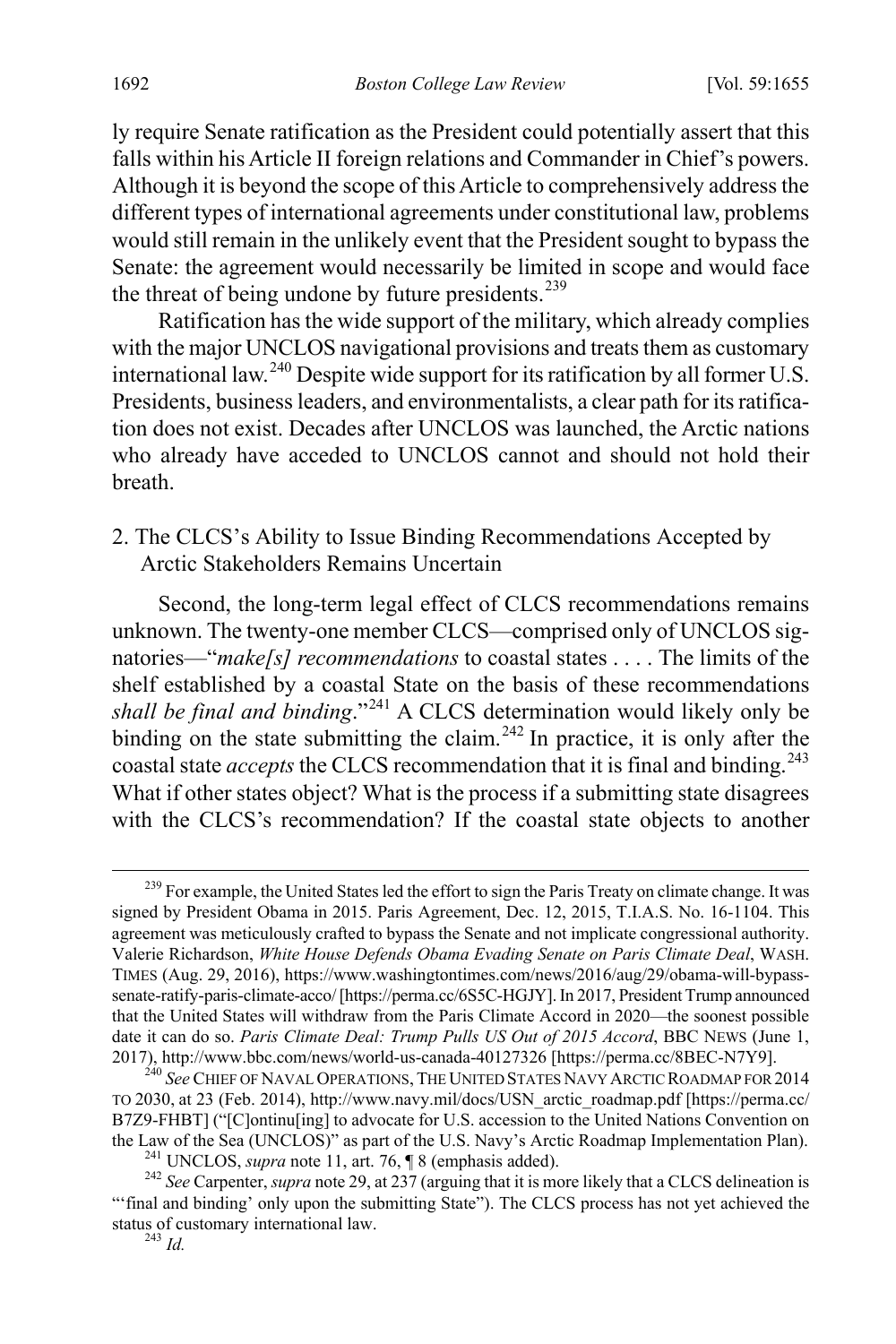coastal state's delineation, it remains unclear what the process is to resolve such differences.<sup>[244](#page-39-0)</sup> And the CLCS appeals process remains unclear. In sum, it is only when all five members of the "Arctic orange" submit claims, that the CLCS would have a full picture of the competing claims and could then issue recommendations that take all of them into account. Time will tell if the CLCS will be able to meet this underlying uncertainty.

#### *B. Second Factor: Russia Ambitions and Russia-NATO Relations in the Arctic*

The second factor, Russia's military ambitions in the Arctic and corresponding Russian-NATO relations have re-emerged in recent years and will continue to take on increased importance. Geopolitically, Russia has the most to gain in the opening of the Arctic and its seaways. Russia possesses the largest Arctic continental shelf of any nation (with enormous natural gas stores) and the Northeast Passage travels through Russian maritime waters, hugging its coast. And, the only border between Russia and the United States is in the Arctic region. Although the Arctic was a Cold War hotspot in the 1970s and 1980s, the United States and Soviet Union have found areas of agreement in the Arctic through the signing of the 1990 Maritime Boundary Dispute Agreement.

Determining the precise contours of Russia's continental shelf claim remains *the* central unresolved issue for Arctic oil and gas extraction. In 2007, with great media attention, a Russian submarine planted a flag on the seabed beneath the North Pole.<sup>[245](#page-39-1)</sup> Widely reported in the media but dismissed by legal scholars and many world leaders, this seemingly isolated event may have omi-nously foreshadowed Russian military involvement elsewhere.<sup>[246](#page-39-2)</sup> Russia's Lomonosov Ridge, an area whose maximum width is 1,000 miles in an area of nearly 1.5 million miles, is of critical importance to future Arctic govern-ance.<sup>[247](#page-39-3)</sup> The Lomonosov Ridge could feasibly provide Russia with half of the Arctic for natural resource exploitation.<sup>[248](#page-39-4)</sup> Russia recently submitted a followup submission to the CLCS in 2015, asserting that two ridges in the Arctic Ocean were a natural prolongation of Russian land territory.<sup>[249](#page-39-5)</sup>

Future Russian-NATO relations highlight the Arctic Council's Achilles heel: its express prohibition on addressing matters of military security.<sup>[250](#page-39-6)</sup> Of

<span id="page-39-0"></span><sup>&</sup>lt;sup>244</sup> UNCLOS only asserts that parties must use peaceful means to resolve international maritime disputes. UNCLOS, *supra* note 11, art. 279.

<span id="page-39-4"></span><span id="page-39-3"></span><span id="page-39-2"></span><span id="page-39-1"></span><sup>&</sup>lt;sup>245</sup> Joyner, *supra* not[e 28,](#page-7-11) at 198.<br><sup>246</sup> O'ROURKE, *supra* not[e 16,](#page-6-0) at 17.<br><sup>247</sup> Joyner, *supra* note 28, at 198.<br><sup>248</sup> O'ROURKE, *supra* note 16, summary; *see also* Walsh, *supra* note [32,](#page-8-6) at 91 (describing the planting of the Russian flag and how it was not taken seriously by legal experts). <sup>249</sup> *Submissions to the CLCS*, *supra* not[e 90.](#page-17-0) 250 Ottawa Declaration, *supra* not[e 43,](#page-10-1) art. 1(a) n.1.

<span id="page-39-6"></span><span id="page-39-5"></span>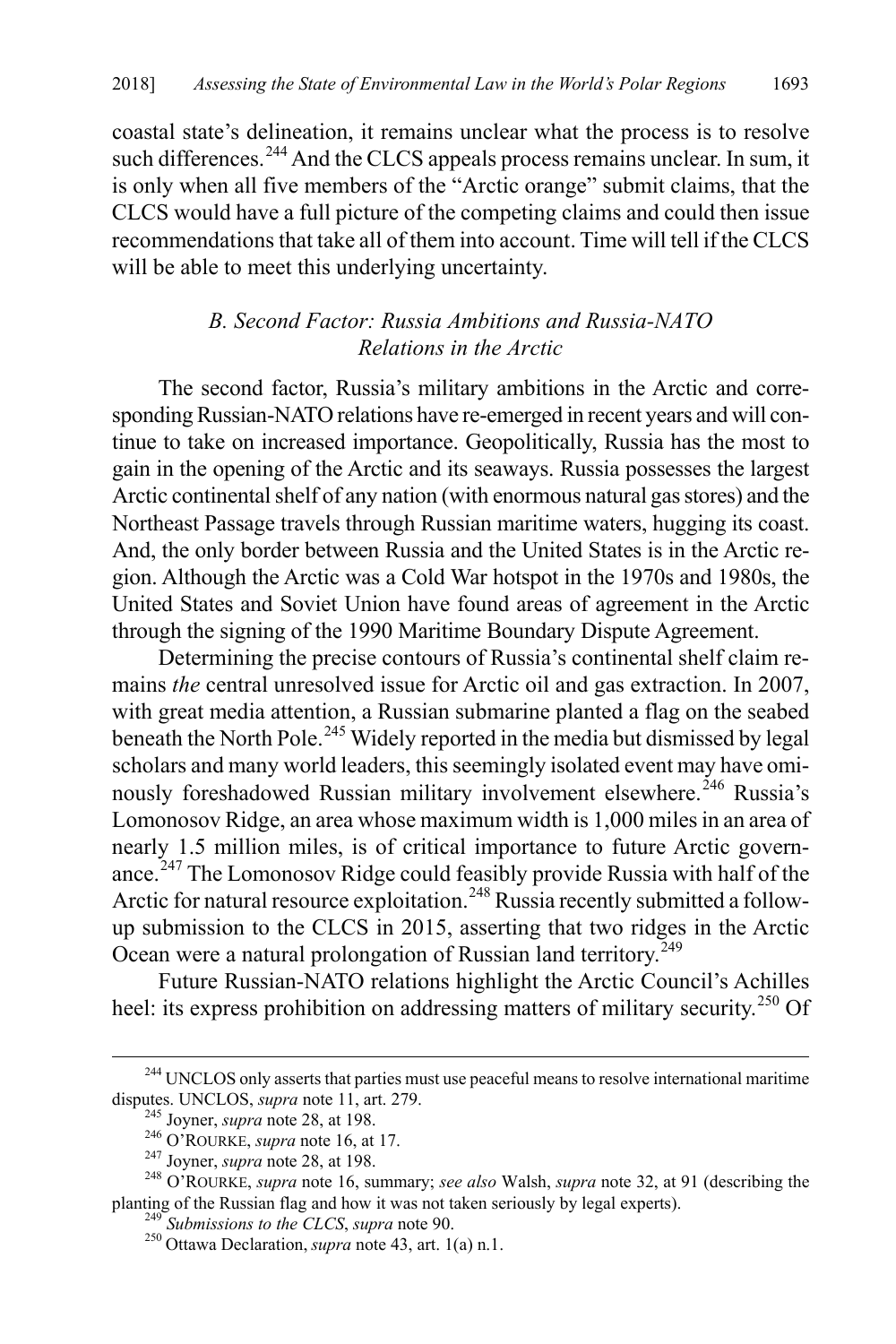<span id="page-40-7"></span>the five Arctic coastal states, four are members of NATO.<sup>[251](#page-40-0)</sup> A period of relative calm followed in the aftermath of the Cold War with few military maneuvers by NATO or Russia in the Arctic. Under Article 5 of the NATO Defense Treaty, NATO members are obligated to come to the defense of other members in the event of an armed attack.<sup>[252](#page-40-1)</sup>

<span id="page-40-6"></span>Russia recently has turned its attention to the Arctic in earnest, investing in military infrastructure to include the establishment of a new naval base in the Arctic.<sup>[253](#page-40-2)</sup> Outside the Arctic, Russia has shown a willingness to challenge sovereign borders in Crimea and the Ukraine.<sup>[254](#page-40-3)</sup> Though it is impossible to predict whether Russian aggression in Crimea or the Ukraine will be mirrored in the Arctic, Russia does not have a rosy view of NATO's Arctic role, recently designating NATO as "the primary national security threat in the Arctic . . . ."[255](#page-40-4)

Even though the United States possesses the largest military with the strongest capability in the world, its capabilities and capacity to operate are wanting in the Arctic. Russia has invested in significant military infrastructure in the Arctic in recent years while the United States has lagged far behind. The United States has shown an increased interest in the Arctic through the release of several policy documents, but funding and Arctic operational capabilities have not kept pace.<sup>[256](#page-40-5)</sup> Although the new Secretary of Defense, James Mattis,

<span id="page-40-3"></span>ports, and 40 icebreakers with an additional 11 in development").<br><sup>254</sup> *See John Simpson, Russia's Crimea Plan Detailed, Secret and Successful, BBC NEWS (Mar.*<br>19, 2014), http://www.bbc.com/news/world-europe-26644082 [htt

<span id="page-40-4"></span><sup>255</sup> STACY CLOSSON, KENNAN INST., RUSSIAN FOREIGN POLICY IN THE ARCTIC: BALANCING COOPERATION AND COMPETITION, KENNAN CABLE NO. 24 (June 2017), https://www.wilsoncenter. org/publication/kennan-cable-no24-russian-foreign-policy-the-arctic-balancing-cooperation-and [https://perma.cc/8JHB-PGJ7]. <sup>256</sup> Examples include the May 2013 National Strategy for the Arctic Region and the Department

<span id="page-40-5"></span>of Defense's November 2013 Arctic Strategy. WHITE HOUSE,*supra* not[e 236,](#page-37-4) at 4 ("We seek an Arctic Region that is stable and free of conflict . . . ."); U.S. DEP'T OF DEF., ARCTIC STRATEGY (Nov. 2013) https://www.defense.gov/Portals/1/Documents/pubs/2013\_Arctic\_Strategy.pdf [https://perma. cc/QCH8-6U9S];*see also* Exec. Order No. 13,580, 76 Fed. Reg. 41,989 (July 12, 2011) (establishing the Interagency Working Group on Coordination of Domestic Energy Development and Permitting in Alaska); Exec. Order No. 13,547, 75 Fed. Reg. 43,023 (July 19, 2010) (establishing "a national policy to ensure the protection, maintenance, and restoration of the health of the ocean, coastal, and Great Lakes ecosystems" in the wake of the Deepwater Horizon oil spill); Exec. Order No. 12,501, 50 Fed. Reg. 4,191 (Jan. 28, 1985) (establishing the Arctic Research Commission). In January 2015 President Obama signed an executive order entitled, "Enhancing Coordination of National Efforts in the Arctic"

<span id="page-40-0"></span> <sup>251</sup> Canada, Denmark, Norway, and the United States are all NATO members. *NATO Member Countries*, NORTH ATLANTIC TREATY ORG. (last updated Jan. 4, 2018) https://www.nato.int/cps/en/

<span id="page-40-2"></span><span id="page-40-1"></span><sup>&</sup>lt;sup>252</sup> North Atlantic Treaty art. 5, Apr. 4, 1949, 63 Stat. 2241, 34 U.N.T.S. 243.<br><sup>253</sup> O'ROURKE, *supra* not[e 16,](#page-6-0) at 1; Robbie Gramer, *Here's What Russia's Military Build-Up in the Arctic Looks Like*, FOREIGN POL'Y (Jan. 25, 2017, 8:00 AM), http://foreignpolicy.com/2017/ 01/25/heres-what-russias-military-build-up-in-the-arctic-looks-like-trump-oil-military-high-northinfographic-map/ [https://perma.cc/MBQ4-MA5E] (noting that in recent years Russia "unveiled a new Arctic command, four new Arctic brigade combat teams, 14 new operational airfields, 16 deepwater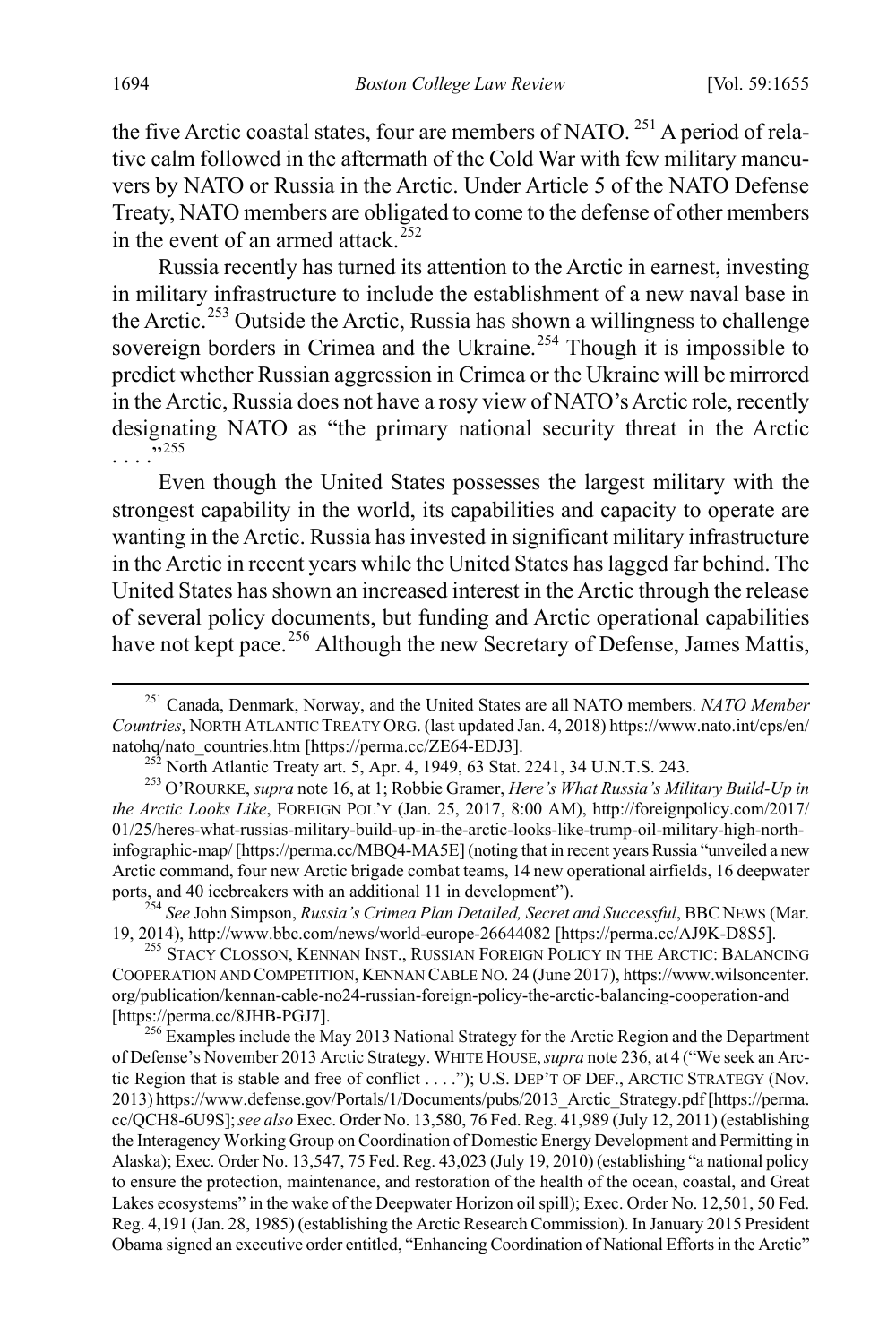recently reiterated the Arctic's importance to the Department of Defense in congressional testimony,<sup>[257](#page-41-0)</sup> the United States lacks sufficient icebreaking capacity, critical to operating effectively and continually in the Arctic. Russia possesses relatively strong military capabilities in the Arctic, with forty icebreakers (many nuclear powered) and military air and sea bases on the Arctic.[258](#page-41-1) The other four Arctic coastal states are original members of the NATO military alliance and could feasibly counteract any future Russian military ag-gression in the Arctic.<sup>[259](#page-41-2)</sup> In sum, rising military tensions would expose the Arctic Council's express prohibition addressing matters of military security.

Operating military vessels in the Arctic is uniquely dangerous with its harsh conditions and an environment particularly susceptible to degradation in the event of an oil spill or similar disaster. The U.S. Coast Guard is currently reviewing shipping routes through the Bering Strait with an eye to formalize a vessel traffic separation scheme between the United States and Russia.<sup>[260](#page-41-3)</sup> In the absence of a binding Arctic agreement, the Arctic Eight and other nations that routinely operate in the Arctic could adopt a similar "Arctic Incidents at Sea Agreement" ("INCSEA") that could be modeled after the U.S./Soviet INCSEA agreement that was signed in 1972 with specific provisions.<sup>[261](#page-41-4)</sup> It "serves to enhance mutual knowledge and understanding of military activities; to reduce the possibility of conflict by accident, miscalculation, or the failure of communication; and to increase stability in times of both calm and cri-sis."<sup>[262](#page-41-5)</sup> The original INCSEA agreement has proven successful in reducing risks of collision at sea between U.S. and Russian naval vessels.<sup>[263](#page-41-6)</sup>

An Arctic INCSEA would open up a valuable military-to-military dialogue and could alleviate rising tensions in the region as military vessels increasingly operate in the Arctic. The U.S. Coast Guard has sought agreement

 $\overline{a}$ 

that established an Arctic Executive Steering Committee to better coordinate U.S. efforts in the Arctic. Exec. Order No. 13,689, 80 Fed. Reg. 4,191 (Jan. 21, 2015). <sup>257</sup> *See* Gramer, *supra* not[e 253](#page-40-6) (Secretary of Defense James Mattis said, in confirmation hear-

<span id="page-41-0"></span>ings, "[t]he Arctic is key strategic terrain. Russia is taking aggressive steps to increase its presence there. I will prioritize the development of an integrated strategy for the Arctic . . . .").<br><sup>258</sup> *Id*. In contrast, the United States only has one operational icebreaker for use in the Arctic. *Id*.<br><sup>259</sup> *See NATO Memb* 

<span id="page-41-2"></span><span id="page-41-1"></span>military draft and both Sweden and Finland are debating whether to join NATO. *See* Paul Watson, *A Melting Arctic Could Spark a New Cold War*, TIME (May 12, 2017), http://time.com/4773238/russiacold-war-united-states-artic-donald-trump-barack-obama-vladimir-putin/ [https://perma.cc/LPX2-

<span id="page-41-3"></span>M4XA].<br><sup>260</sup> O'ROURKE, *supra* not[e 16,](#page-6-0) at 23; *see also* Myers & Krauss, *supra* not[e 7](#page-4-5) (discussing the diffi-<br>culties energy companies have had thus far in extracting oil from the Arctic).

<span id="page-41-6"></span><span id="page-41-5"></span><span id="page-41-4"></span><sup>&</sup>lt;sup>261</sup> Agreement Between the Government of the United States of America and the Government of the Union of Soviet Socialist Republics on the Prevention of Incidents On and Over the High Seas, May 25, 1972, 23 U.S.T. 1168, 852 U.N.T.S. 151.<br><sup>262</sup> *Id.* at narrative.<br><sup>263</sup> COMMANDER'S HANDBOOK, *supra* note 60, ¶ 2.10.1 This also includes aircraft. *Id.*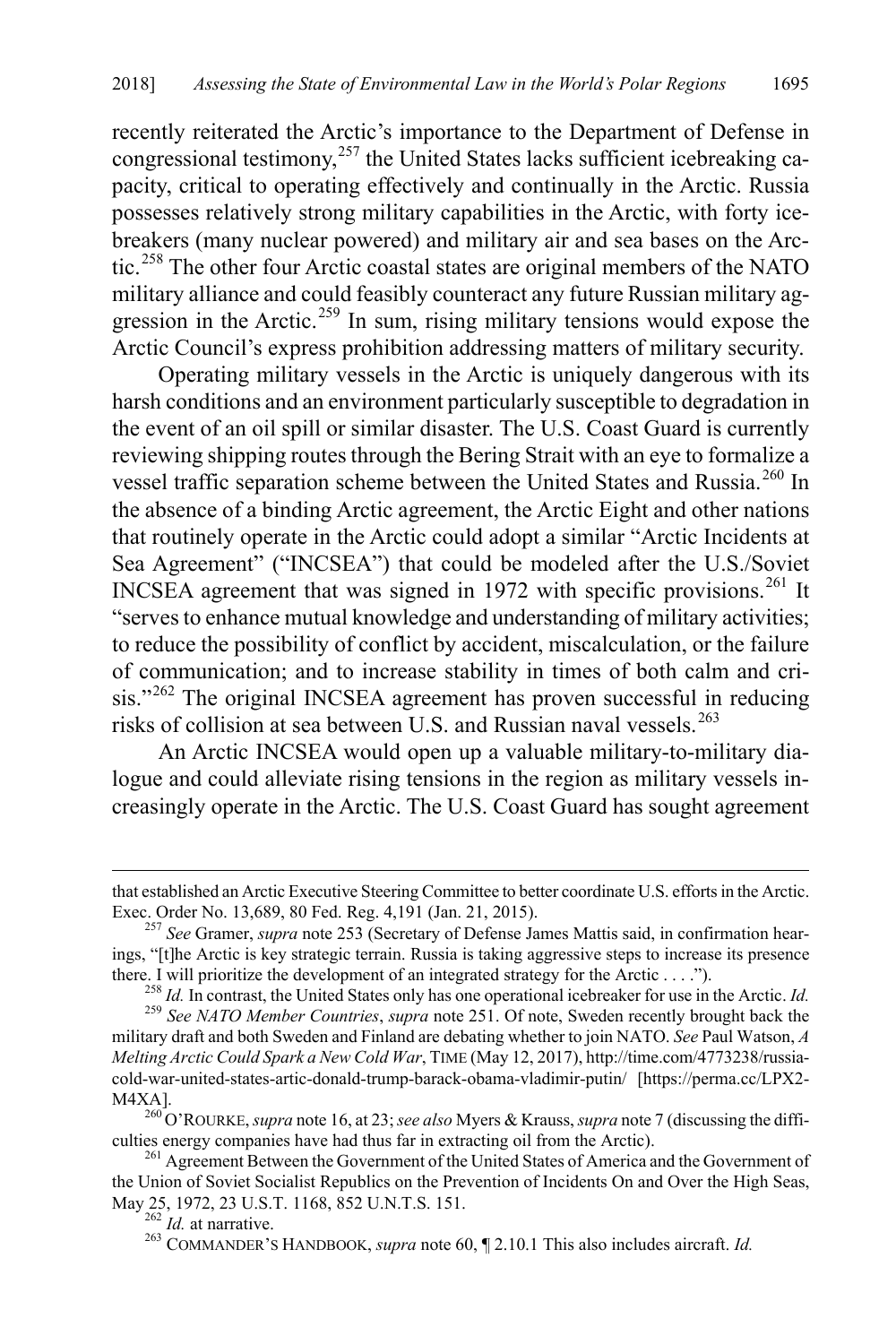with Russia to establish a traffic separation scheme for the Bering Strait.<sup>[264](#page-42-0)</sup> It would fall outside the Arctic Council, but it could be signed by the eight Arctic nations that commonly operate in the region.

#### *C. Third Factor: The True Pace of Climate Change and "Stationarity" in the Arctic*

The third factor—the pace of climate change and its ultimate impact in the Arctic region and the world—will have an immediate effect on the eco-nomics, health, and infrastructure of the Arctic indigenous peoples.<sup>[265](#page-42-1)</sup> Some studies have suggested that the flooding and erosion caused by climate change will force Arctic villages to retreat and relocate.<sup>[266](#page-42-2)</sup> Scientists already assess that the earth is warming at twice the overall rate in the polar regions. [267](#page-42-3) Will this pace of change accelerate as ice caps melt?

Consider one example: climate change's impact on Greenland and the unintended consequences emerging as Greenland's ice sheet melts. Greenland remains one of the most sparsely populated land masses on the earth, but as its ice sheet melts valuable minerals can be harvested for the first time in human history. Outside investors (many from China) are flooding into Greenland, creating a division between Greenland—whose population sees this as economic opportunity—and its sovereign power, Denmark—which is concerned about the environmental impact of the harvesting.<sup>[268](#page-42-4)</sup> Indeed, if this independence movement keeps its momentum, Greenland may emerge as the first nation born from climate change.

In other contexts, scientists have expressed continual concern about the scientific community's ability to plan for climate change's impact. For example, scientists have historically planned and modeled water resource management patterns based upon the concept of "stationarity." Stationarity is "the idea that natural systems fluctuate within an unchanging envelope of variability . . . ."[269](#page-42-5) In part due to the melting of ice sheets and the rapid increase in water run-off from ice-free land, scientists have declared "stationarity dead." Indeed,

<span id="page-42-5"></span>(2008).

<span id="page-42-4"></span><span id="page-42-3"></span><span id="page-42-2"></span><span id="page-42-1"></span><span id="page-42-0"></span><sup>&</sup>lt;sup>264</sup> O'ROURKE, *supra* not[e 16,](#page-6-0) at 23.<br><sup>265</sup> *Id.* at 38–40.<br><sup>266</sup> *Id.* at 39.<br><sup>267</sup> *Id.* at 66; Walsh, *supra* note [2,](#page-3-6) at 91.<br><sup>267</sup> *Id.* at 66; Walsh, *supra* note 2, at 91.<br><sup>268</sup> *See* Mia Bennet, *Denmark's Strateg* http://www.rcinet.ca/eye-on-the-arctic/2011/11/14/denmarks-strategy-for-the-arctic/ [https://perma. cc/Y7LS-YAHF] (describing Denmark's commitment to sustainable and environmentally-friendly economic growth); Matt Birney, *Greenland Minerals Sitting on Rare Earths Sleeping Giant*, BUS. NEWS: W. AUSTL. (Feb. 7, 2018, 6:20 AM), https://www.businessnews.com.au/article/Greenland-Minerals-sitting-on-rare-earths-sleeping-giant [https://perma.cc/PJ6H-SHZL] (describing the investor influx in Greenland). <sup>269</sup> P.C.D. Milly et al., *Stationarity Is Dead: Whither Water Management?*, <sup>319</sup> SCIENCE 573, <sup>573</sup>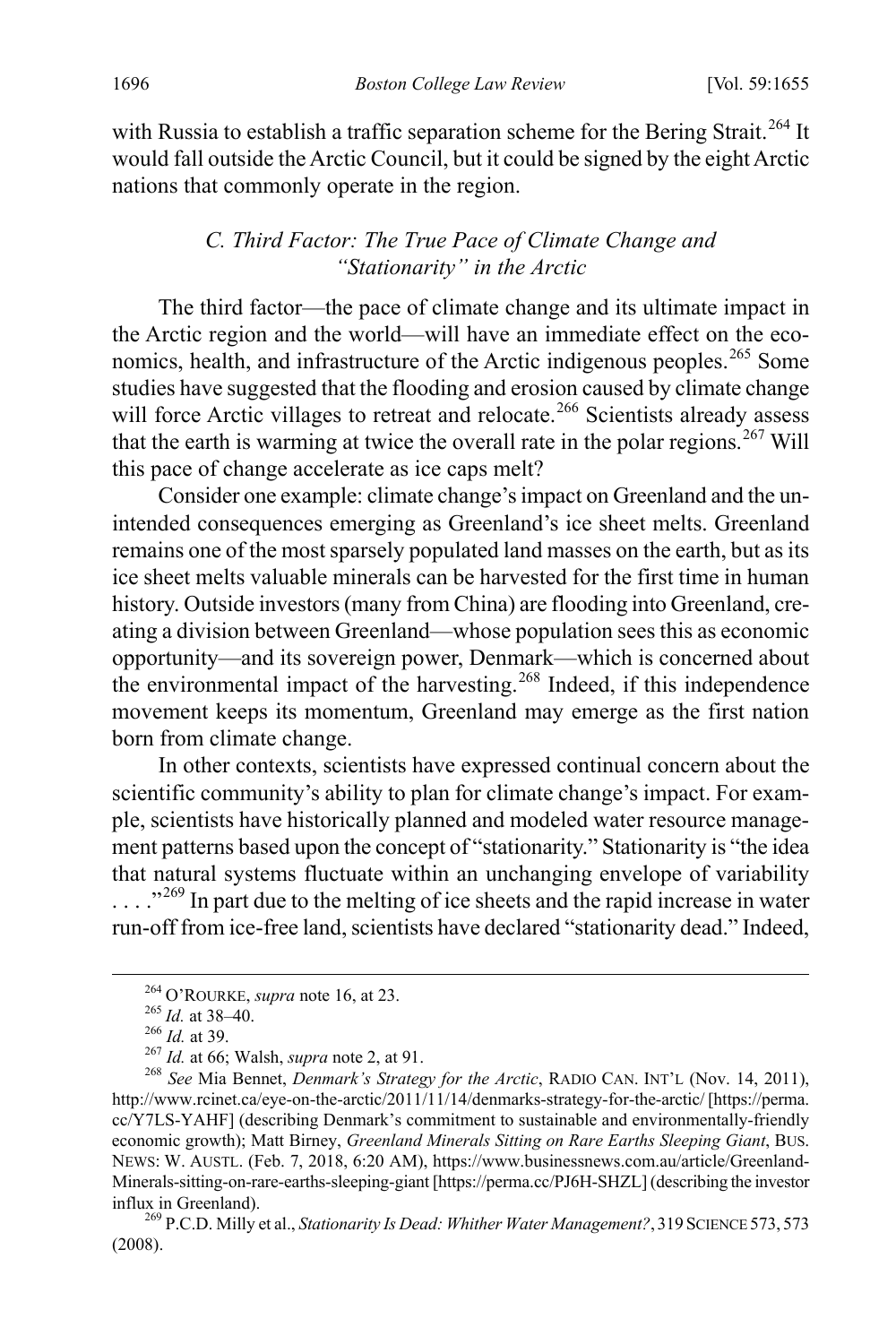it no longer serves as a suitable default assumption for water resource man-agement and planning.<sup>[270](#page-43-0)</sup>

The dramatic changes in Arctic ice sheet melting—as well as the rapid deterioration of the Antarctic ice sheet—suggest that we are entering uncharted territory for planning for the polar regions' future. Similar to water resource management projections, will stationarity be declared dead in the Arctic? Scientists already estimate that the polar regions are twice as vulnerable to climate change as other places in the world and the rapidly melting ice caps continue to surprise scientists.[271](#page-43-1) Stationarity, in turn, appears to be on life support in the polar regions. The race for the Arctic's resources and new trade routes will depend, in large part, on the pace of anthropogenic change in the Arctic, an increasingly unknown, wild, and critical variable.

#### *D. Fourth Factor: Energy Prices, Regulatory Permitting and Extraction Costs*

The fourth key factor—the cost of natural resource extraction in the Arctic and oil and natural gas prices—will drive the Arctic economy and most of the Arctic's activity. For now, the primary protection for Arctic waters may be the precipitous drop in the price of oil that has made it less economically viable to drill there. In September 2015, Royal Dutch Shell became the latest company to suspend Arctic oil exploration after spending more than \$7 billion over the course of nearly a decade.<sup>[272](#page-43-2)</sup> Multiple other major oil companies previously had stopped Arctic exploration, some announcing that it was too risky to drill in such a harsh environment. Although Exxon Mobil found oil in Russia's Kara Sea, economic sanctions imposed after Russian incursions in the Ukraine forced Exxon to halt its operations there.<sup>[273](#page-43-3)</sup>

But, President Trump has re-opened the door for massive Arctic drilling, exclaiming that dramatic job growth would result from a recent executive order that overturned President Obama's offshore Arctic drilling ban. [274](#page-43-4) Oil prices are a global commodity with rapidly fluctuating prices—when oil prices inevitably rise, focus will turn once again to the Arctic and its vast untapped resources. Now is an opportune time to consider how to improve environmental governance in the Arctic, because oil prices remain low. But for how long?

<span id="page-43-2"></span><span id="page-43-1"></span><span id="page-43-0"></span><sup>270</sup> *Id.* at 573–74. 271 Walsh, *supra* not[e 2,](#page-3-6) at 91. <sup>272</sup> Karolin Schaps, *Royal Dutch Shell Pulls Plug on Arctic Exploration*, REUTERS (Sept. 28, 2015, 1:48 AM), https://www.reuters.com/article/us-shell-alaska/royal-dutch-shell-pulls-plug-onarctic-exploration-idUSKCN0RS0EX20150928 [https://perma.cc/5J9Y-6ZFR].<br><sup>273</sup> Myers & Krauss, *supra* note [7.](#page-4-5)<br><sup>274</sup> *See* Exec. Order No. 13,795, 82 Fed. Reg. 20,815 (Apr. 28, 2017).

<span id="page-43-4"></span><span id="page-43-3"></span>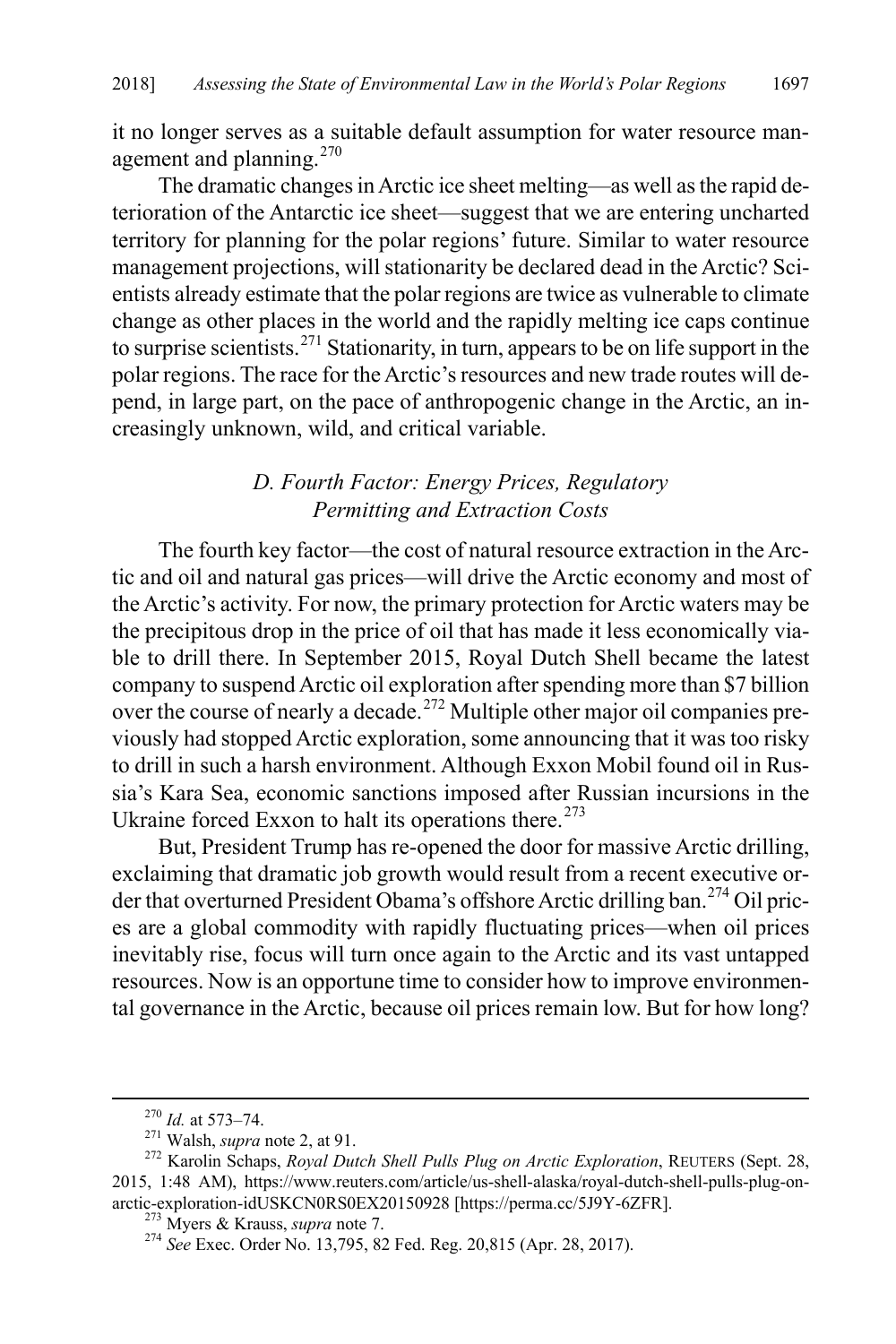#### *E. Fifth Factor: Divergent Interests Between Arctic Coastal States, Arctic Non-Coastal States, and Non-Arctic States*

Lastly, the rush for resources in the Arctic is beginning to highlight the competing divisions between the three key Arctic actors: (1) Arctic Council coastal states; (2) Arctic Council non-coastal states; and (3) non-Arctic states. This could potentially undermine the region's stability.

Only "[t]he coastal State exercises control over the continental shelf sovereign rights for the purpose of exploring it and exploiting its natural re-sources."<sup>[275](#page-44-0)</sup> The three non-coastal states (Finland, Iceland, and Sweden) that are members of the Arctic Council cannot make CLCS submissions. When the five Arctic coastal states signed the Ilulissat Declaration in 2008 outside the auspices of the Arctic Council, they expressly rejected proposals to negotiate a separate Arctic Treaty because UNCLOS was adequate to resolve sovereignty conflicts in the Arctic.<sup>276</sup> Non-Arctic states such as China, Singapore, and Italy are knocking on the Arctic door, seeking a seat at the Arctic Council table as the impacts of climate change impact the rest of the world.<sup>[277](#page-44-2)</sup> The expanding interest from increasingly diverse stakeholders could strain and stress the existing governance model—will the Arctic Council be up for the challenge?

#### **CONCLUSION**

For more than half a century the ATS has protected the polar environment on the southernmost end of the planet as a scientific reserve. It is unrealistic to believe that this approach could be replicated in the Arctic, because several countries already exercise sovereignty over most of it.

Because the Arctic is mostly ocean, UNCLOS provides a strong international law building block for environmental governance. In light of the Arctic's increasing importance to trade and the economy, the U.S. Senate should move swiftly to ratify UNCLOS. Although the long-term success of the CLCS to adjudicate competing claims remains uncertain, it remains the most promising venue to do so. And it provides the best hope for peaceful resolution of sovereign claims to Arctic waters. The Obama administration's National Strategy for the Arctic Region recognized that "[o]nly by joining [UNCLOS] can we max-

<span id="page-44-1"></span><span id="page-44-0"></span><sup>&</sup>lt;sup>275</sup> UNCLOS, *supra* not[e 11,](#page-5-2) art. 77, ¶ 1.<br><sup>276</sup> *See* Ilulissat Declaration, *supra* note [98](#page-18-2) ("[T]he law of the sea provides for important rights and obligations concerning the delineation of the outer limits of the con

<span id="page-44-2"></span> $277$  For example, Singapore resides at the equator and is also at sea-level, making it increasingly concerned about sea level rise. China, too, has been active in seeking Arctic Council membership and has mining interests in Greenland. *Roar of Ice Cracking*,*supra* not[e 197.](#page-31-8) In January 2018, China issued its first Arctic strategy, declaring itself a "Near-Arctic State" with great interest in developing Arctic resources. Eva Dou, *A New Cold War? China Declares Itself a 'Near-Arctic State,'* WALL ST. J. (Jan. 26, 2018, 6:15 AM), https://www.wsj.com/articles/a-new-cold-war-china-declares-itself-anear-arctic-state-1516965315 [https://perma.cc/W4UX-9WXN].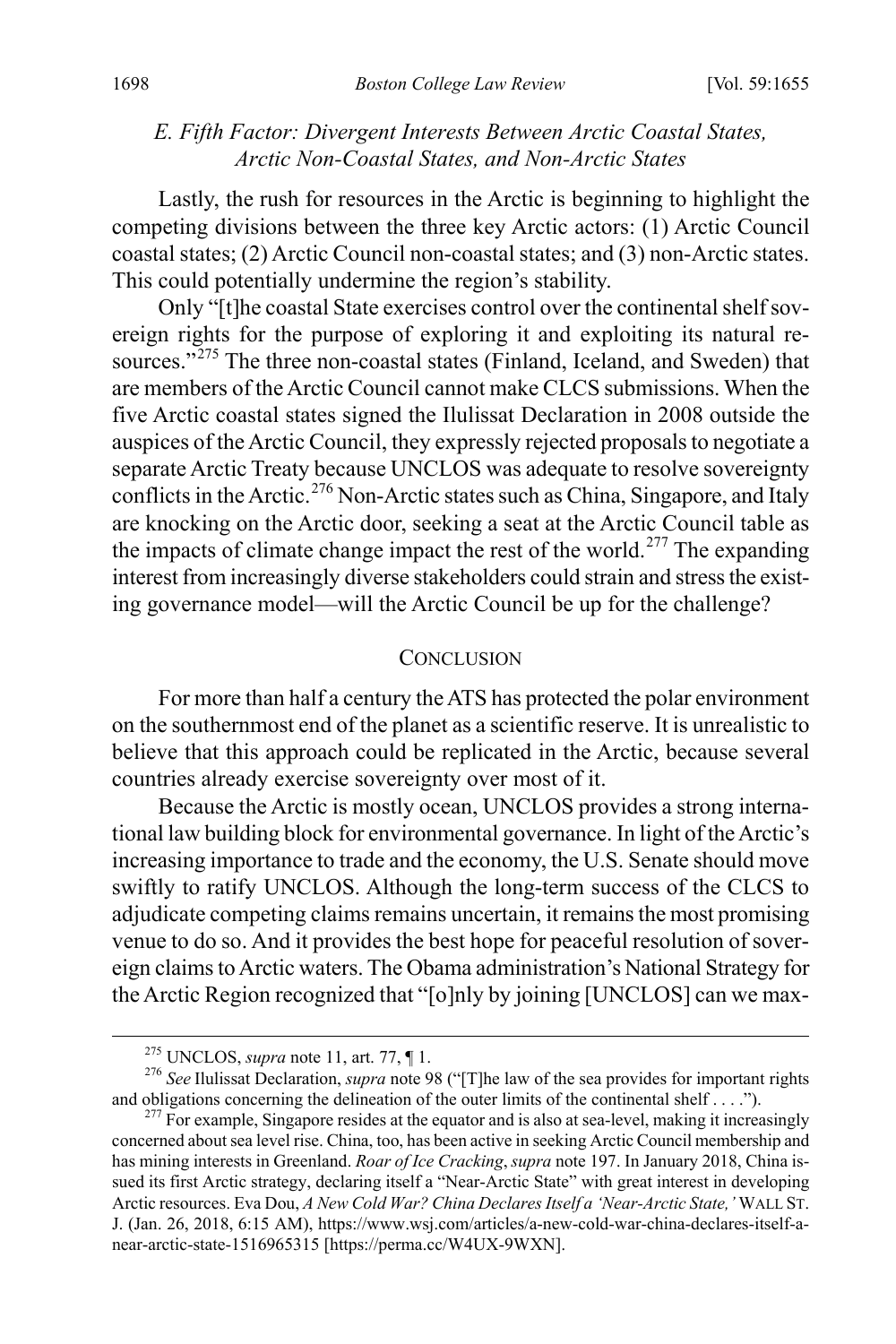imize legal certainty and best secure international recognition of our sovereign rights with respect to the U.S. extended continental shelf in the Arctic and elsewhere."[278](#page-45-1) Nevertheless, despite calls from environmentalists, military, and scientists to ratify UNCLOS, there is no current plan to do so.

The Arctic Council's ability to evolve has been encouraging—whether it is up to the task of being the clearinghouse for all Arctic issues remains to be seen. The Council should be used to help ensure that any future resource extraction and transportation activities in the Arctic do not cause unreasonable damage to the environment. The Arctic nations seem content with the Arctic Council process, which has worked well thus far due to continued cooperation by Arctic nations.

<span id="page-45-0"></span>As a geopolitical matter, it is unclear what the future holds for the Arctic. Previous dire predictions about "armed brinkmanship" in the Arctic have not come to fruition.<sup>[279](#page-45-2)</sup> Nevertheless, the Arctic will remain a fragile and harsh environment with increased maritime traffic and interest from natural resource extractors. The Arctic states—through the Arctic Council—should continue to build upon the Council's work and find areas of mutual collaboration in line with broader principles of environmental justice and precaution. Negotiation of an Arctic Treaty patterned on the ATS may not be realistic, but continued intergovernmental cooperation certainly is essential.

<span id="page-45-2"></span><span id="page-45-1"></span><sup>278</sup> WHITE HOUSE, *supra* not[e 236,](#page-37-4) at 9. 279 Borgerson, *supra* not[e 9.](#page-4-6)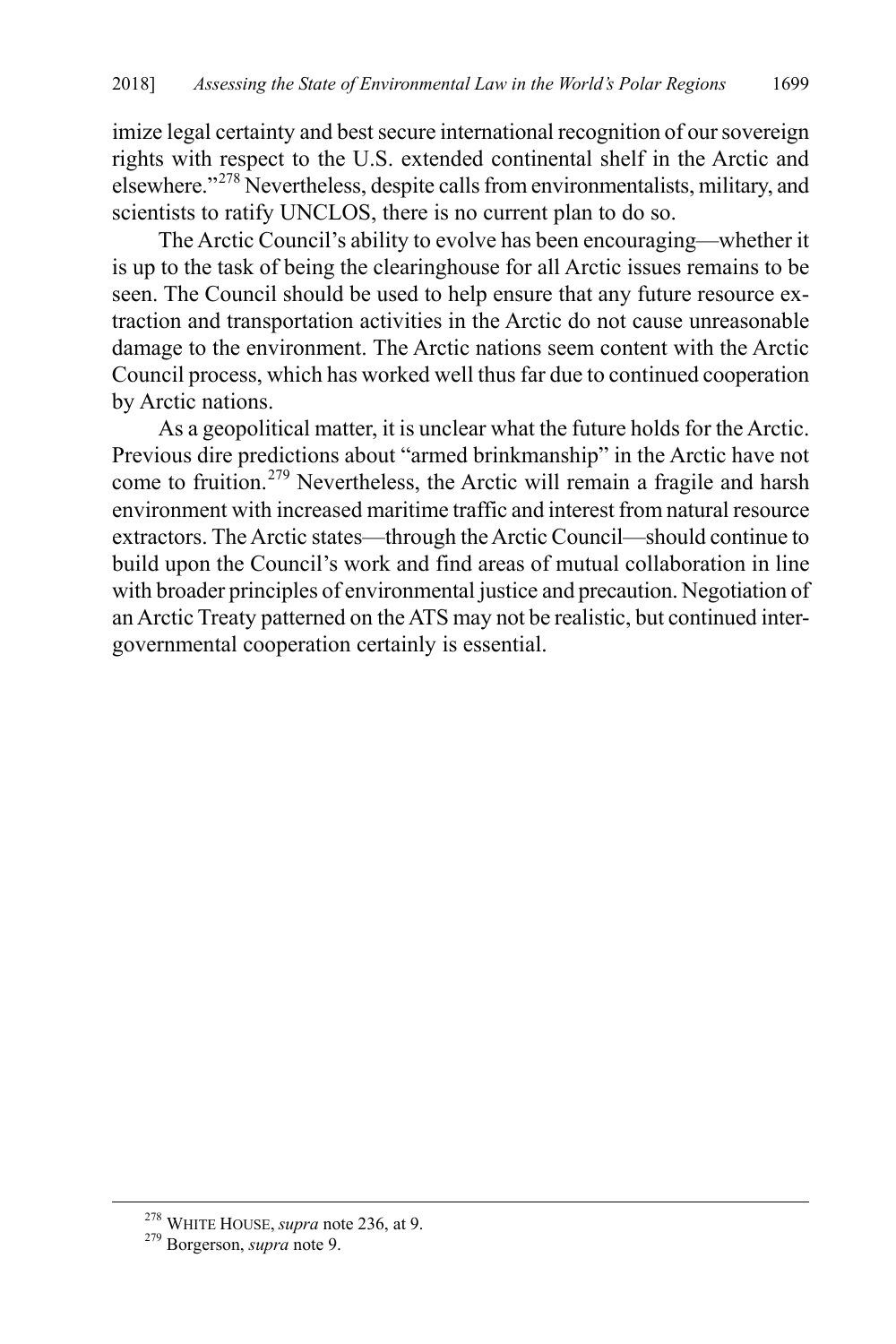**APPENDIX** 

# Figure 1. The Arctic Region